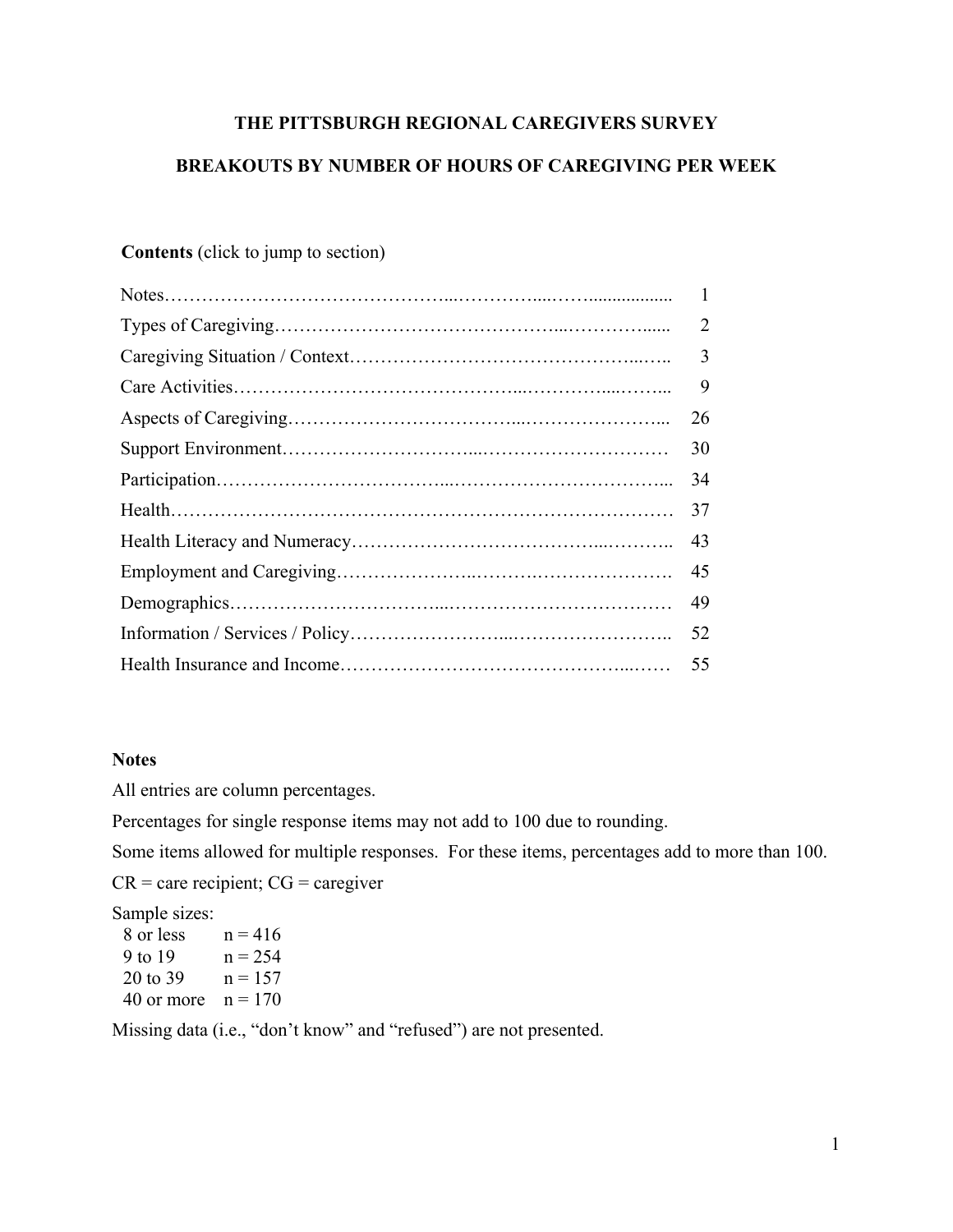### <span id="page-1-0"></span>**TYPES OF CAREGIVING**

SCRNPC. Do you currently help with PERSONAL CARE TASKS, such as bathing, dressing, grooming, eating, moving from bed to chair, or going to the toilet?

|     | 8 or fewer     | $20 - 39$                                        | 40 or more |
|-----|----------------|--------------------------------------------------|------------|
|     | hours per week | hours per week   hours per week   hours per week |            |
| Yes |                |                                                  |            |
|     |                |                                                  |            |

SCRNHT. Do you currently help with HOUSEHOLD TASKS, such as shopping, managing personal finances, arranging for outside services, or providing transportation?

|     | 8 or fewer | $-19$                                                             | $20 - 39$ | 40 or more |
|-----|------------|-------------------------------------------------------------------|-----------|------------|
|     |            | hours per week   hours per week   hours per week   hours per week |           |            |
| Yes |            |                                                                   |           |            |
| No  |            |                                                                   |           |            |

SCRNMNT. Do you currently help with MEDICAL OR NURSING TASKS, such as managing medications, changing dressing on wounds, or monitoring equipment like oxygen tanks?

|     | 8 or fewer     | $-19$ | $20 - 39$                       | 40 or more     |
|-----|----------------|-------|---------------------------------|----------------|
|     | hours per week |       | hours per week   hours per week | hours per week |
| Yes |                |       |                                 |                |
| No  |                |       |                                 |                |

*Respondents were required to say YES to at least one of the three questions above to qualify. These tables present the responses of the 1,008 respondents who qualified.*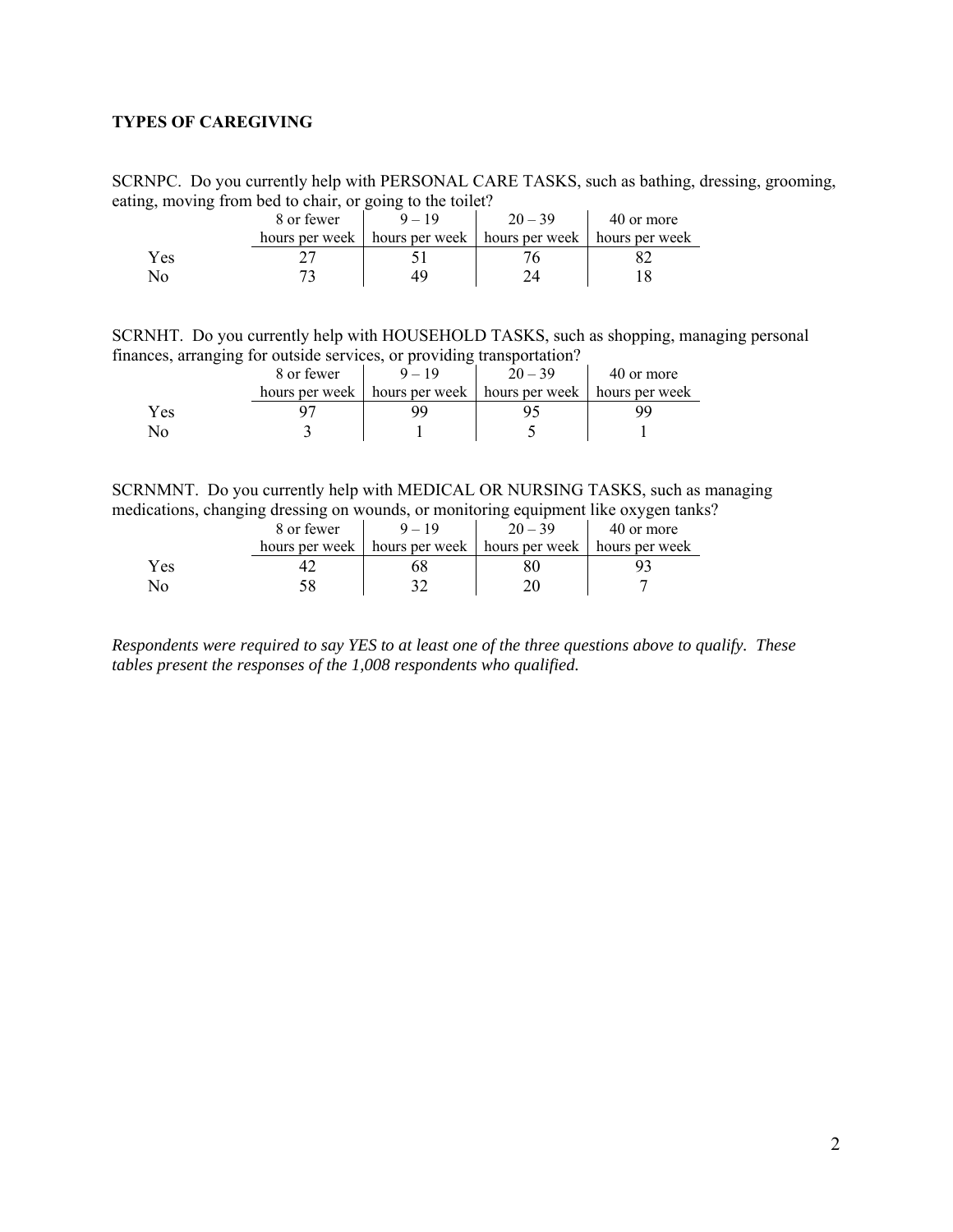### <span id="page-2-0"></span>**CAREGIVING SITUATION / CONTEXT**

QCS1. What is your relationship to the person you help with their personal care, routine household needs and/or medical/nursing tasks? Are you taking care of:

|                                  | 8 or fewer     | $9 - 19$       | $20 - 39$      | 40 or more     |
|----------------------------------|----------------|----------------|----------------|----------------|
|                                  | hours per week | hours per week | hours per week | hours per week |
| Your mother or mother-in-law     | 42             | 44             | 45             |                |
| Your father or father-in-law     | 14             |                | 10             |                |
| Your wife / partner              |                |                |                |                |
| Your husband / partner           |                |                |                | 28             |
| Your daughter or daughter-in-law |                |                |                |                |
| Your son or son-in-law           |                |                |                |                |
| Some other relative              | 16             | 14             |                |                |
| A non-relative                   |                |                | 10             |                |

QCS2. Is the person you care for:

|        | 8 or fewer     |                                 | $20 - 39$ | 40 or more     |
|--------|----------------|---------------------------------|-----------|----------------|
|        | hours per week | hours per week   hours per week |           | hours per week |
| Male   |                |                                 |           |                |
| Female |                |                                 |           |                |

QCS4. How old is [he / she]? Your best estimate is fine. *(Results categorized for display.)*

|           | 8 or fewer     | $9 - 19$ | $20 - 39$                                   | 40 or more     |
|-----------|----------------|----------|---------------------------------------------|----------------|
|           | hours per week |          | hours per week $\mid$ hours per week $\mid$ | hours per week |
| $50 - 64$ |                |          |                                             |                |
| $65 - 74$ |                |          | 1 Q                                         | 20             |
| $75 - 84$ | 25.            | 28       | つつ                                          | 26             |
| $85 +$    |                |          | 38                                          |                |

QCS5. Where does [he/she] live?

|                                      | 8 or fewer     | $9 - 19$       | $20 - 39$      | 40 or more     |
|--------------------------------------|----------------|----------------|----------------|----------------|
|                                      | hours per week | hours per week | hours per week | hours per week |
| In your household $\rightarrow$ QCS9 | 26             | 42             |                |                |
| Within 20 minutes of your home       |                | 49             | 42             |                |
| Between 20 minutes and an hour from  | 16             |                |                |                |
| your home                            |                |                |                |                |
| One to two hours from your home      |                |                |                |                |
| More than two hours away             |                |                |                |                |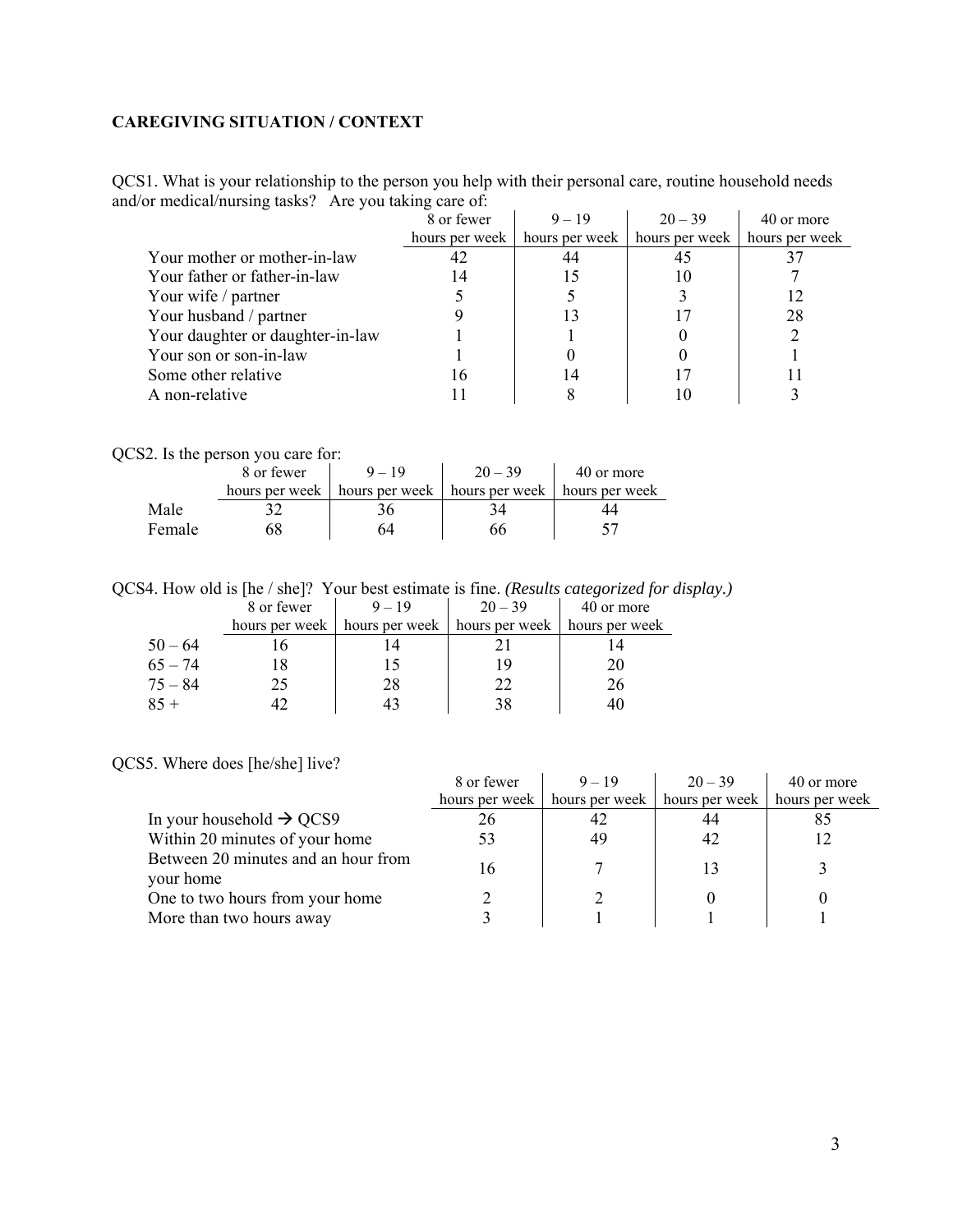|                                                                                      | 8 or fewer     | $9 - 19$       | $20 - 39$      | 40 or more     |
|--------------------------------------------------------------------------------------|----------------|----------------|----------------|----------------|
|                                                                                      | hours per week | hours per week | hours per week | hours per week |
| His or her own home                                                                  |                |                | 69             |                |
| Someone else's home $\rightarrow$ QCS9                                               |                |                |                |                |
| An independent living or retirement<br>community                                     | 13             | 12             | 11             |                |
| In an assisted living facility where<br>some care may be provided $\rightarrow$ QCS9 | 10             |                |                |                |
| Somewhere else                                                                       |                |                |                |                |
|                                                                                      |                |                |                |                |

QCS6. Which of the following best describes where [he/she] lives?

 *Note: Persons providing care to a CR in a nursing home were not eligible for the survey.* 

### QCS7. Does [he/she] live alone?

|      | 8 or fewer | $9 - 19$                                                          | $20 - 39$ | 40 or more |
|------|------------|-------------------------------------------------------------------|-----------|------------|
|      |            | hours per week   hours per week   hours per week   hours per week |           |            |
| Y es |            |                                                                   |           |            |
|      |            |                                                                   |           |            |

QCS9. Does [he/she] need care because of a… *(multiple responses allowed therefore percentages add to more than 100)*  i.

|                                    | 8 or fewer     | $9 - 19$       | $20 - 39$      | 40 or more     |
|------------------------------------|----------------|----------------|----------------|----------------|
|                                    | hours per week | hours per week | hours per week | hours per week |
| Short-term physical condition      |                | 16             | 10             | 1 O            |
| Long-term physical condition       | 73             | 76             | 87             | 84             |
| Emotional or mental health problem | 17             | 18             | 30             |                |
| Developmental or intellectual      |                | h              |                |                |
| disorder or mental retardation     |                |                |                |                |
| Behavioral issue                   |                |                | 10             |                |
| Memory problem                     | 34             | 43             | 52             | 55             |
| None of the above                  |                |                |                |                |

QCS10. Does [he/she] suffer from Alzheimer's disease or other types of dementia?

|     | 8 or fewer | $-19$                                                             | $20 - 39$ | 40 or more |
|-----|------------|-------------------------------------------------------------------|-----------|------------|
|     |            | hours per week   hours per week   hours per week   hours per week |           |            |
| Yes |            |                                                                   |           |            |
|     |            |                                                                   |           |            |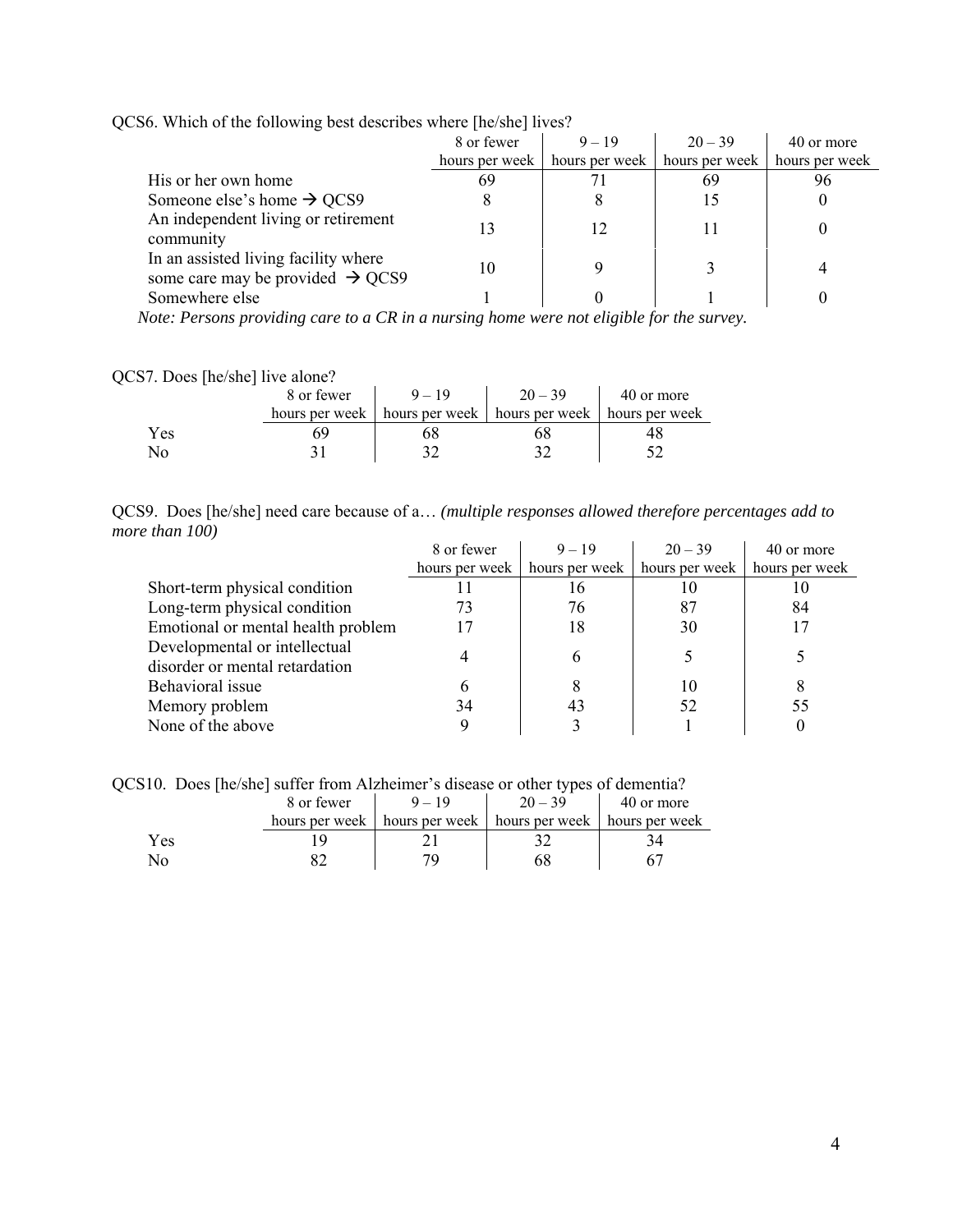Has a doctor ever told [him / her] that [he / she] had...

|     | 8 or fewer | $9 - 19$                                         | $20 - 39$ | 40 or more     |
|-----|------------|--------------------------------------------------|-----------|----------------|
|     |            | hours per week   hours per week   hours per week |           | hours per week |
| Yes |            |                                                  |           |                |
|     |            |                                                  |           |                |

#### QCS11. a heart attack or myocardial infarction?

QCS12. any other heart disease including angina or congestive heart failure?

|     | 8 or fewer     | $20 - 39$                                        | 40 or more |
|-----|----------------|--------------------------------------------------|------------|
|     | hours per week | hours per week   hours per week   hours per week |            |
| Yes |                |                                                  |            |
|     |                |                                                  |            |

#### QCS13. high blood pressure or hypertension?

|     | 8 or fewer     | $9 - 19$ | $20 - 39$                       | 40 or more     |
|-----|----------------|----------|---------------------------------|----------------|
|     | hours per week |          | hours per week   hours per week | hours per week |
| Yes |                |          |                                 |                |
|     |                |          |                                 |                |

# QCS14. arthritis?

| 14. arthritis <i>!</i> |                |                                 |           |                |
|------------------------|----------------|---------------------------------|-----------|----------------|
|                        | 8 or fewer     | $9 - 19$                        | $20 - 39$ | 40 or more     |
|                        | hours per week | hours per week   hours per week |           | hours per week |
| Yes                    |                |                                 |           |                |
| No                     |                |                                 |           |                |

#### QCS15. osteoporosis or thinning of the bones?

|     | 8 or fewer     | $9 - 19$ | $20 - 39$                                        | 40 or more |
|-----|----------------|----------|--------------------------------------------------|------------|
|     | hours per week |          | hours per week   hours per week   hours per week |            |
| Yes |                |          |                                                  |            |
| ง∩  |                |          |                                                  |            |

#### QCS16. diabetes?

|     | 8 or fewer     |                | $20 - 39$                       | 40 or more |
|-----|----------------|----------------|---------------------------------|------------|
|     | hours per week | hours per week | hours per week   hours per week |            |
| Yes |                |                |                                 |            |
|     |                |                |                                 |            |

QCS17. lung disease, such as emphysema, asthma, or chronic bronchitis?

|      | 8 or fewer     | $-19$          | $20 - 39$      | 40 or more     |
|------|----------------|----------------|----------------|----------------|
|      | hours per week | hours per week | hours per week | hours per week |
| Y es |                |                |                |                |
|      |                |                |                |                |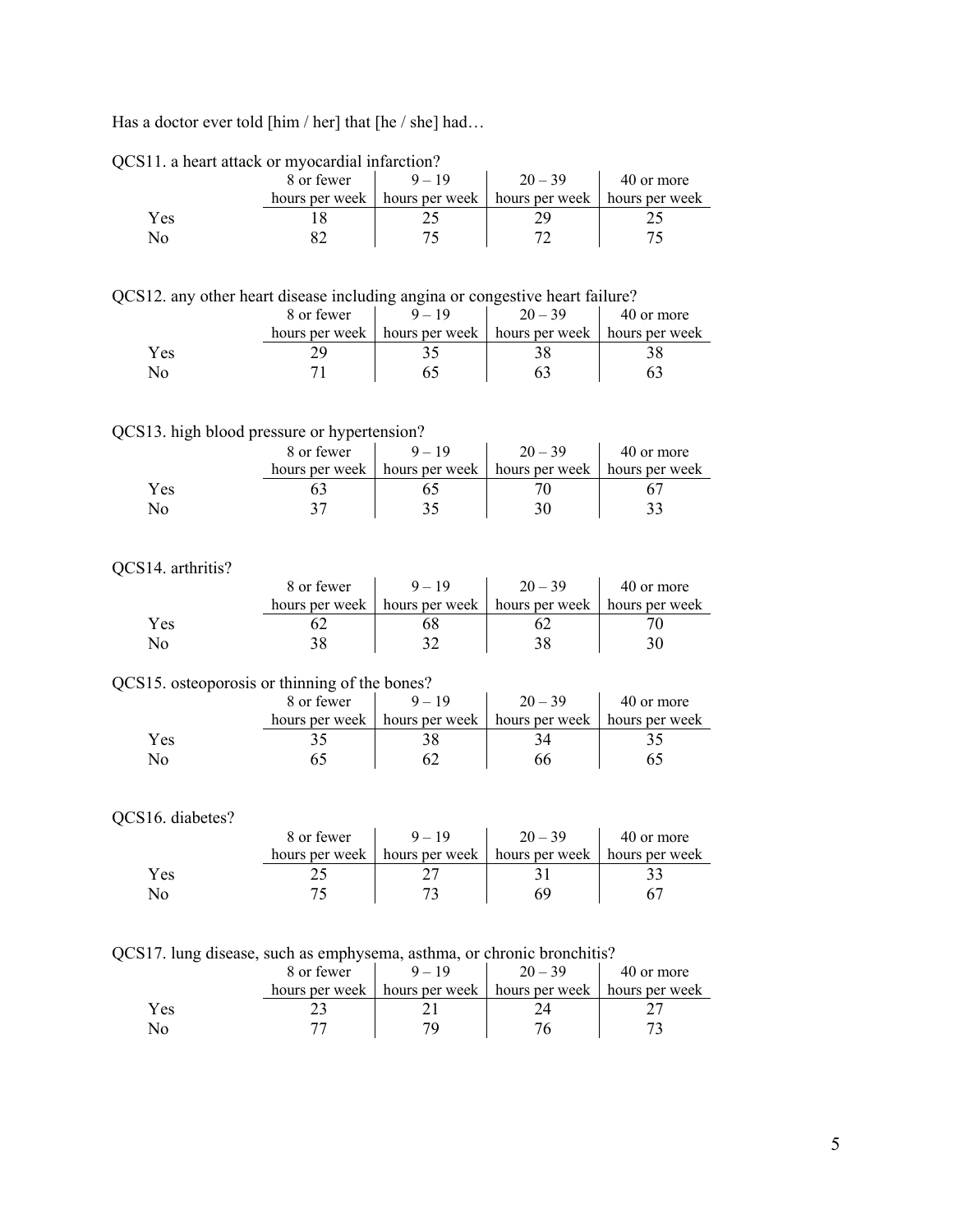| QCS18. cancer? |  |
|----------------|--|
|----------------|--|

|     | 8 or fewer     |                                                  | $20 - 39$ | 40 or more |
|-----|----------------|--------------------------------------------------|-----------|------------|
|     | hours per week | hours per week   hours per week   hours per week |           |            |
| Yes |                |                                                  |           |            |
|     |                |                                                  |           |            |

# QCS18a. a stroke?

| DIOA, a SUONG. |            |                                                                   |           |            |
|----------------|------------|-------------------------------------------------------------------|-----------|------------|
|                | 8 or fewer | $9 - 19$                                                          | $20 - 39$ | 40 or more |
|                |            | hours per week   hours per week   hours per week   hours per week |           |            |
| Yes            |            |                                                                   |           |            |
| √օ             |            |                                                                   |           |            |

# QCS19. serious difficulty seeing?

|     | 8 or fewer     |                | $20 - 39$      | 40 or more     |
|-----|----------------|----------------|----------------|----------------|
|     | hours per week | hours per week | hours per week | hours per week |
| Yes |                |                |                |                |
| ٩C  |                |                |                |                |

# QCS20. serious difficulty hearing?

|     | 8 or fewer     |                                                  | $20 - 39$ | 40 or more |
|-----|----------------|--------------------------------------------------|-----------|------------|
|     | hours per week | hours per week   hours per week   hours per week |           |            |
| Yes |                |                                                  |           |            |
|     |                |                                                  |           |            |

### In the last month has [he / she] used…

#### QCS22A. glasses or other vision aids such as a magnifying glass?

| .   | $\tilde{\phantom{a}}$ |                               |           |                |
|-----|-----------------------|-------------------------------|-----------|----------------|
|     | 8 or fewer            |                               | $20 - 39$ | 40 or more     |
|     | hours per week        | hours per week hours per week |           | hours per week |
| Yes |                       |                               |           |                |
| NO  |                       |                               |           |                |

#### QCS22B. a hearing aid?

|     | 8 or fewer     | $9 - 19$ | $20 - 39$                       | 40 or more     |
|-----|----------------|----------|---------------------------------|----------------|
|     | hours per week |          | hours per week   hours per week | hours per week |
| Yes |                |          |                                 |                |
| No. |                | 70       |                                 |                |

# QCS22C. a cane?

| $522C$ . a cane. |            |                                                                   |           |            |
|------------------|------------|-------------------------------------------------------------------|-----------|------------|
|                  | 8 or fewer | $9 - 19$                                                          | $20 - 39$ | 40 or more |
|                  |            | hours per week   hours per week   hours per week   hours per week |           |            |
| Yes              |            |                                                                   |           |            |
| N٥               |            |                                                                   |           |            |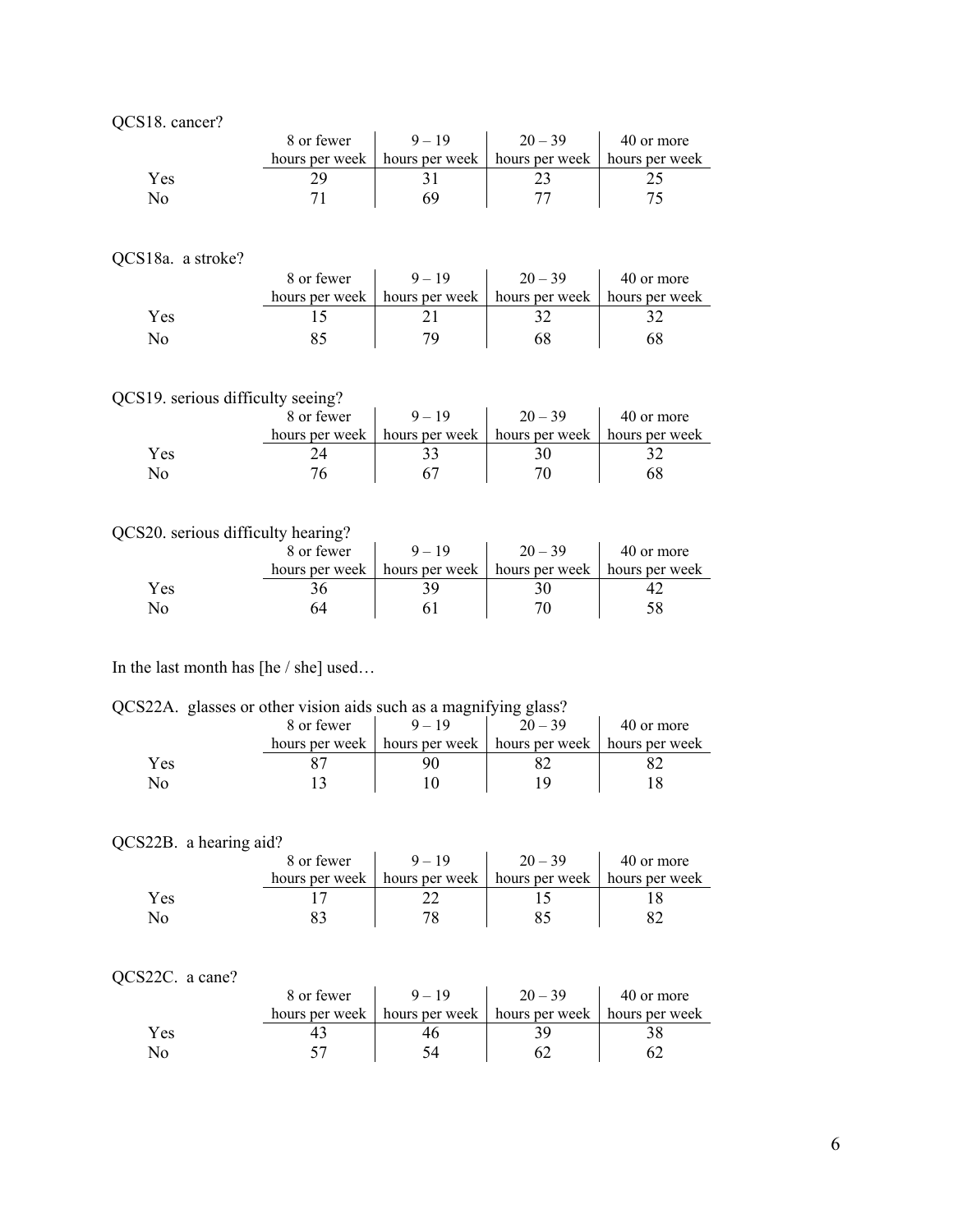| QCS22D. a walker? |
|-------------------|
|                   |

|     | 8 or fewer |                                                                   | $20 - 39$ | 40 or more |
|-----|------------|-------------------------------------------------------------------|-----------|------------|
|     |            | hours per week   hours per week   hours per week   hours per week |           |            |
| Yes |            |                                                                   |           |            |
|     |            |                                                                   |           |            |

#### QCS22E. a wheelchair?

| $J\omega\omega$ . $\alpha$ will continue the $J\omega$ |                |                                                  |           |            |
|--------------------------------------------------------|----------------|--------------------------------------------------|-----------|------------|
|                                                        | 8 or fewer     | $9 - 19$                                         | $20 - 39$ | 40 or more |
|                                                        | hours per week | hours per week   hours per week   hours per week |           |            |
| Yes                                                    |                |                                                  |           |            |
|                                                        |                |                                                  |           |            |

 $\overline{1}$ 

 $\ddot{\phantom{a}}$ 

#### QCS22F. a scooter?

|     | 8 or fewer     | $9 - 19$       | $20 - 39$      | 40 or more     |
|-----|----------------|----------------|----------------|----------------|
|     | hours per week | hours per week | hours per week | hours per week |
| Yes |                |                |                |                |
|     |                |                |                |                |

|  |  | QCS22G. a reacher or grabber to pick things up more easily? |
|--|--|-------------------------------------------------------------|
|  |  |                                                             |

|     | 8 or fewer     |                |                                 | 40 or more |
|-----|----------------|----------------|---------------------------------|------------|
|     | hours per week | hours per week | hours per week   hours per week |            |
| Yes |                |                |                                 |            |
|     |                |                |                                 |            |

QCS22H. special items to help with dressing, such as button hooks or clothes that are designed to get on and off easily?  $\mathbf{r}$  $\mathbf{r}$ 

|     | 8 or fewer     |                                                  | $20 - 39$ | 40 or more |
|-----|----------------|--------------------------------------------------|-----------|------------|
|     | hours per week | hours per week   hours per week   hours per week |           |            |
| Yes |                |                                                  |           |            |
|     |                |                                                  |           |            |

QCS22I. adaptive utensils to help to eat or cut food? IF NEEDED: Adapted utensils include things like easy-to-grip silverware, knives that rock, and plates with high sides.

|     | 8 or fewer | $9 - 19$                                                          | $20 - 39$ | 40 or more |
|-----|------------|-------------------------------------------------------------------|-----------|------------|
|     |            | hours per week   hours per week   hours per week   hours per week |           |            |
| Yes |            |                                                                   |           |            |
|     |            |                                                                   |           |            |

QCS23. Does the CR's residence have features to make it easier for older adults such as a railing or a ramp, grab bars in the bathroom, a seat for the shower or tub, or an emergency call system?

|                               | 8 or fewer     | $20 - 39$                                        | 40 or more |
|-------------------------------|----------------|--------------------------------------------------|------------|
|                               | hours per week | hours per week   hours per week   hours per week |            |
| <b>Yes</b>                    |                |                                                  |            |
| No $\rightarrow$ next section |                |                                                  |            |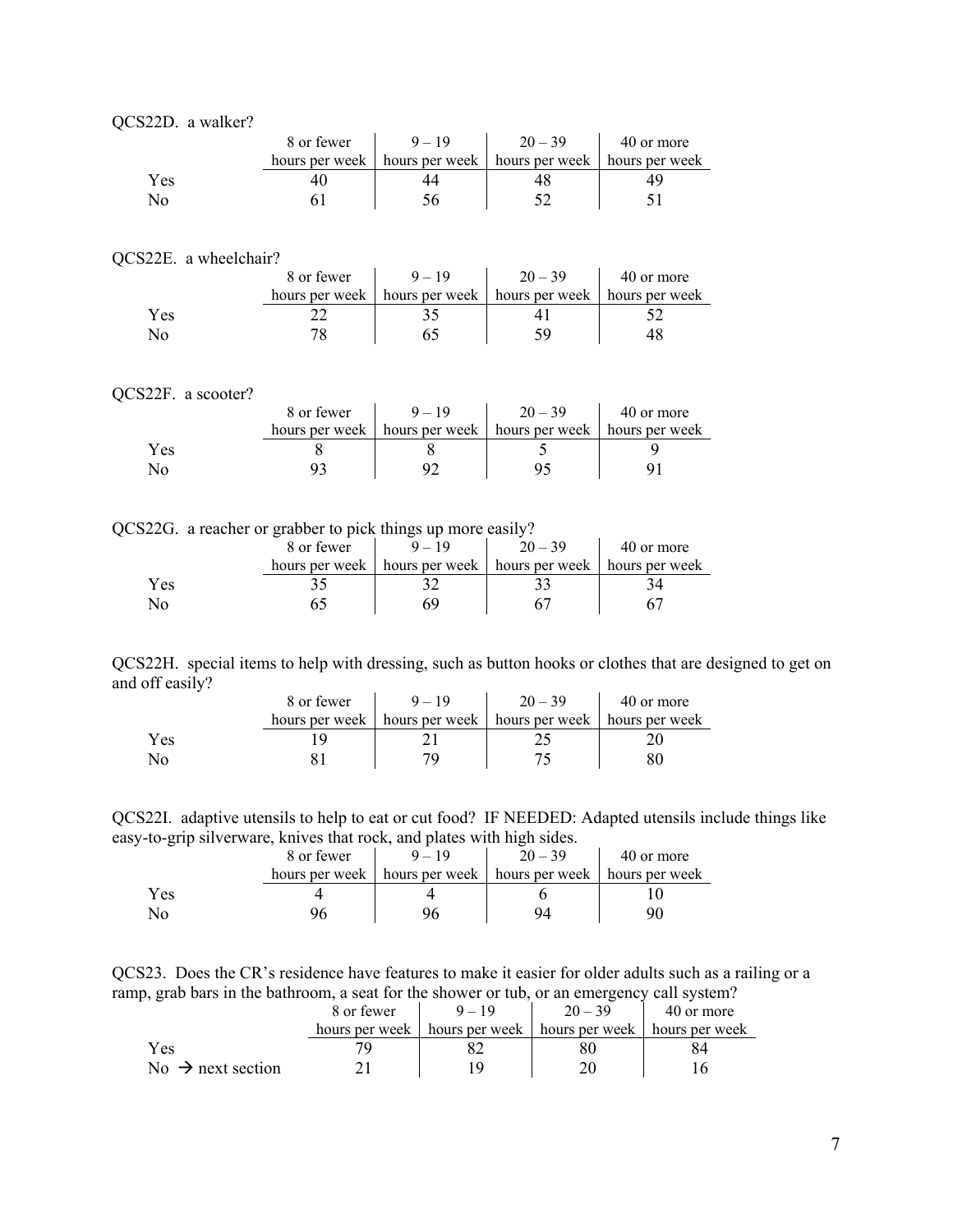| which of these features abos and one is restablice have. <i>Immight responses accepted</i> |                |          |                                                  |            |  |  |
|--------------------------------------------------------------------------------------------|----------------|----------|--------------------------------------------------|------------|--|--|
|                                                                                            | 8 or fewer     | $9 - 19$ | $20 - 39$                                        | 40 or more |  |  |
|                                                                                            | hours per week |          | hours per week   hours per week   hours per week |            |  |  |
| A railing or ramp                                                                          | 60             |          |                                                  | 64         |  |  |
| Grab bars in the bathroom                                                                  |                |          | 80                                               | 80         |  |  |
| A seat for the shower or tub                                                               | 70             | 68       |                                                  | 80         |  |  |
| An emergency call system                                                                   |                | 48       | 39                                               | 36         |  |  |
| Other                                                                                      |                | 36       | 33                                               | 39         |  |  |
|                                                                                            |                |          |                                                  |            |  |  |

QCS24. Which of these features does the CR's residence have? *(multiple responses accepted)*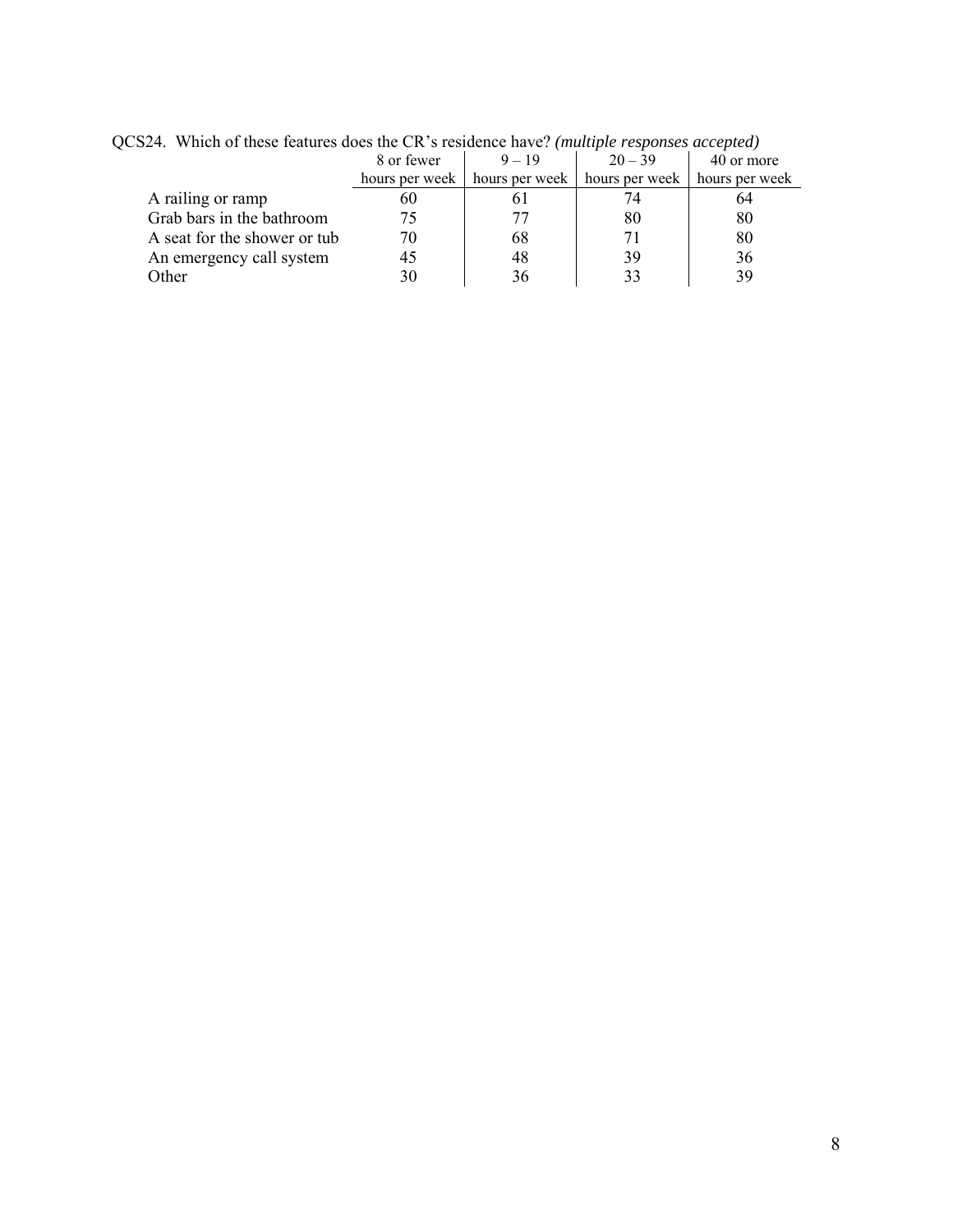### <span id="page-8-0"></span>**CARE ACTIVITIES**

*Caregivers of persons living in assisted living were not asked QCA1 through QCA4B if they indicated they did not help the care recipient with household tasks (household tasks screener question SCRNHT).* 

QCA1PRE. Next we have a few questions about CR's needs for assistance and ways you may have helped CR in the last month because of [his/her] health and functioning. Let's start with chores you may do around CR's home. This includes laundry, cleaning, or making hot meals.

QCA1. In the last month, how often did [he/she] need help with laundry, cleaning, or making hot meals due to poor health and functioning?

|                                                                                   | 8 or fewer     | $9 - 19$       | $20 - 39$      | 40 or more     |
|-----------------------------------------------------------------------------------|----------------|----------------|----------------|----------------|
|                                                                                   | hours per week | hours per week | hours per week | hours per week |
| Every day                                                                         | 29             | 49             | 65             | 89             |
| Most days                                                                         |                |                | 21             |                |
| Some days                                                                         | 30             |                |                |                |
| Rarely                                                                            | 12             |                |                |                |
| Never $\rightarrow$ QCA2                                                          | 12             |                |                |                |
| Does not do, but not because of poor<br>health and functioning $\rightarrow$ QCA2 |                |                |                |                |

QCA1A. In the last month, how often did you help CR with laundry, cleaning, or making hot meals or do these chores for [him/her]?

|           | 8 or fewer     | $9 - 19$       | $20 - 39$      | 40 or more     |
|-----------|----------------|----------------|----------------|----------------|
|           | hours per week | hours per week | hours per week | hours per week |
| Every day |                | 36             | 48             | 88             |
| Most days |                | 24             | 30             |                |
| Some days | 44             | 34             | 21             |                |
| Rarely    |                |                |                |                |
| Never     |                |                |                |                |

QCA1B. Does anyone else help CR with laundry, cleaning, or making hot meals or do these chores for [him/her]? *(Unpaid and paid could be both be selected therefore percentages may add to more than 100)* 

|                                               | 8 or fewer     | $9 - 19$                        | $20 - 39$ | 40 or more     |
|-----------------------------------------------|----------------|---------------------------------|-----------|----------------|
|                                               | hours per week | hours per week   hours per week |           | hours per week |
| Yes, another unpaid family<br>member / friend | 56             | 54                              | 54        |                |
| Yes, a paid helper                            | 27             | 23                              |           | 24             |
| No                                            | 30             | 34                              |           |                |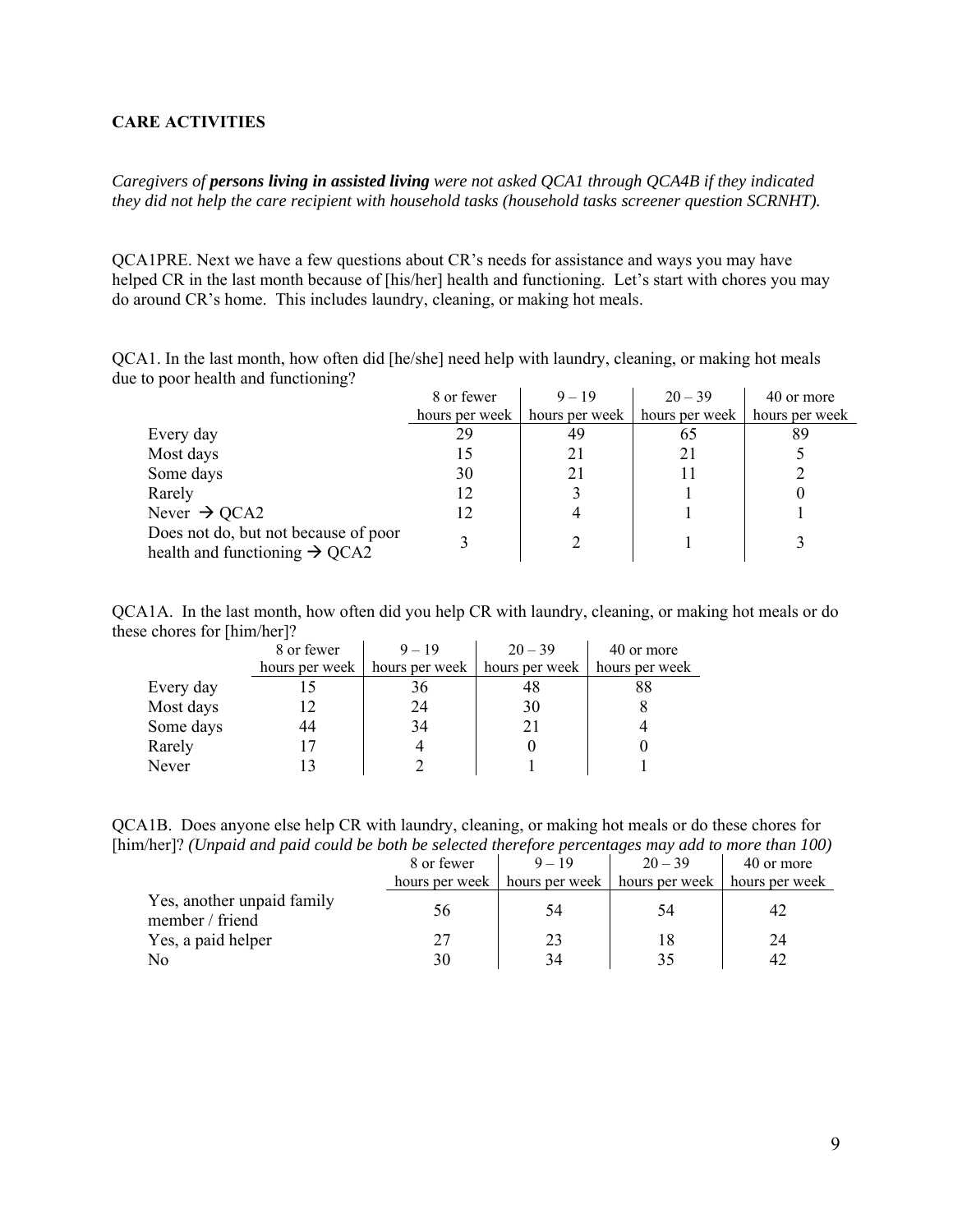|                                                                                   | 8 or fewer     | $9 - 19$       | $20 - 39$      | 40 or more     |
|-----------------------------------------------------------------------------------|----------------|----------------|----------------|----------------|
|                                                                                   | hours per week | hours per week | hours per week | hours per week |
| Every day                                                                         | 24             | 41             | 52             |                |
| Most days                                                                         | 23             | 23             | 23             |                |
| Some days                                                                         | 32             | 23             | 19             |                |
| Rarely                                                                            | 12             | 8              |                |                |
| Never $\rightarrow$ QCA3                                                          | 8              |                |                |                |
| Does not do, but not because of poor<br>health and functioning $\rightarrow$ QCA3 |                |                |                |                |

QCA2. In the last month, how often did [he/she] need help with shopping for groceries or personal items due to poor health and functioning?

QCA2A. In the last month, how often did you shop with CR for groceries or personal items or do [his/her] shopping for [him/her]?

|           | 8 or fewer     | $9 - 19$ | $20 - 39$                       | 40 or more     |
|-----------|----------------|----------|---------------------------------|----------------|
|           | hours per week |          | hours per week   hours per week | hours per week |
| Every day |                |          |                                 |                |
| Most days | 16             | 23       | 33                              | 23             |
| Some days | 44             | 39       | 30                              | 18             |
| Rarely    | 18             |          |                                 |                |
| Never     |                |          |                                 |                |

QCA2B. Does anyone else help CR with shopping for groceries or personal items? *(Unpaid and paid could be both be selected)* 

|                                               | 8 or fewer | $9 - 19$                                                          | $20 - 39$ | 40 or more |
|-----------------------------------------------|------------|-------------------------------------------------------------------|-----------|------------|
|                                               |            | hours per week   hours per week   hours per week   hours per week |           |            |
| Yes, another unpaid family<br>member / friend | 60         | 52                                                                | 57        | 36         |
| Yes, a paid helper                            |            |                                                                   |           |            |
| No                                            |            |                                                                   | 39        | 60         |

QCA3. In the last month, did CR need help with ordering medicines due to poor health and functioning?

|                                                                                   | 8 or fewer     | $9 - 19$       | $20 - 39$      | 40 or more     |
|-----------------------------------------------------------------------------------|----------------|----------------|----------------|----------------|
|                                                                                   | hours per week | hours per week | hours per week | hours per week |
| Yes                                                                               | 44             | 59             | 66             |                |
| No $\rightarrow$ QCA4                                                             | 54             | 39             |                |                |
| Does not do, but not because of poor<br>health and functioning $\rightarrow$ QCA4 |                |                |                |                |

QCA3A. In the last month, did you ever help CR order [his/her] prescribed medicines or order these for [him/her]?

|     | 8 or fewer     | $9 - 19$ | $20 - 39$                       | 40 or more     |
|-----|----------------|----------|---------------------------------|----------------|
|     | hours per week |          | hours per week   hours per week | hours per week |
| Yes |                |          |                                 |                |
| No  |                |          |                                 |                |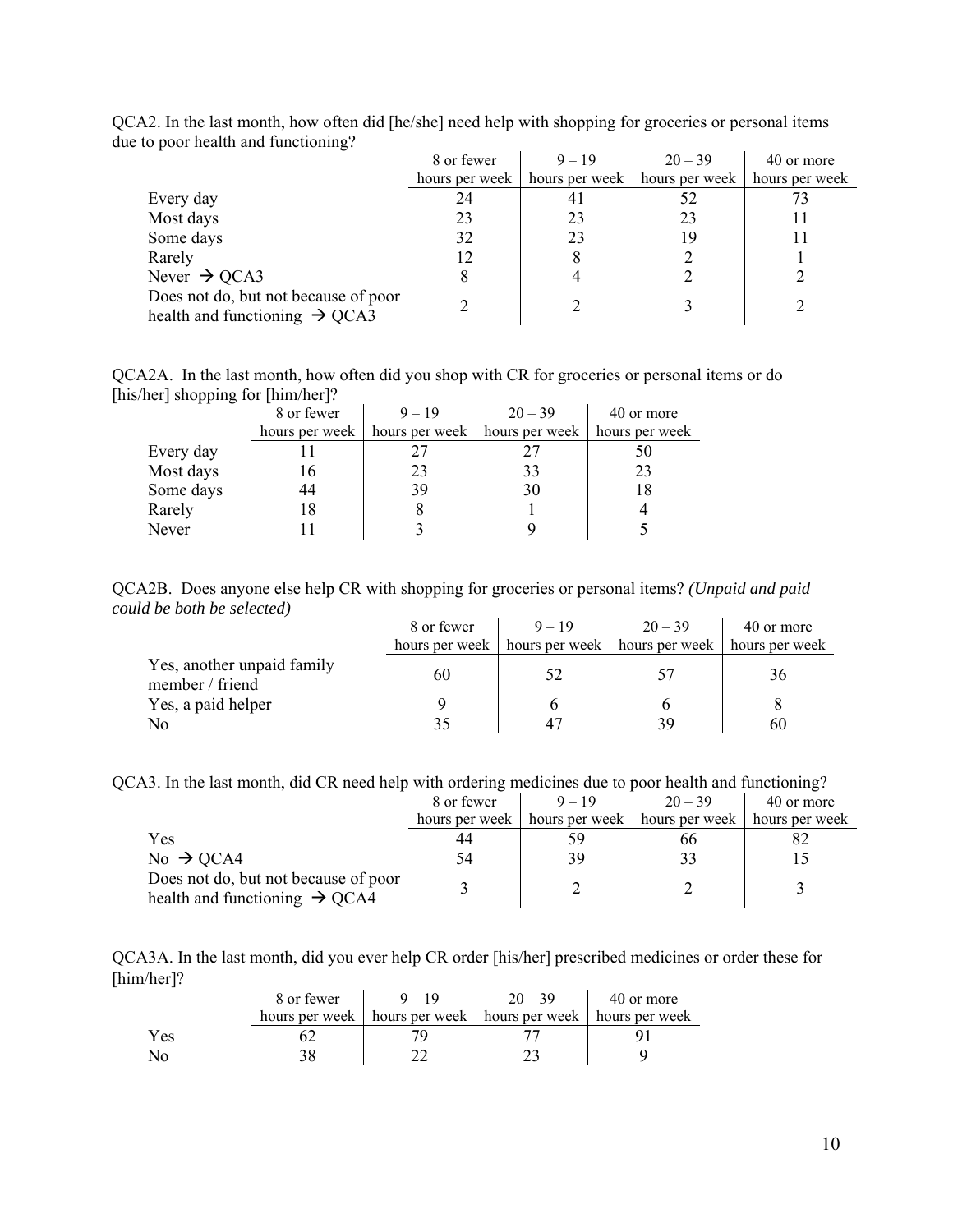|                                               | 8 or fewer     | $9 - 19$ | $20 - 39$                                        | 40 or more |
|-----------------------------------------------|----------------|----------|--------------------------------------------------|------------|
|                                               | hours per week |          | hours per week   hours per week   hours per week |            |
| Yes, another unpaid family<br>member / friend | 46             | 30       |                                                  |            |
| Yes, a paid helper                            |                |          |                                                  |            |
| No                                            | 40             | 62       | 52                                               | 76         |

QCA3B. Does anyone else help CR with ordering medicines? *(Unpaid and paid could be both be selected)*

QCA4. In the last month, did CR need help with handling bills or banking due to poor health and functioning?

|                                                                                   | 8 or fewer     | $9 - 19$       | $20 - 39$      | 40 or more     |
|-----------------------------------------------------------------------------------|----------------|----------------|----------------|----------------|
|                                                                                   | hours per week | hours per week | hours per week | hours per week |
| Yes                                                                               |                |                | 74             |                |
| $No \rightarrow QCA5$                                                             | 39             | 30             | 25             |                |
| Does not do, but not because of poor<br>health and functioning $\rightarrow$ QCA5 |                |                |                |                |

QCA4A. In the last month, did you ever help CR with handling bills or banking or do this for [him/her]?

|     | 8 or fewer     | $9 - 19$                        | $20 - 39$ | 40 or more     |
|-----|----------------|---------------------------------|-----------|----------------|
|     | hours per week | hours per week   hours per week |           | hours per week |
| Yes |                |                                 |           |                |
| No  |                |                                 |           |                |

QCA4B. Does anyone else help CR with handling bills or banking? *(Unpaid and paid could be both be selected)*

|                                               | 8 or fewer | $9 - 19$  | $20 - 39$ | 40 or more |
|-----------------------------------------------|------------|-----------|-----------|------------|
|                                               | hours per  | hours per | hours per | hours per  |
|                                               | week       | week      | week      | week       |
| Yes, another unpaid family<br>member / friend | 53         | 34        | 44        | 26         |
| Yes, a paid helper                            |            |           |           |            |
| N <sub>o</sub>                                |            | 65        | 55        | 72         |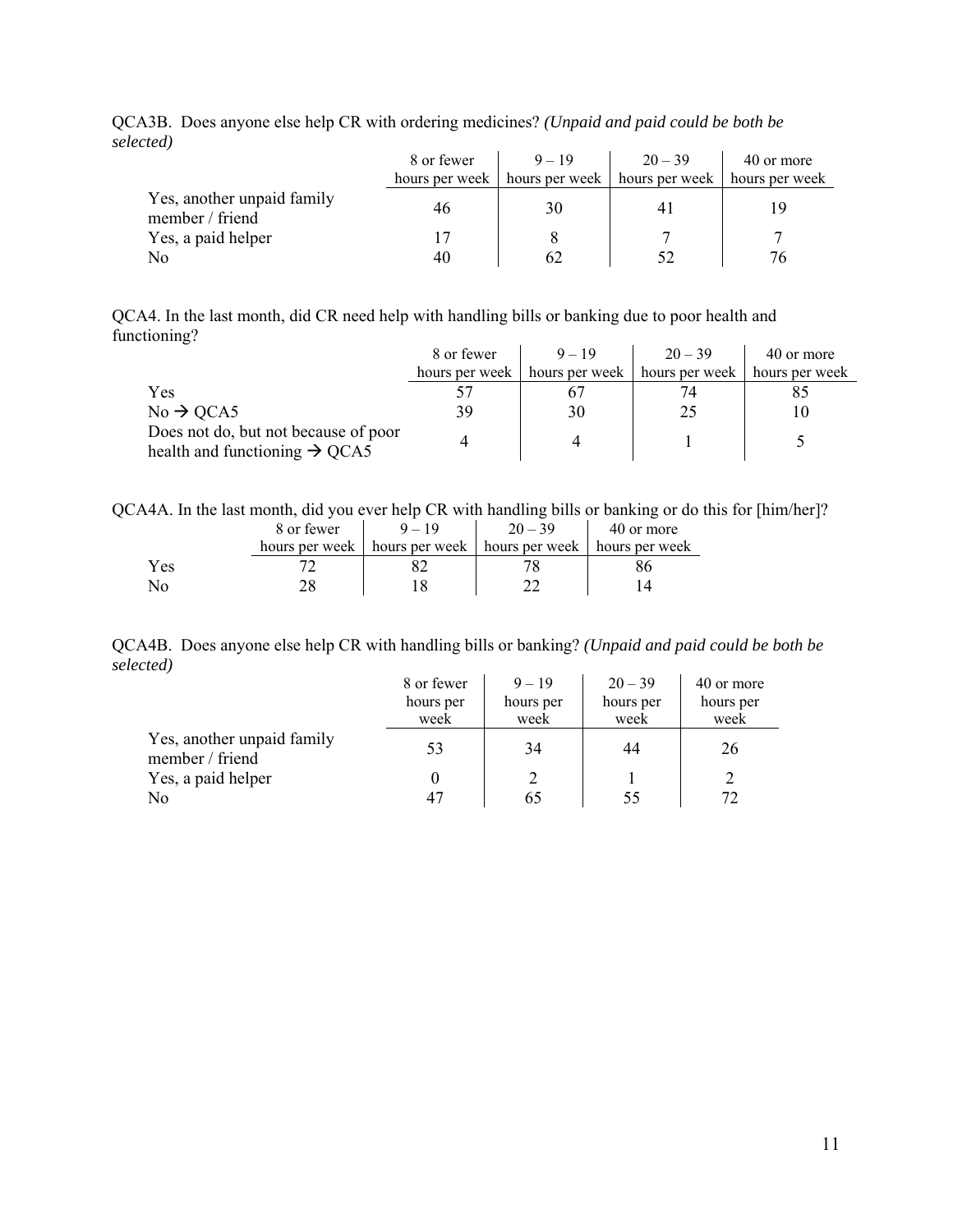### *Caregivers of persons living in assisted living were not asked QCA5 through QCA12C if they indicated they did not help the care recipient with personal care (personal care screener question SCRNPC).*

QCA5PRE. Now, a few questions about personal care.

QCA5. In the last month, how often did CR need help with eating due to poor health and functioning?

|                          | 8 or fewer | $9 - 19$                        | $20 - 39$                       | 40 or more |
|--------------------------|------------|---------------------------------|---------------------------------|------------|
|                          |            | hours per week   hours per week | hours per week   hours per week |            |
| Every day                |            |                                 |                                 |            |
| Most days                |            |                                 |                                 |            |
| Some days                |            |                                 | l ()                            |            |
| Rarely                   |            | 12                              |                                 |            |
| Never $\rightarrow$ QCA6 |            | ხŏ                              | 56                              |            |

QCA5A. In the last month, how often did you help [him/her] with eating?

|           | 8 or fewer     | $9 - 19$       | $20 - 39$      | 40 or more     |
|-----------|----------------|----------------|----------------|----------------|
|           | hours per week | hours per week | hours per week | hours per week |
| Every day |                |                | 29             |                |
| Most days |                |                | 27             |                |
| Some days | 34             | 34             | 18             |                |
| Rarely    | 33             | 25             | 19             |                |
| Never     | 22             |                |                |                |

QCA5B. Does anyone else help [him/her] with eating? *(Unpaid and paid could be both be selected)*

|                                               | 8 or fewer     | $9 - 19$                        | $20 - 39$ | 40 or more     |
|-----------------------------------------------|----------------|---------------------------------|-----------|----------------|
|                                               | hours per week | hours per week   hours per week |           | hours per week |
| Yes, another unpaid family<br>member / friend |                |                                 | 49        | 26             |
| Yes, a paid helper                            |                |                                 |           | 24             |
| No                                            |                | 49                              | 44        | 6 I            |

QCA6. In the last month, how often did CR need help with showering or bathing due to poor health and functioning?

|                          | 8 or fewer | $9 - 19$                        | $20 - 39$      | 40 or more     |
|--------------------------|------------|---------------------------------|----------------|----------------|
|                          |            | hours per week   hours per week | hours per week | hours per week |
| Every day                |            | 24                              | 30             |                |
| Most days                |            |                                 | 21             |                |
| Some days                |            |                                 | 14             |                |
| Rarely                   |            |                                 |                | 10             |
| Never $\rightarrow$ QCA7 |            |                                 | 27             |                |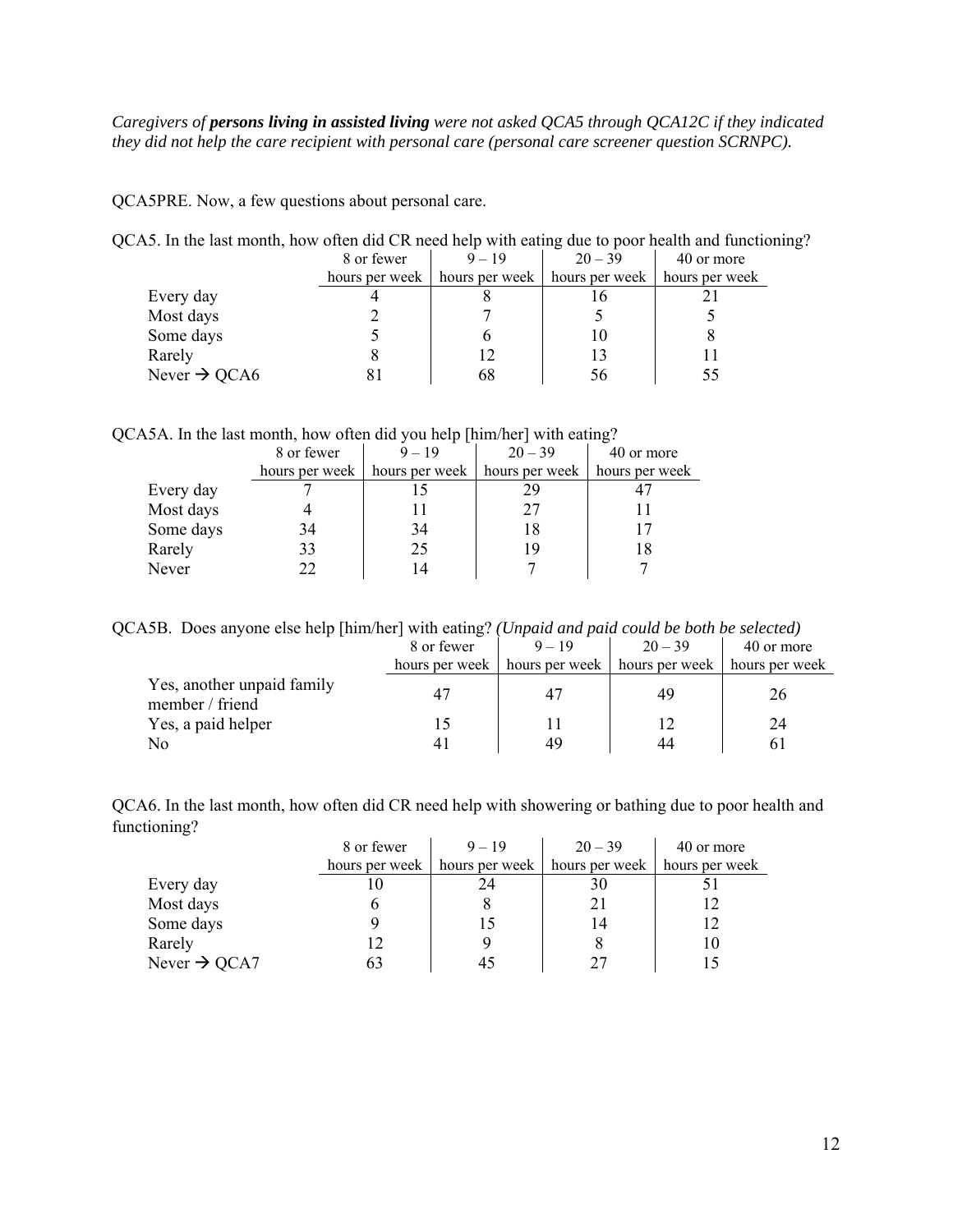|           | 8 or fewer     | $9 - 19$       | $20 - 39$      | 40 or more     |
|-----------|----------------|----------------|----------------|----------------|
|           | hours per week | hours per week | hours per week | hours per week |
| Every day |                |                |                |                |
| Most days |                |                | 19             |                |
| Some days |                | 27             | 27             | 19             |
| Rarely    |                | 14             | 14             | l 6            |
| Never     |                | 30             | 20             |                |

QCA6A. In the last month, how often did you help [him/her] with showering or bathing?

QCA6B. Does anyone else help [him/her] with showering or bathing? *(Unpaid and paid could be both be selected)*

|                                               | 8 or fewer | $9 - 19$                                         | $20 - 39$ | 40 or more     |
|-----------------------------------------------|------------|--------------------------------------------------|-----------|----------------|
|                                               |            | hours per week   hours per week   hours per week |           | hours per week |
| Yes, another unpaid family<br>member / friend | 39         |                                                  | 42        |                |
| Yes, a paid helper                            | 34         | 30                                               | 24        | 29             |
| N <sub>o</sub>                                | 33         | 39                                               | 41        | 56             |

QCA7. In the last month, how often did CR need help with dressing or grooming due to poor health and functioning?  $\mathbf{r}$  $\overline{1}$ 

|                          | 8 or fewer     | $9 - 19$       | $20 - 39$      | 40 or more     |
|--------------------------|----------------|----------------|----------------|----------------|
|                          | hours per week | hours per week | hours per week | hours per week |
| Every day                | l ()           |                | 34             |                |
| Most days                |                |                | 16             |                |
| Some days                |                | 19             | 14             | 13             |
| Rarely                   |                |                | 14             |                |
| Never $\rightarrow$ QCA8 | 59             |                | 22             | 16             |

QCA7A. In the last month, how often did you help CR with dressing or grooming?

|           | 8 or fewer     | $9 - 19$       | $20 - 39$      | 40 or more     |  |
|-----------|----------------|----------------|----------------|----------------|--|
|           | hours per week | hours per week | hours per week | hours per week |  |
| Every day |                |                | 22             | 50             |  |
| Most days |                | 14             | 22             | 18             |  |
| Some days |                | 38             | 35             | 19             |  |
| Rarely    |                | 27             | 16             |                |  |
| Never     |                |                |                |                |  |

|              | QCA7B. Does anyone else help [him/her] with dressing or grooming? (Unpaid and paid could be both |  |  |  |
|--------------|--------------------------------------------------------------------------------------------------|--|--|--|
| be selected) |                                                                                                  |  |  |  |

|                                               | 8 or fewer     | $9 - 19$ | $20 - 39$                                        | 40 or more |
|-----------------------------------------------|----------------|----------|--------------------------------------------------|------------|
|                                               | hours per week |          | hours per week   hours per week   hours per week |            |
| Yes, another unpaid family<br>member / friend | 48             |          | 42                                               | 26         |
| Yes, a paid helper                            | 24             | 24       | 22                                               | 26         |
| N <sub>0</sub>                                |                | 45       | 44                                               |            |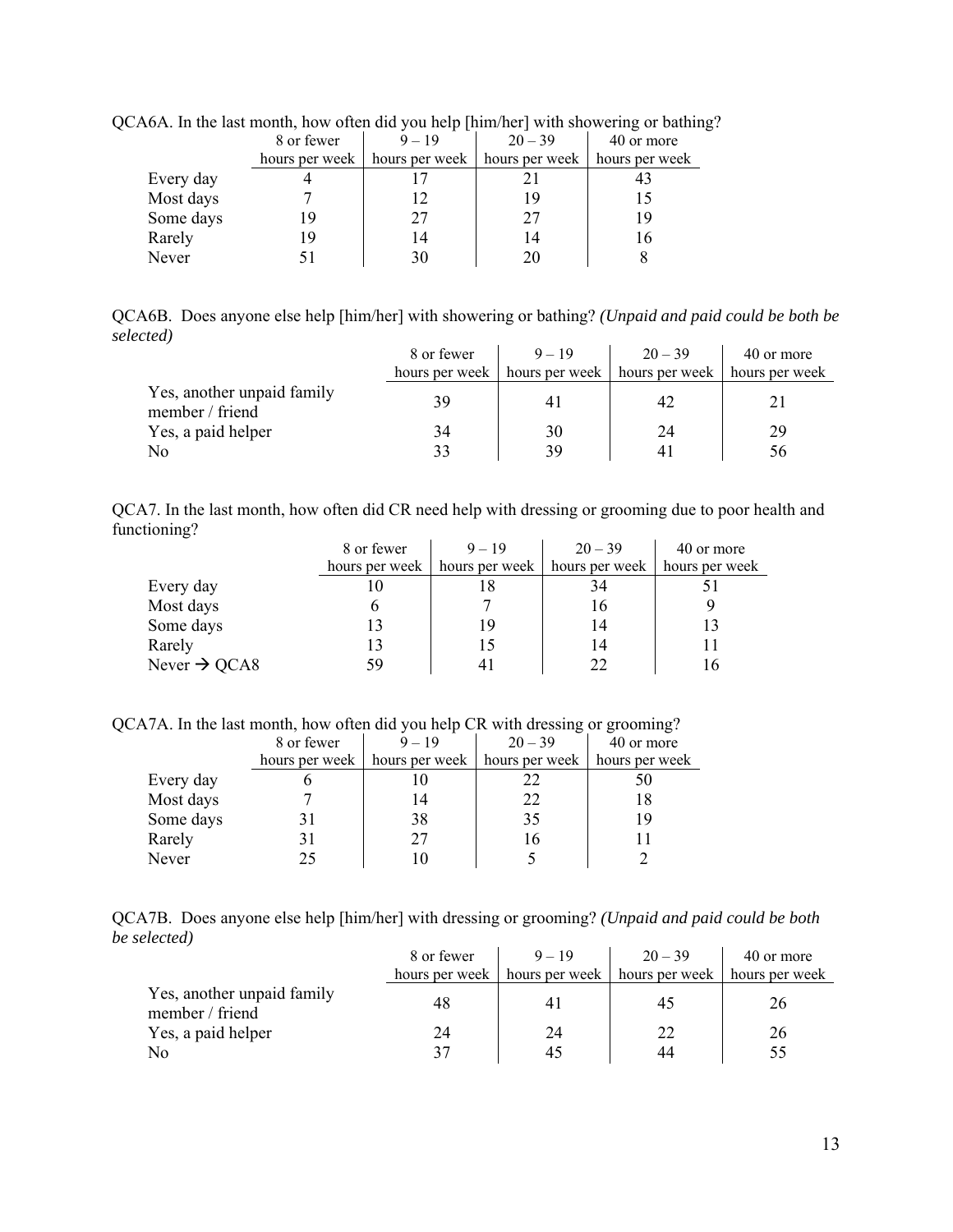| ັ                        | 8 or fewer | $9 - 19$                        | $20 - 39$      | 40 or more     |
|--------------------------|------------|---------------------------------|----------------|----------------|
|                          |            | hours per week   hours per week | hours per week | hours per week |
| Every day                |            |                                 | 26             | 38             |
| Most days                |            |                                 |                |                |
| Some days                |            |                                 |                |                |
| Rarely                   |            |                                 |                |                |
| Never $\rightarrow$ QCA9 | ×ι         | 65                              | 48             | 40             |

QCA8. In the last month, how often CR need help with using the toilet due to poor health and functioning?

QCA8A. In the last month, how often did you help CR with using the toilet?

|           | 8 or fewer | $9 - 19$ | $20 - 39$                                        | 40 or more     |
|-----------|------------|----------|--------------------------------------------------|----------------|
|           |            |          | hours per week   hours per week   hours per week | hours per week |
| Every day |            |          |                                                  | 58             |
| Most days |            | 12       |                                                  |                |
| Some days |            | 30       | 30                                               |                |
| Rarely    | 30         | 23       | 25                                               |                |
| Never     |            |          |                                                  |                |

|           | QCA8B. Does anyone else help [him/her] with using the toilet? (Unpaid and paid could be both be |  |  |  |
|-----------|-------------------------------------------------------------------------------------------------|--|--|--|
| selected) |                                                                                                 |  |  |  |

|                                               | 8 or fewer     | $9 - 19$ | $20 - 39$                                        | 40 or more |
|-----------------------------------------------|----------------|----------|--------------------------------------------------|------------|
|                                               | hours per week |          | hours per week   hours per week   hours per week |            |
| Yes, another unpaid family<br>member / friend | 55.            | 52       | 52                                               |            |
| Yes, a paid helper                            | 34             | 31       | 26                                               | 32         |
| N <sub>0</sub>                                | 25             | 34       | 36                                               | 47         |

QCA9. In the last month, how often did CR need help getting in and out of bed due to poor health and functioning?

|                           | 8 or fewer     | $9 - 19$ |                                 | 40 or more     |
|---------------------------|----------------|----------|---------------------------------|----------------|
|                           | hours per week |          | hours per week   hours per week | hours per week |
| Every day                 |                |          |                                 |                |
| Most days                 |                |          |                                 |                |
| Some days                 |                | 10       |                                 |                |
| Rarely                    | 10             | 14       |                                 | 16             |
| Never $\rightarrow$ QCA10 | 74             |          |                                 | 40             |

QCA9A. In the last month, how often did you help CR get in and out of bed?

|           | 8 or fewer     | $9 - 19$ | $20 - 39$                                     | 40 or more     |
|-----------|----------------|----------|-----------------------------------------------|----------------|
|           | hours per week |          | hours per week $\vert$ hours per week $\vert$ | hours per week |
| Every day |                |          |                                               |                |
| Most days |                |          | 16                                            |                |
| Some days | 23             | 26       | 33                                            | 14             |
| Rarely    | 36             |          | 34                                            | 20             |
| Never     | 33             |          |                                               |                |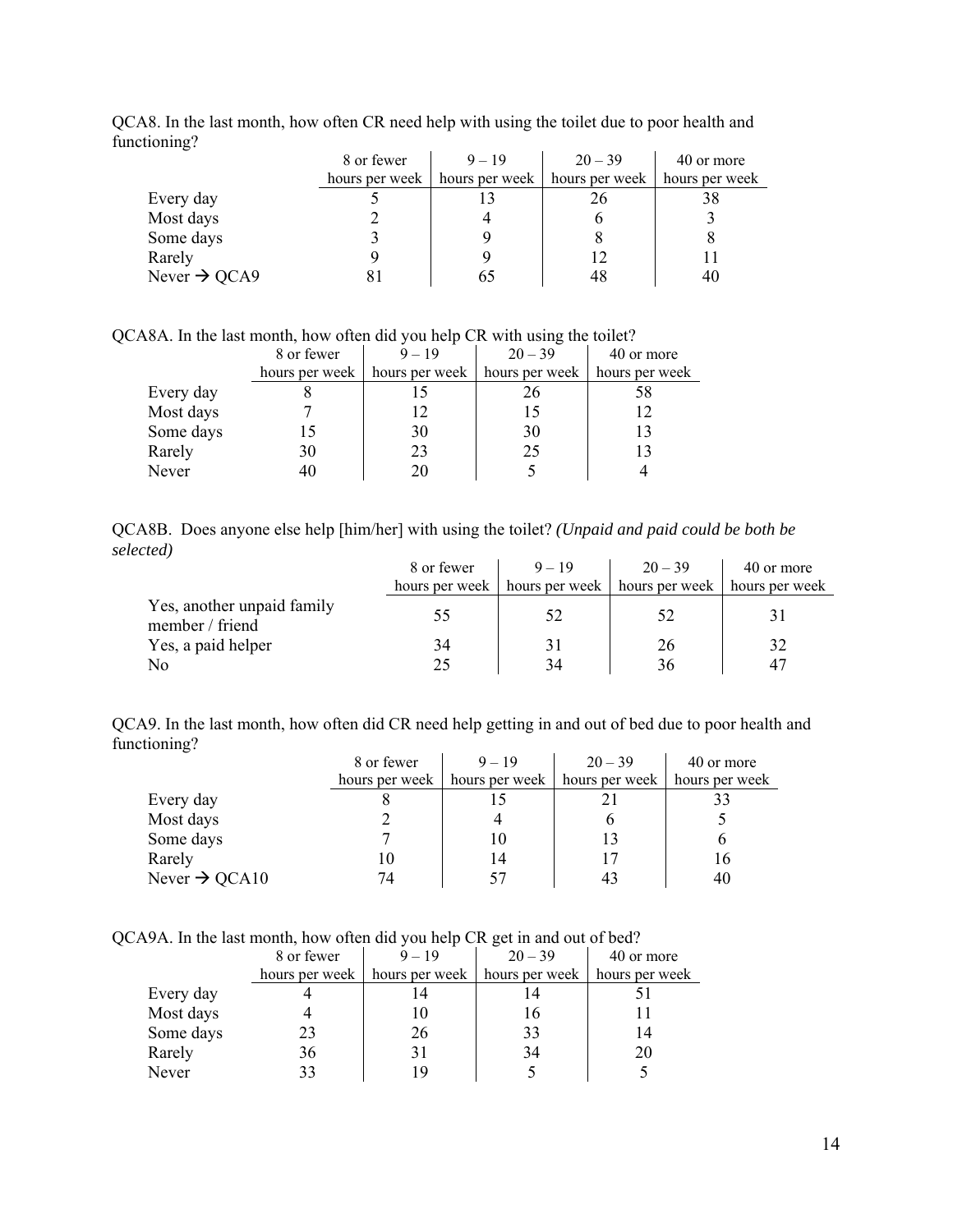QCA9B. Does anyone else help [him/her] get in and out of bed? *(Unpaid and paid could be both be selected)*

|                                               | 8 or fewer | $9 - 19$                                                          | $20 - 39$ | 40 or more |
|-----------------------------------------------|------------|-------------------------------------------------------------------|-----------|------------|
|                                               |            | hours per week   hours per week   hours per week   hours per week |           |            |
| Yes, another unpaid family<br>member / friend | 54         | 49                                                                | 49        |            |
| Yes, a paid helper                            | 26         | 22                                                                | 23        | 22         |
| N <sub>o</sub>                                | 29         |                                                                   | 47        |            |

QCA10. In the last month, how often did CR need help getting around [his/her] home due to poor health and functioning?

|                           | 8 or fewer     | $9 - 19$ | $20 - 39$                       | 40 or more     |
|---------------------------|----------------|----------|---------------------------------|----------------|
|                           | hours per week |          | hours per week   hours per week | hours per week |
| Every day                 |                |          | 26                              | 39             |
| Most days                 |                |          |                                 |                |
| Some days                 |                | 16.      | 14                              | 10             |
| Rarely                    | 18             | 18       | 16                              | 13             |
| Never $\rightarrow$ QCA11 |                |          | 38                              | 34             |

QCA10A. In the last month, how often did you help CR get around [his/her] home?

|           | 8 or fewer     | $9 - 19$       | $20 - 39$      | 40 or more     |
|-----------|----------------|----------------|----------------|----------------|
|           | hours per week | hours per week | hours per week | hours per week |
| Every day |                |                | 23             |                |
| Most days |                |                | 20             |                |
| Some days | 32             |                | 37             | 19             |
| Rarely    | 43             | 29             | 19             | 16             |
| Never     |                |                |                |                |

QCA10B. Does anyone else help [him/her] get around [his/her] home? *(Unpaid and paid could be both be selected)*

|                                               | 8 or fewer     | $9 - 19$ | $20 - 39$                                        | 40 or more |
|-----------------------------------------------|----------------|----------|--------------------------------------------------|------------|
|                                               | hours per week |          | hours per week   hours per week   hours per week |            |
| Yes, another unpaid family<br>member / friend | 62             | 54       | $56^{\circ}$                                     | 40         |
| Yes, a paid helper                            | 20             |          | 19                                               | 25         |
| N <sub>o</sub>                                | 30             | 40       | 35                                               |            |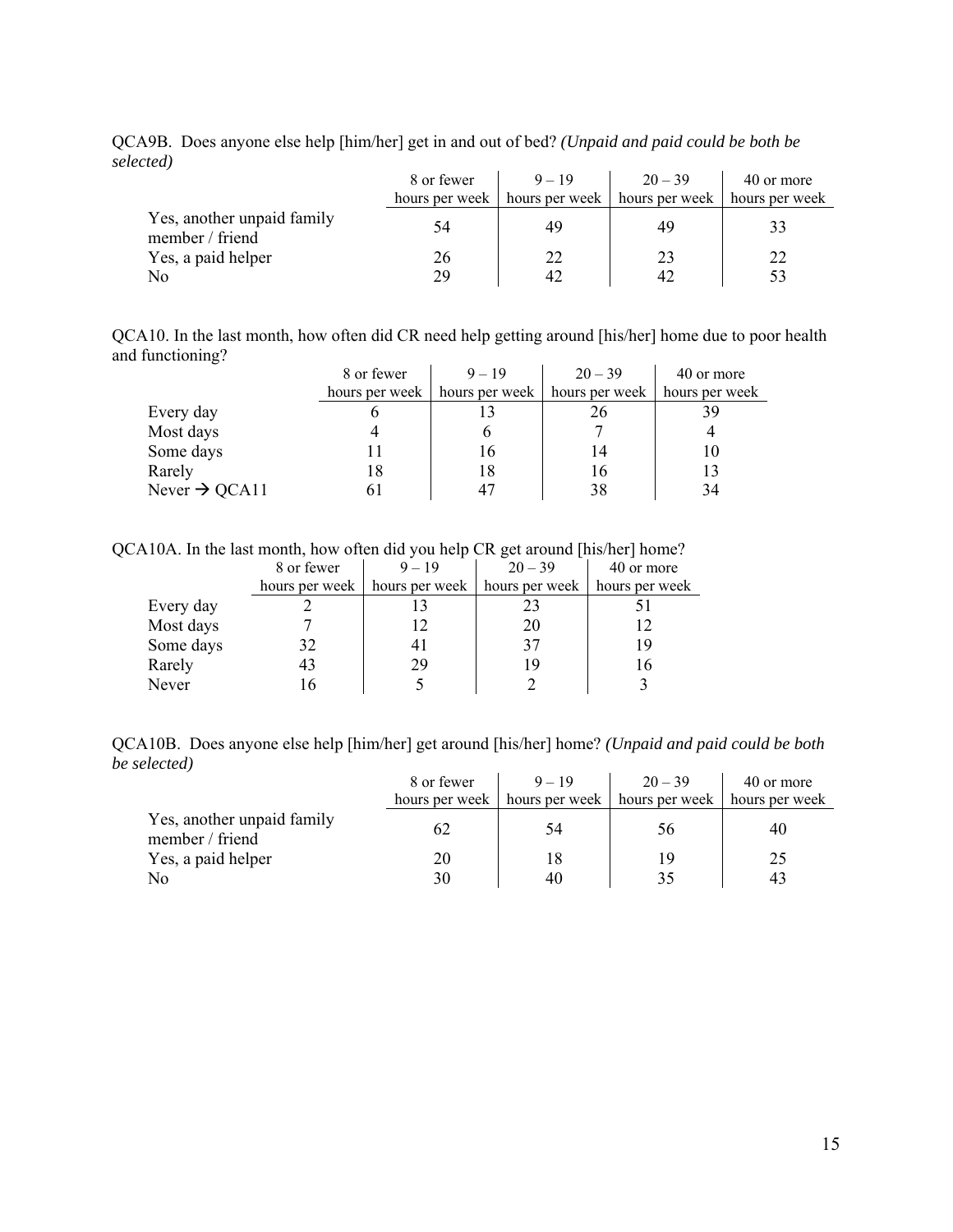| $\overline{\phantom{0}}$                          | 8 or fewer     | $9 - 19$       | $20 - 39$      | 40 or more     |
|---------------------------------------------------|----------------|----------------|----------------|----------------|
|                                                   | hours per week | hours per week | hours per week | hours per week |
| Every day                                         |                | 23             | 34             | 44             |
| Most days                                         |                | 16             | 14             |                |
| Some days                                         | 22             | 20             | 18             | 14             |
| Rarely                                            | 16             | 13             |                | 12             |
| Never $\rightarrow$ skip logic prior to<br>QCA12A | 40             | 28             | 26             | 23             |

QCA11. In the last month, how often did CR need help leaving [his/her] home to go outside due to poor health and functioning?

QCA11A. In the last month, how often did you help CR leave [his/her] home to go outside?

|           | 8 or fewer     | $9 - 19$       | $20 - 39$      | 40 or more     |
|-----------|----------------|----------------|----------------|----------------|
|           | hours per week | hours per week | hours per week | hours per week |
| Every day |                |                | 23             |                |
| Most days |                |                | 25             |                |
| Some days | 44             |                | 33             | 24             |
| Rarely    | 28             | 14             | 13             |                |
| Never     |                |                |                |                |

QCA11B. Does anyone else help [him/her] leave [his/her] home to go outside? *(Unpaid and paid could be both be selected)*

|                                               | 8 or fewer     | $9 - 19$                      | $20 - 39$ | 40 or more     |
|-----------------------------------------------|----------------|-------------------------------|-----------|----------------|
|                                               | hours per week | hours per week hours per week |           | hours per week |
| Yes, another unpaid family<br>member / friend | 65             | 57                            | 59        | 50             |
| Yes, a paid helper                            |                | 15                            | 16        |                |
| N <sub>0</sub>                                | 28             | 37                            | 34        |                |

*Skip logic: QCA12A, QCA12B, and QCA12C were asked if CG responded he / she ever provided care on QCA5A, QCA6A, QCA7A, QCA8A, QCA9A, QCA10A, or QCA11A (i.e., response of every day, most days, some days, or rarely on one or more of these items)* 

QCA12A. In the last month when you helped CR with personal care, did you ever lift [him/her] from a seated or lying position?  $\mathcal{L}^{\text{max}}$ i.

|     | 8 or fewer | $-19$                                                             | $20 - 39$ | 40 or more |
|-----|------------|-------------------------------------------------------------------|-----------|------------|
|     |            | hours per week   hours per week   hours per week   hours per week |           |            |
| Yes |            |                                                                   |           |            |
|     |            |                                                                   |           |            |

QCA12B. [In the last month when you helped CR with personal care,] did you ever let [him/her] lean on you or support [his/her] weight?

|     | 8 or fewer     | $9 - 19$                                         | $20 - 39$ | 40 or more |
|-----|----------------|--------------------------------------------------|-----------|------------|
|     | hours per week | hours per week   hours per week   hours per week |           |            |
| Yes |                |                                                  |           |            |
|     |                |                                                  |           |            |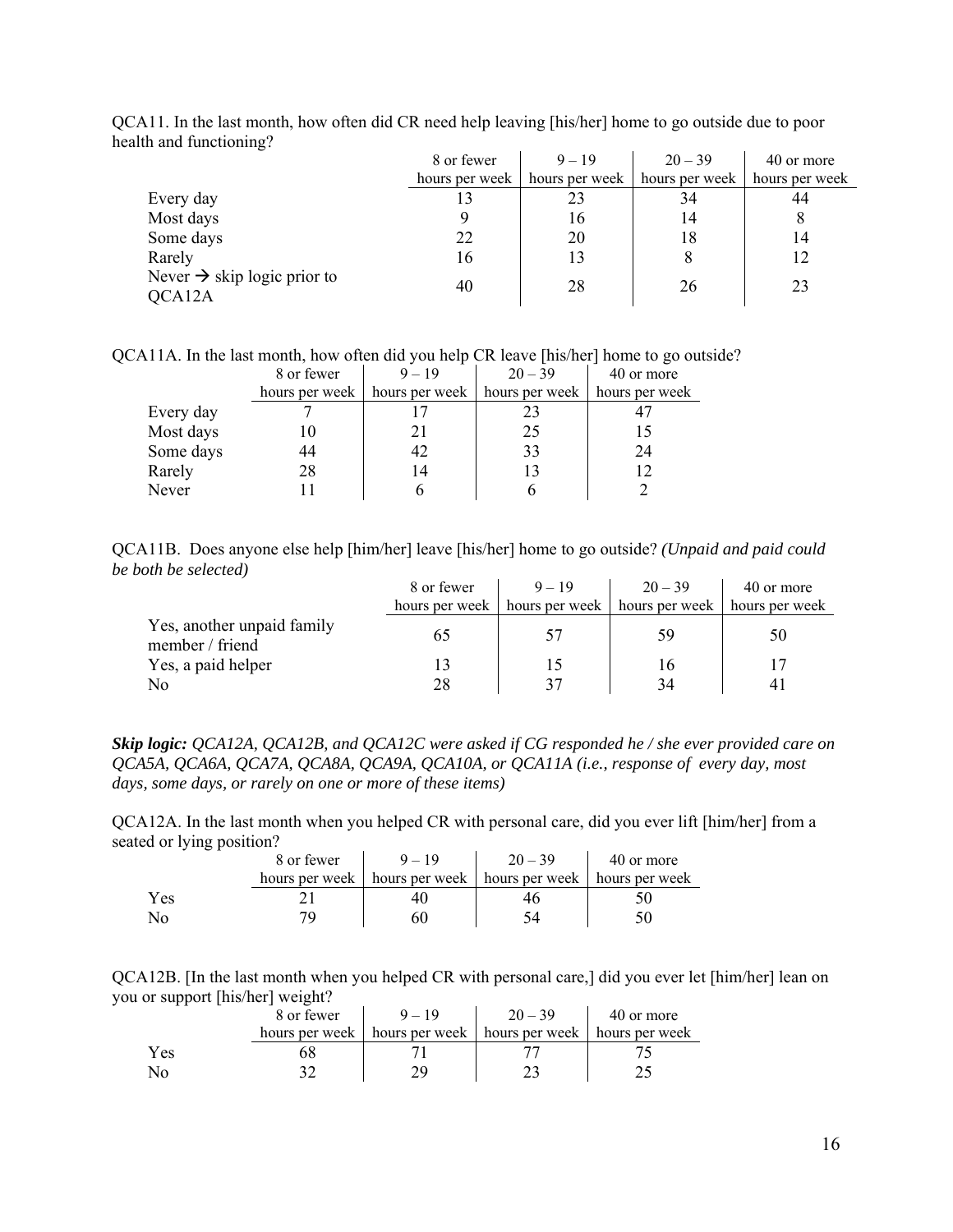QCA12C. [In the last month when you helped CR with personal care,] did you ever hold [him/her] steady while [he/she] walked or stood?

|     | 8 or fewer | $9 - 19$                                                          | $20 - 39$ | 40 or more |
|-----|------------|-------------------------------------------------------------------|-----------|------------|
|     |            | hours per week   hours per week   hours per week   hours per week |           |            |
| Yes |            |                                                                   |           |            |
| No  |            |                                                                   |           |            |

QCA13. In the last month, how often did you drive CR places?

|           | 8 or fewer     | $9 - 19$       | $20 - 39$      | 40 or more     |
|-----------|----------------|----------------|----------------|----------------|
|           | hours per week | hours per week | hours per week | hours per week |
| Every day |                |                |                |                |
| Most days |                | 20             | 24             | 16             |
| Some days | 42             | 39             | 31             | 24             |
| Rarely    | 20             |                | 15             |                |
| Never     | フフ             |                | 20             |                |

QCA14. In the last month, how often did you go with CR in a van, shuttle or cab, or take public transportation -- the bus, subway, train, or light rail – with [him/her]?

|            | 8 or fewer     | $9 - 19$       | $20 - 39$      | 40 or more     |
|------------|----------------|----------------|----------------|----------------|
|            | hours per week | hours per week | hours per week | hours per week |
| Every day  |                |                |                |                |
| Most days  |                |                |                |                |
| Some days  |                |                |                |                |
| Rarely     |                |                |                |                |
| Never      | 66             | 59             | 52             | 49             |
| Do not use | 25             | 29             |                |                |

*Caregivers of persons living in assisted living were not asked QCA15A through QCA19 if they indicated they did not help the care recipient with medical / nursing task care (medical / nursing tasks screener question SCRNMNT).* 

QCA15PRE. The next few questions are about help related to CR's health care.

| QCA15A. In the last month, did you ever help CR keep track of [his/her] medications? |  |  |  |
|--------------------------------------------------------------------------------------|--|--|--|
|--------------------------------------------------------------------------------------|--|--|--|

|     | 8 or fewer | $= 19$                                           | $20 - 39$ | 40 or more     |
|-----|------------|--------------------------------------------------|-----------|----------------|
|     |            | hours per week   hours per week   hours per week |           | hours per week |
| Yes |            | эc                                               |           |                |
| N۵  |            |                                                  |           |                |

QCA15A1. In the last month, did you ever actually give CR [his/her] medications?

|      | 8 or fewer     | -              | $20 - 39$      | 40 or more     |
|------|----------------|----------------|----------------|----------------|
|      | hours per week | hours per week | hours per week | hours per week |
| í es |                |                |                |                |
|      |                |                |                |                |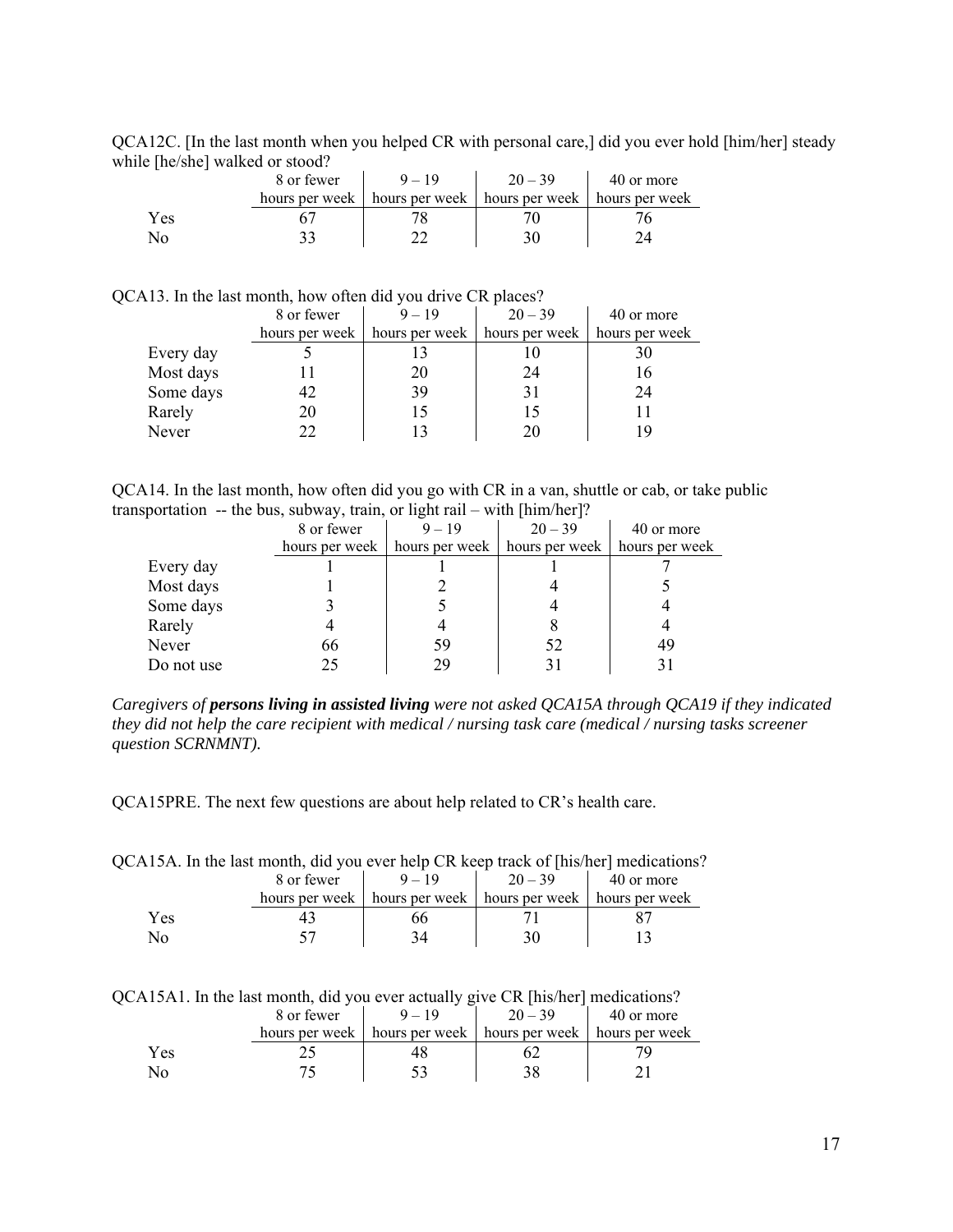|                                                 | 8 or fewer<br>hours per week | $9 - 19$<br>hours per week | $20 - 39$<br>hours per week | 40 or more<br>hours per week |
|-------------------------------------------------|------------------------------|----------------------------|-----------------------------|------------------------------|
| Orally (by mouth as pills, capsules,<br>liquid) | 97                           | 99                         | 99                          | 99                           |
| Insulin injection                               |                              | 12                         | 11                          |                              |
| Other injection                                 |                              |                            |                             |                              |
| Infusion pump                                   |                              |                            |                             |                              |
| Inhaler                                         | 16                           | 10                         |                             | 14                           |
| Suppository                                     |                              |                            |                             |                              |
| Medication patch                                |                              |                            |                             |                              |
| Spray                                           |                              |                            |                             |                              |
| Eye/Ear drops                                   | 20                           |                            | 15                          | 24                           |
| Other                                           | 3                            |                            |                             | 8                            |

QCA15A2. How are these drugs administered? *(multiple responses could be selected)* 

QCA15B. [In the last month, did you ever help CR] take shots or injections?

|      | 8 or fewer     | $20 - 39$                       | 40 or more     |
|------|----------------|---------------------------------|----------------|
|      | hours per week | hours per week   hours per week | hours per week |
| Y es |                |                                 |                |
|      |                |                                 |                |

QCA15C. [In the last month, did you ever help CR] manage medical tasks like ostomy care, IVs, or testing blood?

| -   | 8 or fewer     | $-19$ | $20 - 39$                                        | 40 or more |
|-----|----------------|-------|--------------------------------------------------|------------|
|     | hours per week |       | hours per week   hours per week   hours per week |            |
| Yes |                |       |                                                  |            |
| No  |                |       |                                                  |            |

QCA15D. [In the last month, did you ever help CR] with exercises [he/she] was supposed to do?

|      | 8 or fewer     |                | $20 - 39$      | 40 or more     |
|------|----------------|----------------|----------------|----------------|
|      | hours per week | hours per week | hours per week | hours per week |
| Y es |                |                |                |                |
|      |                |                |                |                |

QCA15E. [In the last month, did you ever help CR] with a special diet?

|             | 8 or fewer     | $9 - 19$ | $20 - 39$                                        | 40 or more |
|-------------|----------------|----------|--------------------------------------------------|------------|
|             | hours per week |          | hours per week   hours per week   hours per week |            |
| <i>l</i> es |                |          | 4١.                                              |            |
|             |                |          |                                                  | 64         |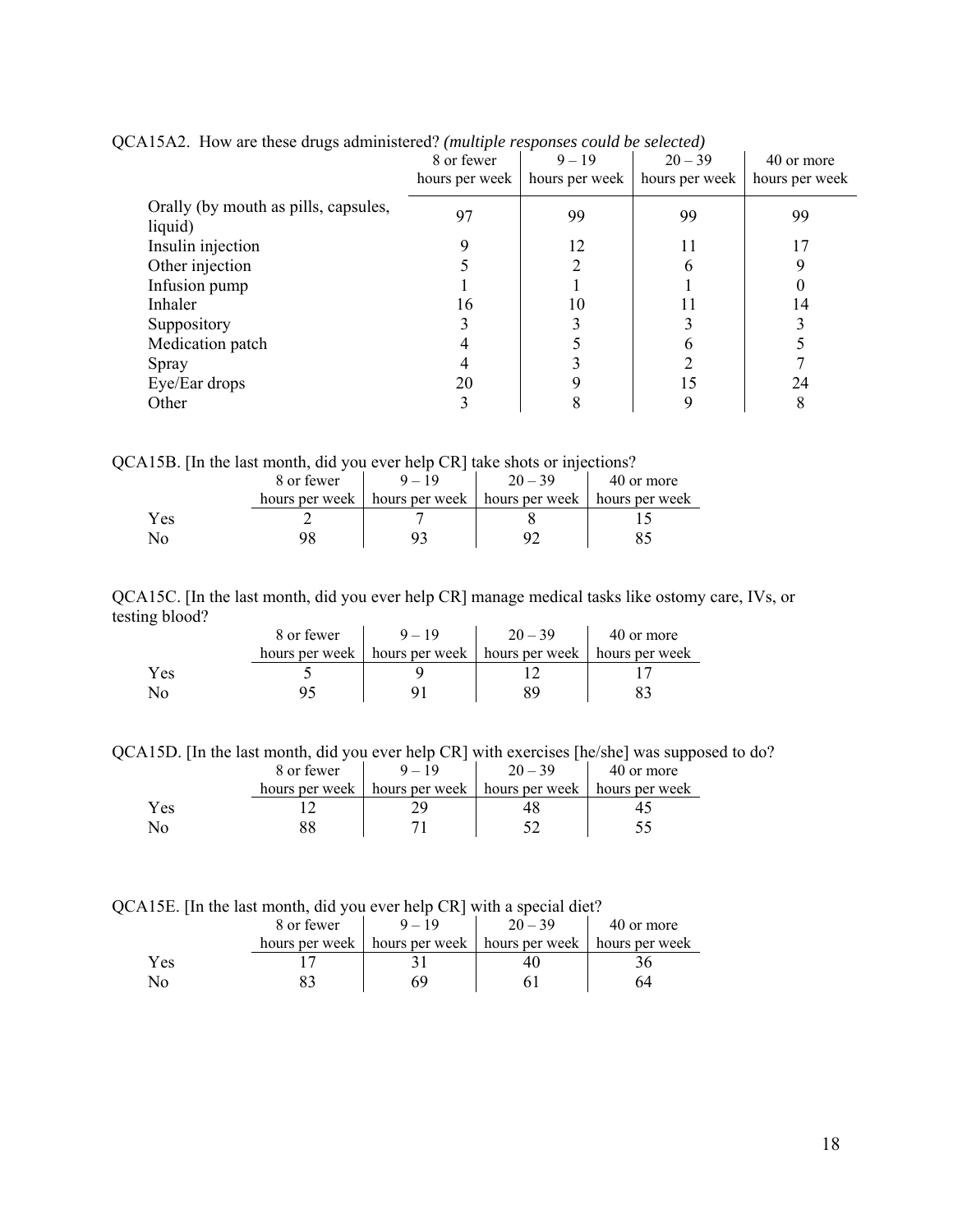|     |            |                                                                   |           | $13r$ . The the fast month, and you ever neip $CR$ care for fins/her fleem or defitures |
|-----|------------|-------------------------------------------------------------------|-----------|-----------------------------------------------------------------------------------------|
|     | 8 or fewer | $9 - 19$                                                          | $20 - 39$ | 40 or more                                                                              |
|     |            | hours per week   hours per week   hours per week   hours per week |           |                                                                                         |
| Yes |            |                                                                   |           | 44                                                                                      |
| No  |            |                                                                   | 69        | ነ6                                                                                      |

QCA15F. [In the last month, did you ever help CR] care for [his/her] teeth or dentures?

QCA15G. [In the last month, did you ever help CR] care for [his/her] feet, like clipping nails?

|     | 8 or fewer     | $20 - 39$                       | 40 or more     |
|-----|----------------|---------------------------------|----------------|
|     | hours per week | hours per week   hours per week | hours per week |
| Yes |                |                                 |                |
|     |                |                                 |                |

QCA15H. [In the last month, did you ever help CR] with skin care related to wounds or sores?

|      | 8 or fewer |                                                                   | $20 - 39$ | 40 or more |
|------|------------|-------------------------------------------------------------------|-----------|------------|
|      |            | hours per week   hours per week   hours per week   hours per week |           |            |
| r es |            |                                                                   |           |            |
|      |            |                                                                   |           |            |

QCA15I. [In the last month, did you ever help CR] with assistive devices for mobility like canes or walkers?

|     | 8 or fewer     | $20 - 39$                                        | 40 or more |
|-----|----------------|--------------------------------------------------|------------|
|     | hours per week | hours per week   hours per week   hours per week |            |
| Yes |                |                                                  |            |
|     |                |                                                  |            |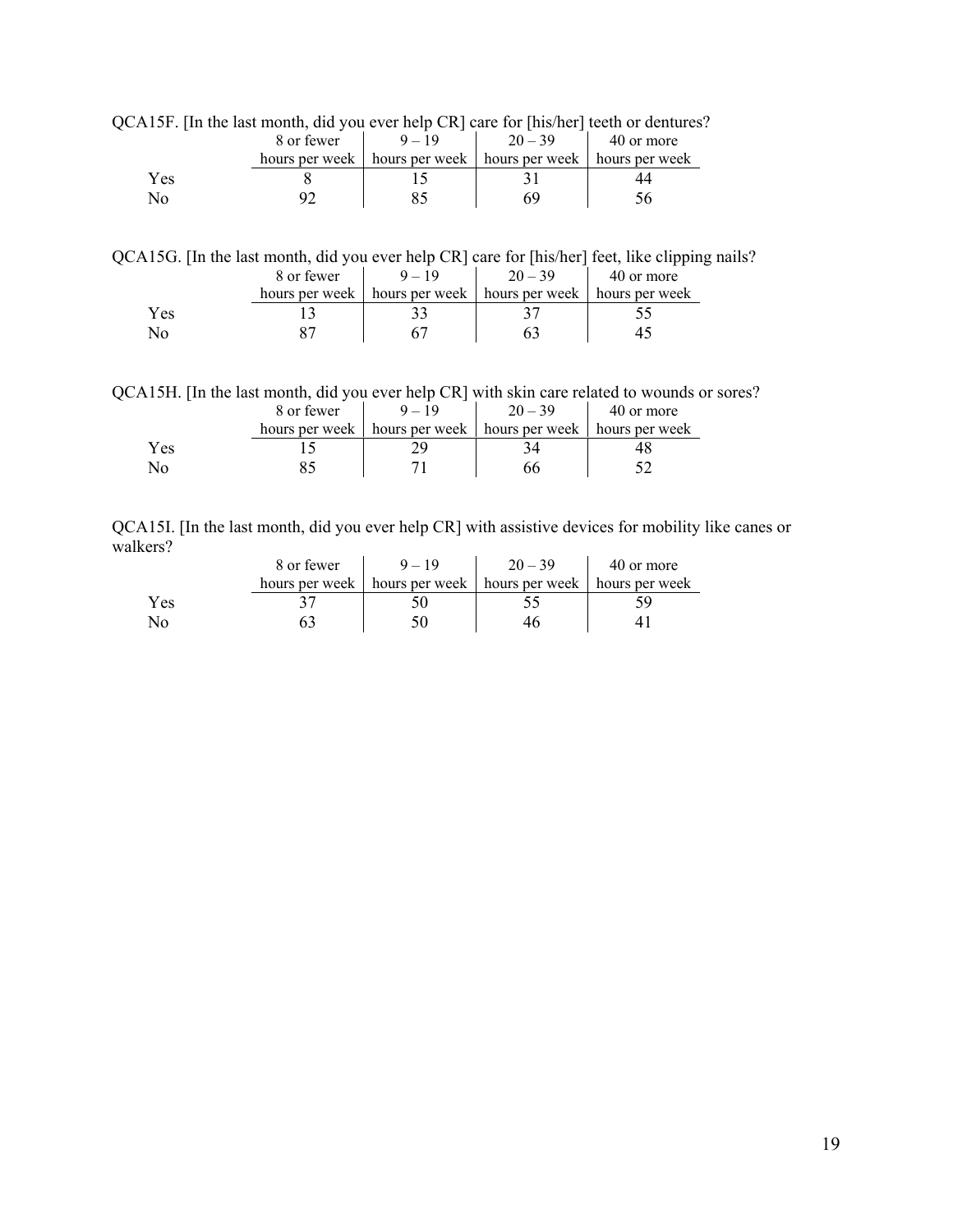### *Caregivers were only asked QCA15J through QCA19 if they indicated they did help the care recipient with medical / nursing task care (medical / nursing task screener question SCRNMNT).*

You indicated at the beginning of the survey that you perform some medical/nursing tasks. Many different tasks are considered medical/nursing tasks even though they are done at home. Some require equipment; others do not. Which of the following additional medical tasks do you perform?

QCA15J. [In the last month, did you ever] use incontinence equipment like catheters, supplies like adult diapers, or administer enemas?

|     | 8 or fewer     | $9 - 19$       | $20 - 39$                       | 40 or more |
|-----|----------------|----------------|---------------------------------|------------|
|     | hours per week | hours per week | hours per week   hours per week |            |
| Yes |                |                |                                 |            |
|     |                |                |                                 |            |

QCA15K. [In the last month, did you ever] use meters/monitors (e.g., thermometer, glucometer, stethoscope, weight scales, blood pressure monitors, oxygen saturation monitors)?

|     | 8 or fewer     | $9 - 19$                                         | $20 - 39$ | 40 or more |
|-----|----------------|--------------------------------------------------|-----------|------------|
|     | hours per week | hours per week   hours per week   hours per week |           |            |
| Yes |                |                                                  |           |            |
| No  |                |                                                  |           |            |

QCA15L. [In the last month, did you ever] administer test kits (bladder infection test, for example)?

|     | 8 or fewer | $9 - 19$                                                          | $20 - 39$ | 40 or more |
|-----|------------|-------------------------------------------------------------------|-----------|------------|
|     |            | hours per week   hours per week   hours per week   hours per week |           |            |
| Yes |            |                                                                   |           |            |
|     |            |                                                                   |           |            |

QCA15M. [In the last month, did you ever] operate durable medical equipment (hospital beds, lifts, wheelchairs, scooters, toilet or bath chairs, geri-chairs, for example)?

|     | 8 or fewer     | $20 - 39$                       | 40 or more     |
|-----|----------------|---------------------------------|----------------|
|     | hours per week | hours per week   hours per week | hours per week |
| Yes |                |                                 |                |
|     |                |                                 |                |

QCA15N. [In the last month, did you ever] operate mechanical ventilators, oxygen, tube feeding equipment, or home dialysis equipment?

|     | 8 or fewer     | $9 - 19$       | $20 - 39$      | 40 or more     |
|-----|----------------|----------------|----------------|----------------|
|     | hours per week | hours per week | hours per week | hours per week |
| Yes |                |                |                |                |
|     |                |                |                |                |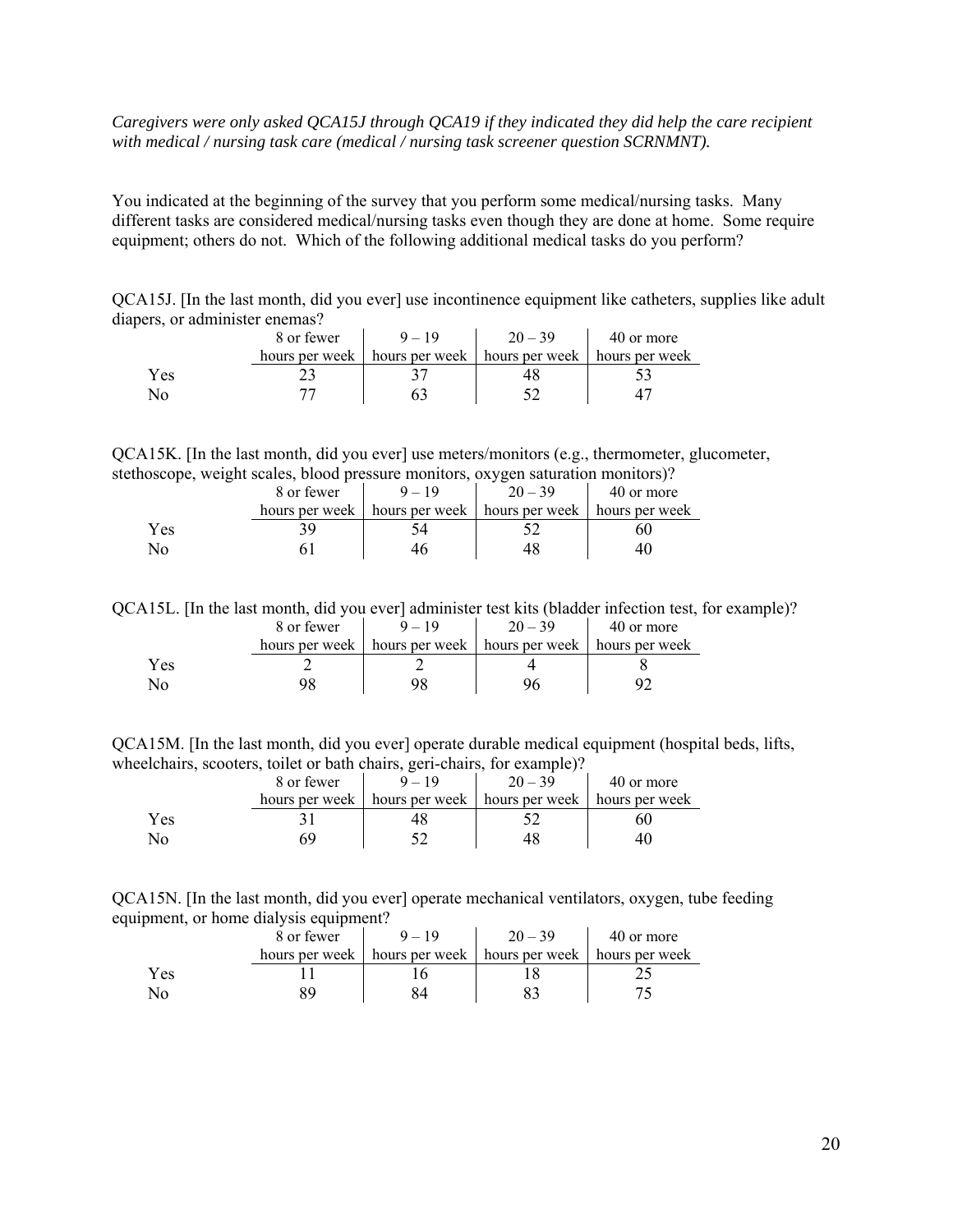QCA15O. [In the last month, did you ever] use telehealth equipment (cameras, sensors, phone lines to collect medical data in the home and transmit it to doctor or nurse)?

|     | 8 or fewer | $9 - 19$                                                          | $20 - 39$ | 40 or more |
|-----|------------|-------------------------------------------------------------------|-----------|------------|
|     |            | hours per week   hours per week   hours per week   hours per week |           |            |
| Yes |            |                                                                   |           |            |
|     |            |                                                                   |           |            |

*(If YES to any of QCA15A – QCA15O, ask QCA16 – QCA19; otherwise skip to QCA21)* 

QCA16. How difficult is it for you to do the medical and nursing tasks that are required to help CR? Please answer by choosing a number between 1 and 5, where 1 means not at all difficult and 5 means very difficult.  $\bar{1}$  $\mathbf{r}$  $\mathcal{L}$ 

|                         | 8 or fewer     | $9 - 19$       | $20 - 39$      | 40 or more     |
|-------------------------|----------------|----------------|----------------|----------------|
|                         | hours per week | hours per week | hours per week | hours per week |
| 1. Not at all difficult | 6U             |                |                |                |
|                         |                |                |                |                |
|                         |                |                | 23             |                |
|                         |                |                |                |                |
| 5. Very difficult       |                |                |                |                |

#### QCA17. Did anyone prepare you to do these tasks?

|                        | 8 or fewer | $9 - 19$                                                          | $20 - 39$ | 40 or more |
|------------------------|------------|-------------------------------------------------------------------|-----------|------------|
|                        |            | hours per week   hours per week   hours per week   hours per week |           |            |
| Yes                    |            |                                                                   |           |            |
| $No \rightarrow QCA21$ |            |                                                                   |           |            |

QCA18. Who prepared you to do the medical and nursing tasks needed to help CR? *(multiple responses could be selected)*  j.  $\mathcal{L}$ 

|                                                   | 8 or fewer     | $9 - 19$       | $20 - 39$      | 40 or more     |
|---------------------------------------------------|----------------|----------------|----------------|----------------|
|                                                   | hours per week | hours per week | hours per week | hours per week |
| Hospital nurse                                    | 29             | 16             | 15             | 28             |
| Hospital doctor                                   |                |                | 8              | 6              |
| Primary care doctor                               | 9              | 18             |                | 26             |
| Nurse in doctor's office or<br>outpatient setting | 17             | 11             | 10             | 10             |
| Home care nurse                                   | 17             | 30             | 26             | 28             |
| Social worker/geriatric care<br>manager           | 3              | 5              | 3              | 0              |
| Physical or occupational therapist                | 8              | 18             | 21             | 30             |
| Pharmacist                                        | 6              | 11             |                | 2              |
| Medical supply technician                         | 6              |                |                | 14             |
| Friend or neighbor                                | 6              | 11             | 10             | 2              |
| You learned on your own                           | 24             | 23             | 31             | 30             |
| Other                                             | 52             | 40             | 49             | 34             |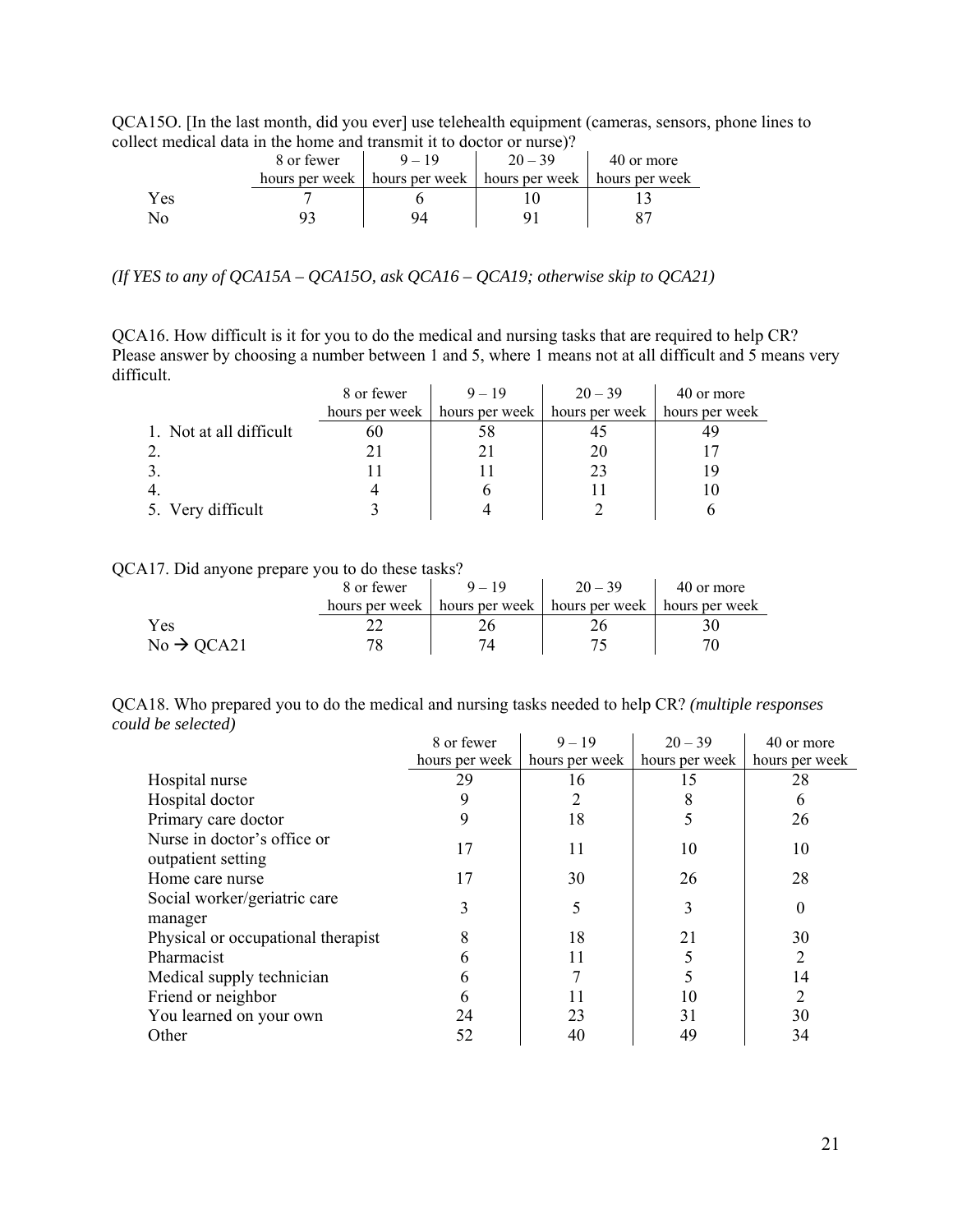| A POLATI TION WEIL GO YOU ICCI IIIAI PETSOII PICPATCU YOU IO IANC OII IIICSC IIICUICAI AIIU IIIIISIIIg |            |                                                                   |           |            |  |
|--------------------------------------------------------------------------------------------------------|------------|-------------------------------------------------------------------|-----------|------------|--|
|                                                                                                        | 8 or fewer | $9 - 19$                                                          | $20 - 39$ | 40 or more |  |
|                                                                                                        |            | hours per week   hours per week   hours per week   hours per week |           |            |  |
| Very well                                                                                              |            |                                                                   | 64        |            |  |
| Somewhat well                                                                                          |            |                                                                   | 36        |            |  |
| Not well                                                                                               |            |                                                                   |           |            |  |

QCA19. How well do you feel that person prepared you to take on these medical and nursing tasks?

QCA21. During that last 12 months, how many times has [he/she] been hospitalized overnight?

|                             | 8 or fewer     | $9 - 19$       | $20 - 39$      | 40 or more     |
|-----------------------------|----------------|----------------|----------------|----------------|
|                             | hours per week | hours per week | hours per week | hours per week |
| None $\rightarrow$ QCA24PRE | 40             | 44             |                | 44             |
| One time                    | 24             |                |                | 22             |
| 2 times                     |                |                |                |                |
| 3 or more times             |                | 20             | 25             |                |

QCA22. When [he/she] was in the hospital, were you included by health care workers, like nurses, doctors, or social workers, in discussions about CR's care? Would you say…

|                                | 8 or fewer     | $9 - 19$                        | $20 - 39$ | 40 or more     |
|--------------------------------|----------------|---------------------------------|-----------|----------------|
|                                | hours per week | hours per week   hours per week |           | hours per week |
| Yes, all the time              | 49             | 58                              |           |                |
| Only some of the time          | 26             |                                 | 25        |                |
| No, and you should have been   |                |                                 |           |                |
| No, but you did not need to be |                |                                 |           |                |

QCA23. Before CR left the hospital or was discharged, did you receive clear instructions about any medical or nursing tasks you would need to perform for [him/her]?

|                | 8 or fewer     | $9 - 19$       | $20 - 39$      | 40 or more     |
|----------------|----------------|----------------|----------------|----------------|
|                | hours per week | hours per week | hours per week | hours per week |
| Yes            |                |                | δU             | 8U             |
| No             |                |                |                |                |
| Not applicable |                |                |                |                |

QCA23b. How prepared did you feel to take on any medical and nursing tasks after CRs hospitalization?

|               | 8 or fewer     | $9 - 19$ | $20 - 39$                                        | 40 or more |
|---------------|----------------|----------|--------------------------------------------------|------------|
|               | hours per week |          | hours per week   hours per week   hours per week |            |
| Very well     |                |          |                                                  |            |
| Somewhat well |                |          | 39                                               |            |
| Not well      |                |          |                                                  |            |

QCA24PRE. Now think about the last YEAR.

QCA24A. In the last year, did you ever make appointments for CR with a medical provider?

|     | 8 or fewer     | $20 - 39$                       | 40 or more     |
|-----|----------------|---------------------------------|----------------|
|     | hours per week | hours per week   hours per week | hours per week |
| Yes |                |                                 |                |
| Nο  |                |                                 |                |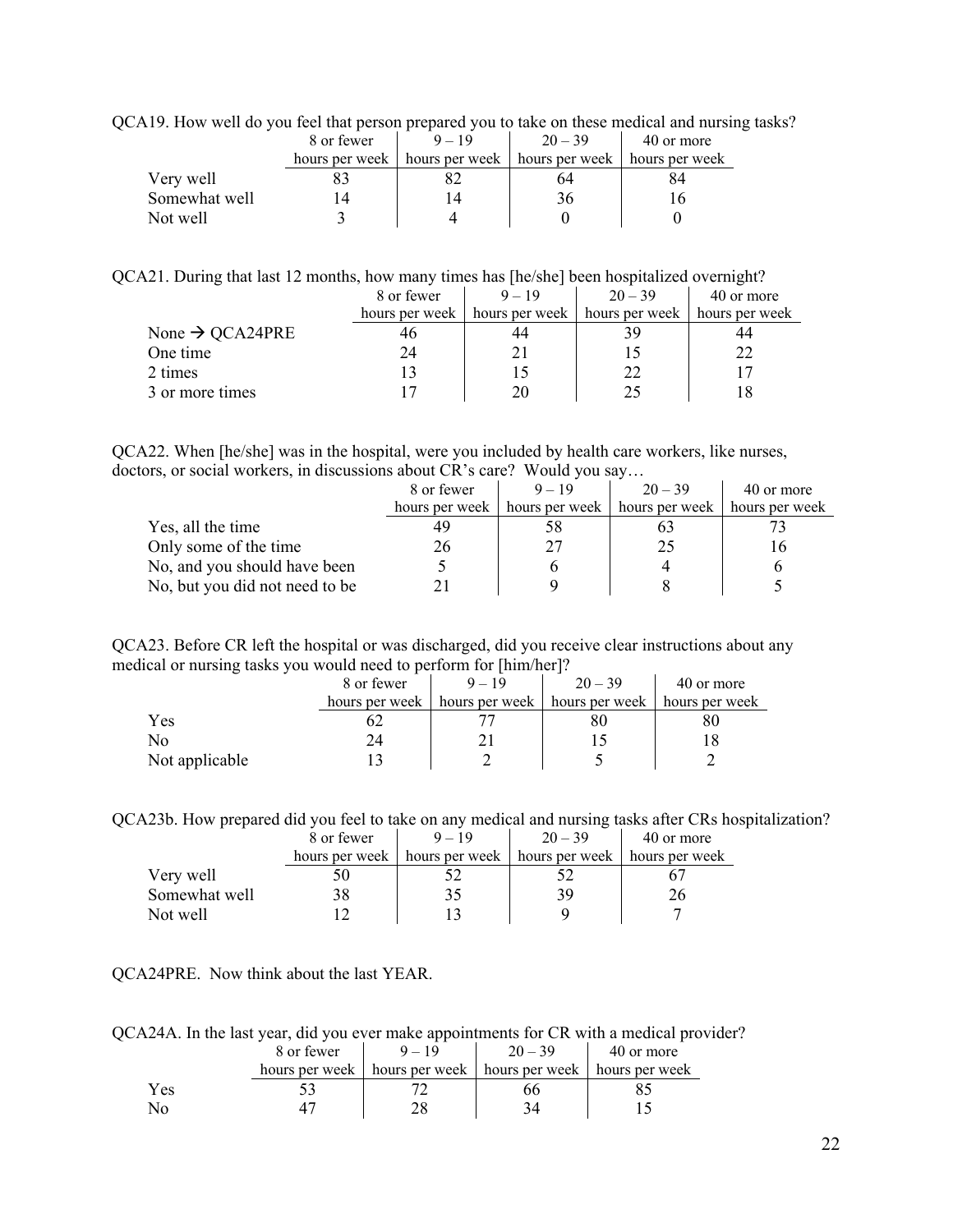|     | 8 or fewer     | $9 - 19$       | $20 - 39$                       | 40 or more |
|-----|----------------|----------------|---------------------------------|------------|
|     | hours per week | hours per week | hours per week   hours per week |            |
| Yes |                |                |                                 |            |
|     |                |                |                                 |            |

QCA24B. [In the last year, did you ever] speak to or email CR's medical provider about [his/her] care?

QCA24B1. [In the last year, did you ever] go with the CR to appointments with a medical provider?

|     | 8 or fewer |                                                                   | $20 - 39$ | 40 or more |
|-----|------------|-------------------------------------------------------------------|-----------|------------|
|     |            | hours per week   hours per week   hours per week   hours per week |           |            |
| Yes |            |                                                                   |           |            |
|     |            |                                                                   |           |            |

QCA24C. [In the last year, did you ever] help [him/her] change or add a health insurance or prescription drug plan? [IF NEEDED: For example, changed or helped [him/her] change a Medicare supplemental plan or prescription drug plan , or helped [him/her] decide to join or leave a managed care plan.]

|     | 8 or fewer     | - | $20 - 39$                                        | 40 or more |
|-----|----------------|---|--------------------------------------------------|------------|
|     | hours per week |   | hours per week   hours per week   hours per week |            |
| Yes |                |   |                                                  |            |
| Ν٥  |                |   |                                                  |            |

QCA24D. [In the last year, did you ever] handle any other health insurance matters related to [his/her] medical care? [IF NEEDED: This includes contacting Medicare or another insurer to find out what is covered, comparing plans or providers, finding out about bills, or filing a claim.]

|     | . .<br>8 or fewer |                                                  | $20 - 39$ | 40 or more |
|-----|-------------------|--------------------------------------------------|-----------|------------|
|     | hours per week    | hours per week   hours per week   hours per week |           |            |
| Yes |                   |                                                  |           |            |
|     |                   |                                                  |           |            |

QCA25b. Thinking about all of the ways you helped CR in the last month, did you help on a regular basis or did it vary? By regular schedule, we mean the same days or times every week.

|                  | 8 or fewer     | $9 - 19$ | $20 - 39$                                        | 40 or more |
|------------------|----------------|----------|--------------------------------------------------|------------|
|                  | hours per week |          | hours per week   hours per week   hours per week |            |
| Regular schedule |                |          |                                                  |            |
| Varied           |                |          |                                                  |            |

QCA26. For how long have you been helping this person with personal care routine household needs and/or medical/nursing tasks?

|                   | 8 or fewer | $9 - 19$                        | $20 - 39$      | 40 or more     |
|-------------------|------------|---------------------------------|----------------|----------------|
|                   |            | hours per week   hours per week | hours per week | hours per week |
| 3 months or less  |            |                                 |                |                |
| 4 to 12 months    |            |                                 |                |                |
| $1 - 2$ years     |            | 20                              | 19             |                |
| $3 - 5$ years     | 28         | 31                              | 26             | 28             |
| More than 5 years | 34         |                                 |                | 47             |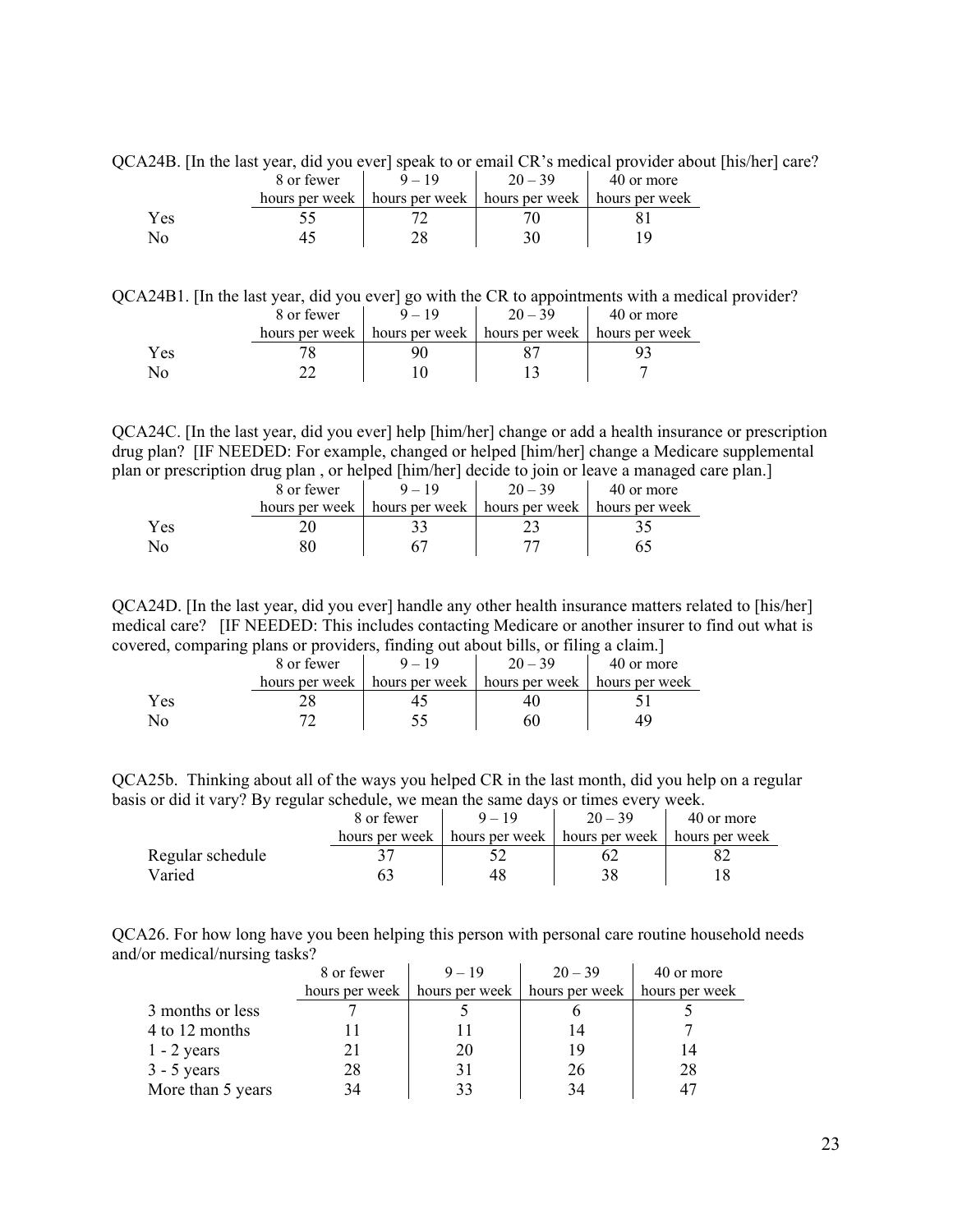|                                          | 8 or fewer     | $9 - 19$       | $20 - 39$      | 40 or more     |
|------------------------------------------|----------------|----------------|----------------|----------------|
|                                          | hours per week | hours per week | hours per week | hours per week |
| Increased in the past month              | 26             | 38             | 46             |                |
| Been about the same in the past<br>month | 63             | 55             | 44             | 48             |
| Decreased in the past month              |                |                | 10             |                |

QCA27. Over the past month, has the amount you helped CR increased, decreased, or been about the same as before?

QCA28. Thinking ahead to next few months, do you think the amount you will help CR will increase, decrease, or be about the same as the past month?

|                        | 8 or fewer | $9 - 19$  | $20 - 39$ | 40 or more     |
|------------------------|------------|-----------|-----------|----------------|
|                        | hours per  | hours per | hours per | hours per      |
|                        | week       | week      | week      | week           |
| Will increase          | 28         | 31        | 42        | 4 <sub>1</sub> |
| Will be about the same | 66         | 61        | 49        | 50             |
| Will decrease          |            |           |           |                |

QCA29. Do you feel you had a choice in taking on this responsibility for caring for CR?

|     | 8 or fewer | $-19$                                                             | $20 - 39$ | 40 or more |
|-----|------------|-------------------------------------------------------------------|-----------|------------|
|     |            | hours per week   hours per week   hours per week   hours per week |           |            |
| Yes |            |                                                                   |           |            |
| No  |            |                                                                   |           |            |

QCA30. In general, how worried are you about making a mistake or error, or unintentionally hurting CR while caring for him / her?

|                  | 8 or fewer     | $9 - 19$       | $20 - 39$      | 40 or more     |  |
|------------------|----------------|----------------|----------------|----------------|--|
|                  | hours per week | hours per week | hours per week | hours per week |  |
| Very worried     |                |                |                |                |  |
| Somewhat worried |                |                |                |                |  |
| Only a little    | 28             | 30             |                |                |  |
| Not at all       | 59             |                |                |                |  |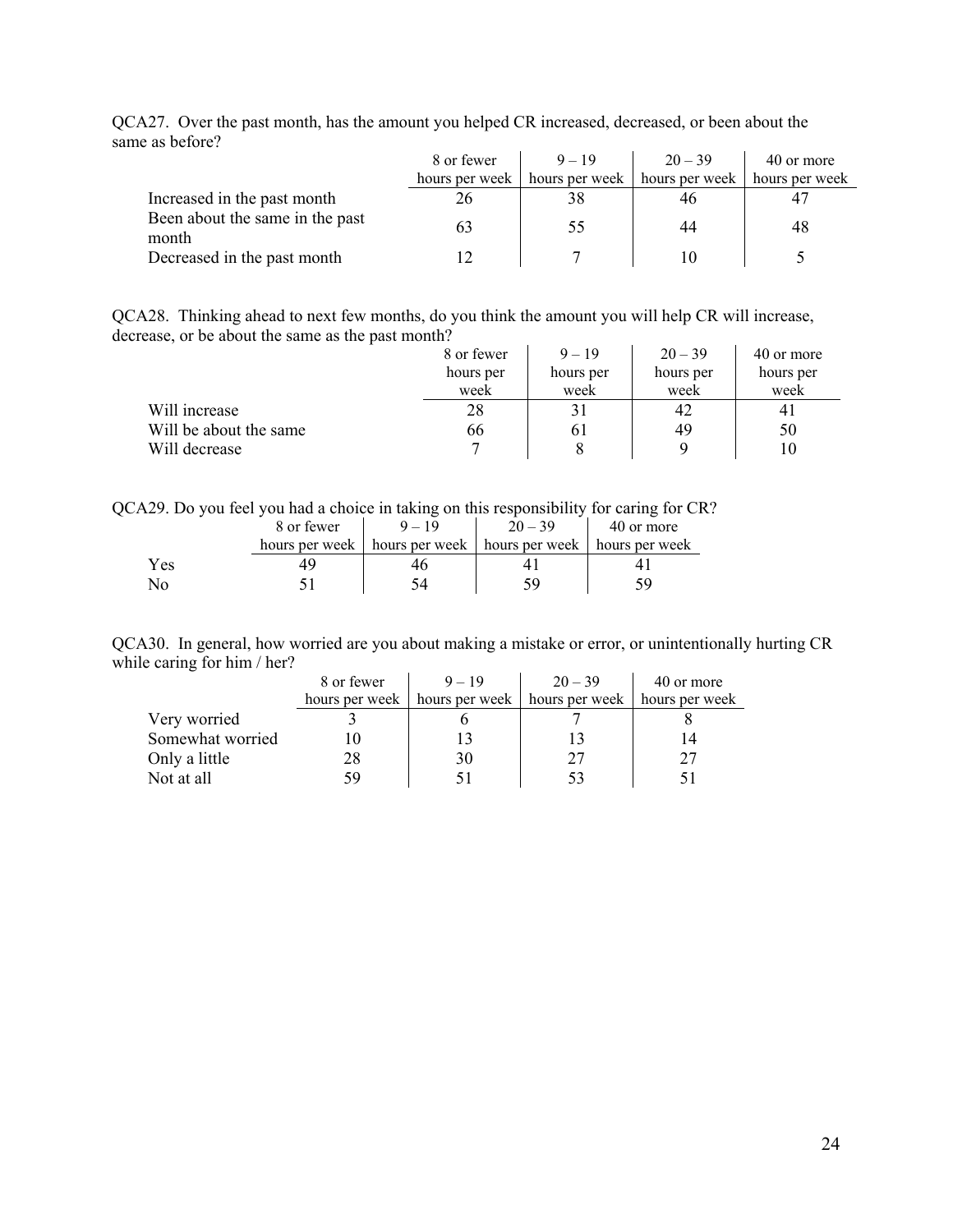Illness, disability, and life circumstances may cause some people to suffer either physically or psychologically.

| QCA31. I'd like to ask you to the degree to which you think CR has been suffering physically during the |  |  |                                |  |  |
|---------------------------------------------------------------------------------------------------------|--|--|--------------------------------|--|--|
| past month on a scale from 1 to 10 where 1 equals "CR has not been suffering physically," and 10 equals |  |  |                                |  |  |
| "CR has been suffering terribly".)                                                                      |  |  | <u>io de la característica</u> |  |  |
|                                                                                                         |  |  |                                |  |  |

|                                           | 8 or fewer     | $9 - 19$       | $20 - 39$      | 40 or more     |
|-------------------------------------------|----------------|----------------|----------------|----------------|
|                                           | hours per week | hours per week | hours per week | hours per week |
| 1 CR has not been suffering<br>physically | 15             | 10             |                |                |
|                                           |                |                |                |                |
|                                           | 16             |                | 16             | 12             |
|                                           |                |                | 10             |                |
|                                           | 14             |                | 14             |                |
|                                           |                | 10             |                |                |
|                                           |                | 13             |                |                |
|                                           | 10             |                | 12             |                |
|                                           |                |                |                |                |
| 10 CR has been suffering terribly         |                |                |                |                |

QCA32. Now, please rate the degree to which you think CR has been suffering psychogically or emotionally during the past month on a scale from 1 to 10 where 1 equals "CR has not been suffering psychologically / emotionally," and 10 equals "CR has been suffering terribly".)

|                                           | 8 or fewer     | $9 - 19$       | $20 - 39$      | 40 or more     |
|-------------------------------------------|----------------|----------------|----------------|----------------|
|                                           | hours per week | hours per week | hours per week | hours per week |
| 1 CR has not been suffering<br>physically | 15             |                |                | 19             |
|                                           | 10             |                |                |                |
|                                           | 12             |                |                |                |
|                                           |                |                |                |                |
|                                           | 14             | 18             |                |                |
|                                           |                |                |                |                |
|                                           |                | 10             |                |                |
|                                           | 10             |                | 18             |                |
|                                           |                |                |                |                |
| 10 CR has been suffering terribly         |                |                |                |                |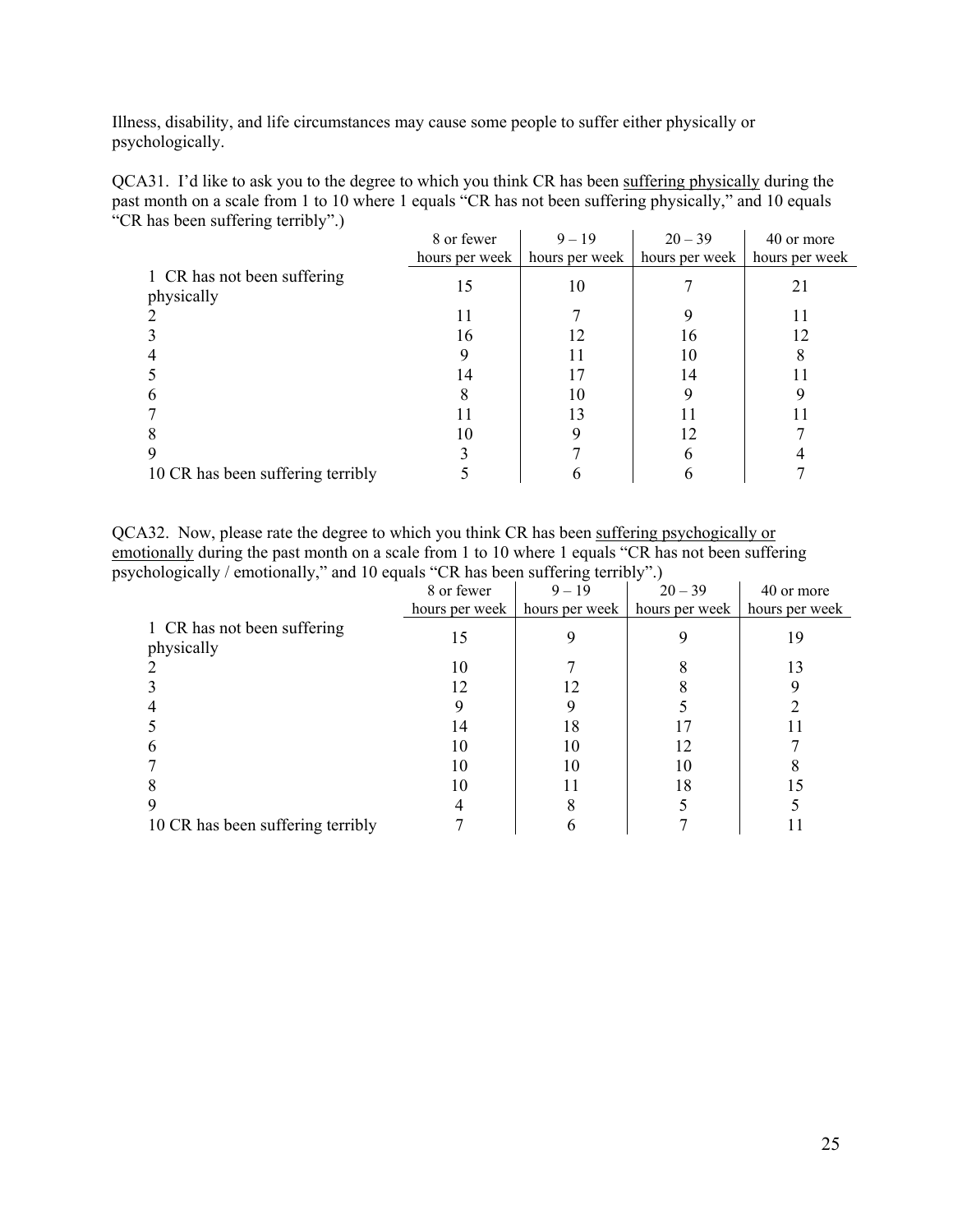## <span id="page-25-0"></span>**ASPECTS OF CAREGIVING**

QAC1PRE. Now we have a few questions about your relationship with CR.

| $AC1.$ How thuch do you enjoy being with $\liminf_{k \to \infty}$ |            |                                                  |           |                |
|-------------------------------------------------------------------|------------|--------------------------------------------------|-----------|----------------|
|                                                                   | 8 or fewer | $9 - 19$                                         | $20 - 39$ | 40 or more     |
|                                                                   |            | hours per week   hours per week   hours per week |           | hours per week |
| A lot                                                             |            |                                                  |           |                |
| Some                                                              |            | 23                                               | 26        | 24             |
| A little                                                          |            |                                                  |           |                |
| Not at all                                                        |            |                                                  |           |                |

QAC1. How much do you enjoy being with [him/her]?

| QAC2. How much does [he/she] argue with you? |  |  |
|----------------------------------------------|--|--|
|----------------------------------------------|--|--|

|            | 8 or fewer     | $9 - 19$       | $20 - 39$      | 40 or more     |
|------------|----------------|----------------|----------------|----------------|
|            | hours per week | hours per week | hours per week | hours per week |
| A lot      |                |                |                |                |
| Some       | 23             | 24             | 29             | 30             |
| A little   | 30             | 30             |                |                |
| Not at all |                | ΟQ             | 1 Q            |                |

QAC3. How much does CR appreciate what you do for [him/her]?

|            | . .<br>8 or fewer | $9 - 19$       | $20 - 39$      | 40 or more     |
|------------|-------------------|----------------|----------------|----------------|
|            | hours per week    | hours per week | hours per week | hours per week |
| A lot      |                   |                |                |                |
| Some       |                   |                |                |                |
| A little   |                   |                |                |                |
| Not at all |                   |                |                |                |

QAC4. How often does [he/she] get on your nerves?

|            | --<br>8 or fewer | $9 - 19$       | $20 - 39$      | 40 or more     |
|------------|------------------|----------------|----------------|----------------|
|            | hours per week   | hours per week | hours per week | hours per week |
| A lot      |                  |                | 24             |                |
| Some       | 29               | 33             | 34             | 28             |
| A little   | 34               | 33             | 29             | 32             |
| Not at all | 20               | 19             |                |                |

QAC4b. How would you say the quality of your relationship with CR has changed, if at all, since you began helping him/her? Would you say your relationship has…

|                        | 8 or fewer     | $9 - 19$       | $20 - 39$      | 40 or more     |
|------------------------|----------------|----------------|----------------|----------------|
|                        | hours per week | hours per week | hours per week | hours per week |
| Gotten much better     |                |                |                |                |
| Gotten somewhat better | 24             |                |                | 20             |
| Stayed about the same  | 52             |                |                |                |
| Gotten somewhat worse  |                |                |                |                |
| Gotten much worse      |                |                |                |                |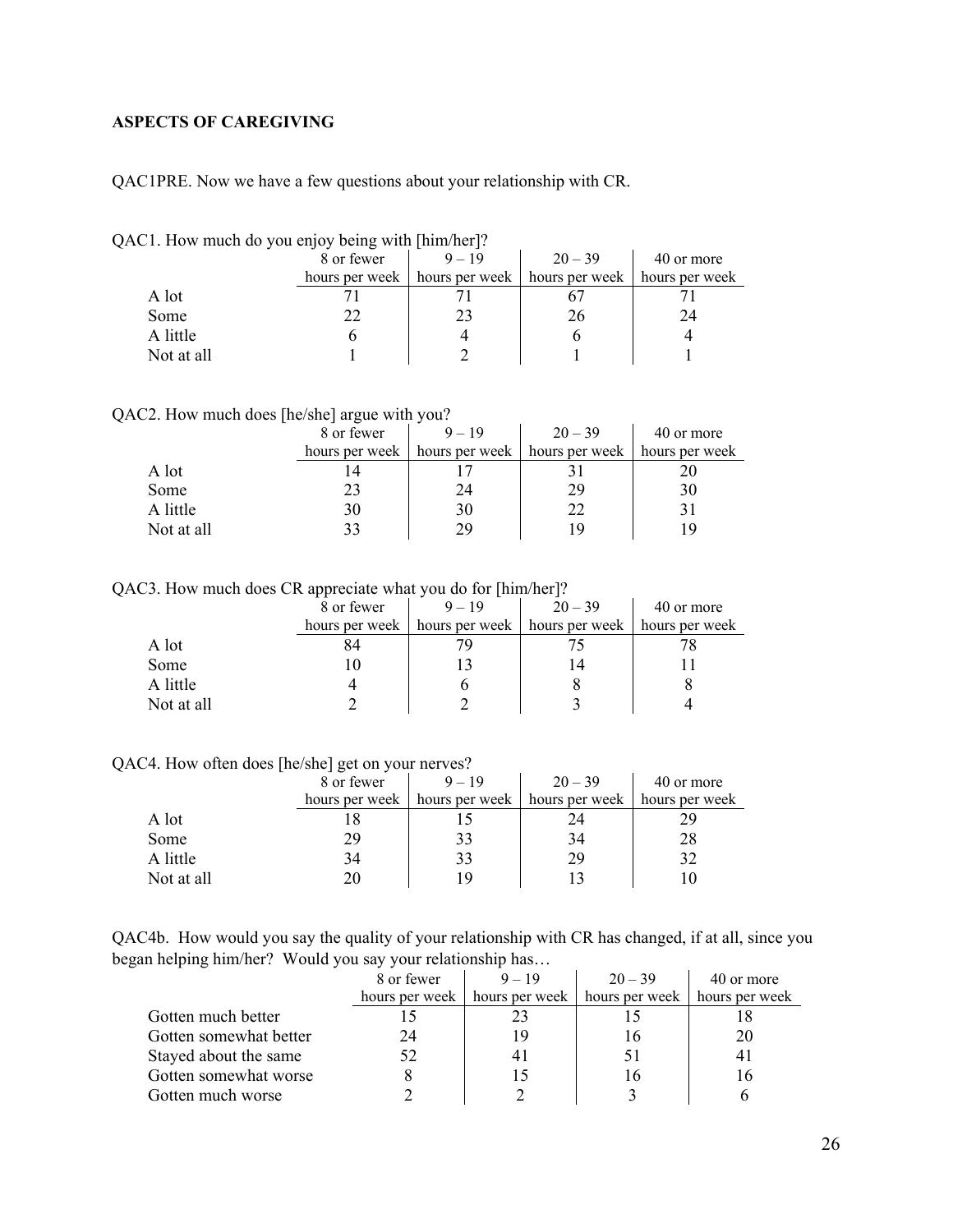QAC5PRE. Next we have a few questions about your experience helping CR. For each statement I read, please tell me whether this describes your situation very much, somewhat, or not so much.

| QAC5A. Helping [him/her] has made you more confident about your abilities. |            |                                                                   |           |            |
|----------------------------------------------------------------------------|------------|-------------------------------------------------------------------|-----------|------------|
|                                                                            | 8 or fewer | $9 - 19$                                                          | $20 - 39$ | 40 or more |
|                                                                            |            | hours per week   hours per week   hours per week   hours per week |           |            |
| Very much                                                                  |            |                                                                   |           |            |
| Somewhat                                                                   | 37         | 43                                                                | 34        | 33         |
| Not so much                                                                |            | 20                                                                | 26        |            |

 $\mathbf{A}^T = \mathbf{H}^T \mathbf{A} - \mathbf{H}$  is made you more confident about you more confident about  $\mathbf{A}^T = \mathbf{H}^T \mathbf{A} + \mathbf{H}^T \mathbf{A}$ 

QAC5B. Helping [him/her] has taught you to deal with difficult situations.

| .           | 8 or fewer     | $9 - 19$       | $20 - 39$      | 40 or more     |
|-------------|----------------|----------------|----------------|----------------|
|             | hours per week | hours per week | hours per week | hours per week |
| Very much   |                |                | 49             |                |
| Somewhat    |                |                |                |                |
| Not so much | q              |                | <b>U</b>       |                |

#### QAC5C. Helping CR has brought you closer to [him/her].

| . .         | 8 or fewer     | $9 - 19$       | $20 - 39$      | 40 or more     |
|-------------|----------------|----------------|----------------|----------------|
|             | hours per week | hours per week | hours per week | hours per week |
| Very much   | 44             | 54             |                |                |
| Somewhat    | 39             | 29             | 4.             |                |
| Not so much |                |                |                |                |

QAC5D. Helping CR gives you satisfaction that [he/she] is well cared for.

|             | 8 or fewer     | $9 - 19$       | $20 - 39$      | 40 or more     |
|-------------|----------------|----------------|----------------|----------------|
|             | hours per week | hours per week | hours per week | hours per week |
| Very much   |                | ŏι             |                | 88             |
| Somewhat    |                |                |                |                |
| Not so much |                |                |                |                |

QAC6A. Is helping CR financially difficult for you?

|     | 8 or fewer     | $9 - 19$       | $20 - 39$      | 40 or more     |
|-----|----------------|----------------|----------------|----------------|
|     | hours per week | hours per week | hours per week | hours per week |
| Yes |                |                |                |                |
|     | oс             |                |                |                |

#### QAC6B. Is helping [him/her] emotionally difficult for you?

| .   | 8 or fewer     |                | $20 - 39$      | 40 or more     |
|-----|----------------|----------------|----------------|----------------|
|     | hours per week | hours per week | hours per week | hours per week |
| Yes |                |                |                |                |
| No  |                |                |                |                |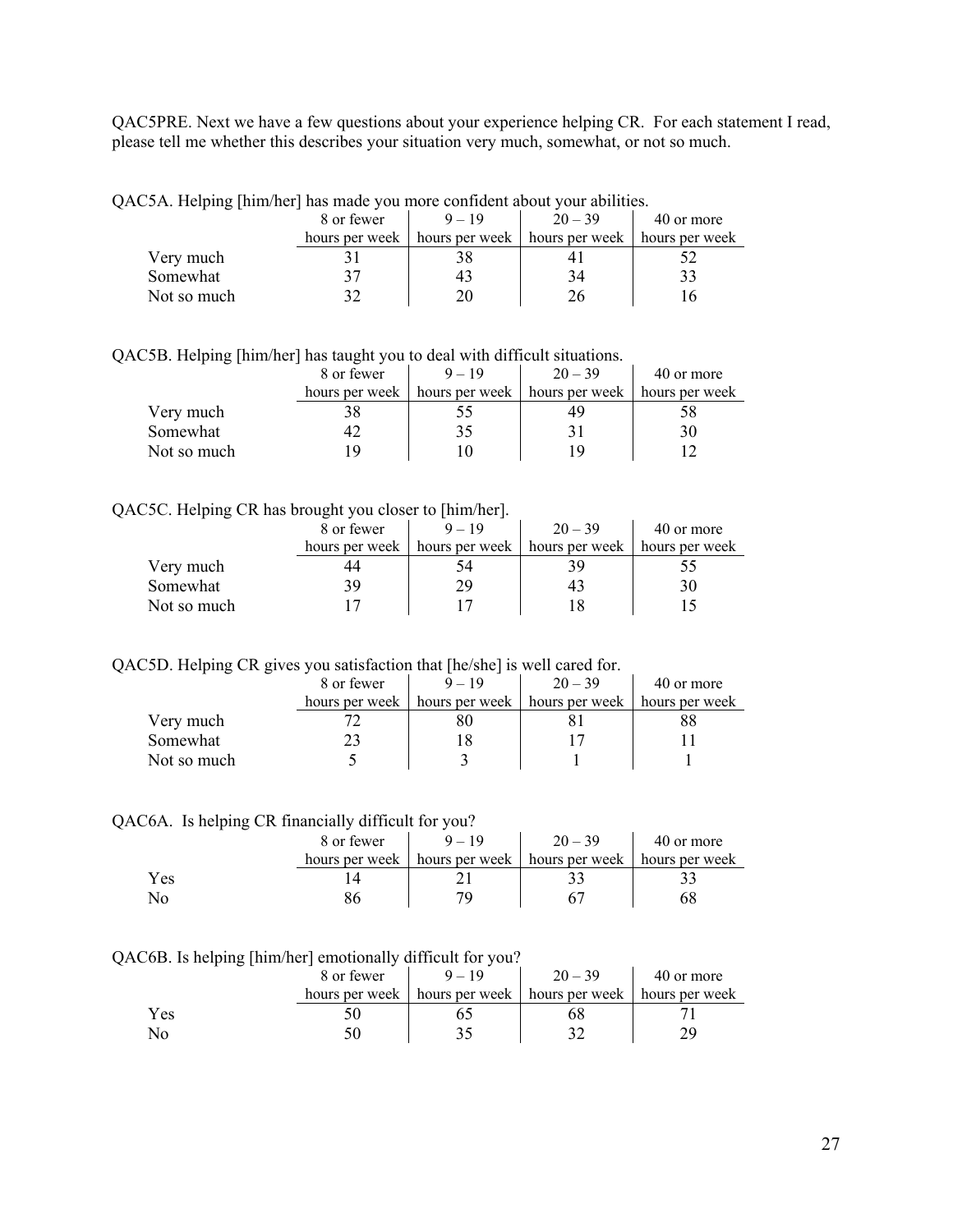QAC6C. Is helping [him/her] physically difficult for you?

|     | . | .<br>8 or fewer | $9 - 19$       | $20 - 39$      | 40 or more     |
|-----|---|-----------------|----------------|----------------|----------------|
|     |   | hours per week  | hours per week | hours per week | hours per week |
| Yes |   |                 |                |                | 40             |
| No  |   |                 | 68             | hh             | 60             |

QAC7A. Please tell me how difficult helping is by picking a number from 1 to 5. The number 5 means very difficult and the number 1 means a little difficult. How financially difficult is helping CR? *(Asked if "yes" to QAC6A)*

|                       | 8 or fewer     | $9 - 19$       | $20 - 39$      | 40 or more     |
|-----------------------|----------------|----------------|----------------|----------------|
|                       | hours per week | hours per week | hours per week | hours per week |
| 1. A little difficult |                |                |                |                |
|                       |                |                |                |                |
|                       | 25             | 30             |                | 29             |
|                       | 25             | 34             | 19             | 20             |
| 5. Very difficult     |                |                |                | 38             |

QAC7B. How emotionally difficult is helping [him/her]? *(Asked if "yes" to QAC6B)* 

|                       | -              | . .            |                |                |
|-----------------------|----------------|----------------|----------------|----------------|
|                       | 8 or fewer     | $9 - 19$       | $20 - 39$      | 40 or more     |
|                       | hours per week | hours per week | hours per week | hours per week |
| 1. A little difficult |                |                |                |                |
|                       | 23             |                |                |                |
|                       | 28             | 32             | 29             | 22             |
|                       | 19             | 27             | 23             | 24             |
| 5. Very difficult     |                | 14             | 24             | 30             |
|                       |                |                |                |                |

QAC7C. How physically difficult is helping [him/her]? *(Asked if "yes" to QAC6C)*

|                       | 8 or fewer     | $9 - 19$       | $20 - 39$      | 40 or more     |
|-----------------------|----------------|----------------|----------------|----------------|
|                       | hours per week | hours per week | hours per week | hours per week |
| 1. A little difficult |                |                |                |                |
|                       | 30             |                |                |                |
|                       | 35             |                | 40             |                |
|                       |                | 22             | 23             | 34             |
| 5. Very difficult     |                |                |                |                |

QAC8. In general, how much has your family disagreed over the details of [his/her] care? *(Asked if CR was related to CG)*   $\mathbf{r}$  $\hat{\mathbf{r}}$ 

|             | 8 or fewer     | $9 - 19$ | $20 - 39$                                        | 40 or more |
|-------------|----------------|----------|--------------------------------------------------|------------|
|             | hours per week |          | hours per week   hours per week   hours per week |            |
| Very much   |                |          |                                                  |            |
| Somewhat    |                |          |                                                  | 26         |
| Not so much |                |          | 64                                               | 64         |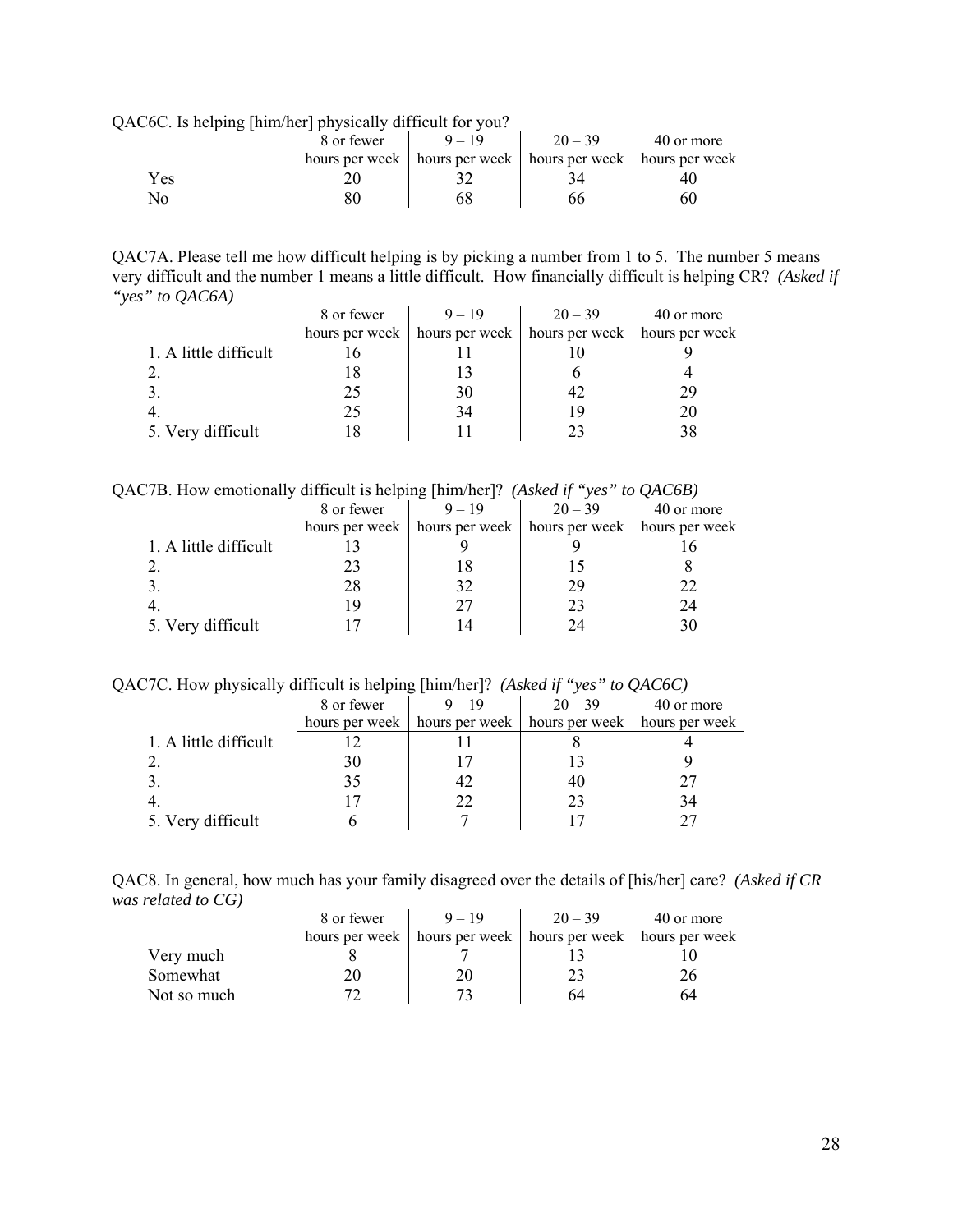QAC9PRE. Please listen to a few more statements and answer whether this describes your situation very much, somewhat, or not so much.

| ACYA. You are exhausted when you go to bed at might. |                |
|------------------------------------------------------|----------------|
| $20 - 39$<br>8 or fewer<br>$9 - 19$                  | 40 or more     |
| hours per week   hours per week   hours per week     | hours per week |
| Very much                                            |                |
| Somewhat<br>27<br>32<br>28                           | 33             |
| Not so much<br>35<br>76                              |                |

QAC9A. You are exhausted when you go to bed at night.

QAC9B. You have more things to do than you can handle.

|             | 8 or fewer     | $9 - 19$       | $20 - 39$      | 40 or more     |
|-------------|----------------|----------------|----------------|----------------|
|             | hours per week | hours per week | hours per week | hours per week |
| Very much   |                |                | 34             |                |
| Somewhat    |                | 43             |                | 30             |
| Not so much |                | 34             | 34             | 37             |

#### QAC9C. You don't have time for yourself.

|             | 8 or fewer     | $9 - 19$       | $20 - 39$      | 40 or more     |
|-------------|----------------|----------------|----------------|----------------|
|             | hours per week | hours per week | hours per week | hours per week |
| Very much   |                |                |                |                |
| Somewhat    | 29             | 38             | 40             |                |
| Not so much |                |                | 24             |                |

QAC9D. As soon as you get a routine going, CR's needs change.

|             | 8 or fewer     | $9 - 19$       | $20 - 39$      | 40 or more     |
|-------------|----------------|----------------|----------------|----------------|
|             | hours per week | hours per week | hours per week | hours per week |
| Very much   |                |                |                |                |
| Somewhat    | 23             | 30             |                |                |
| Not so much |                | 59             |                |                |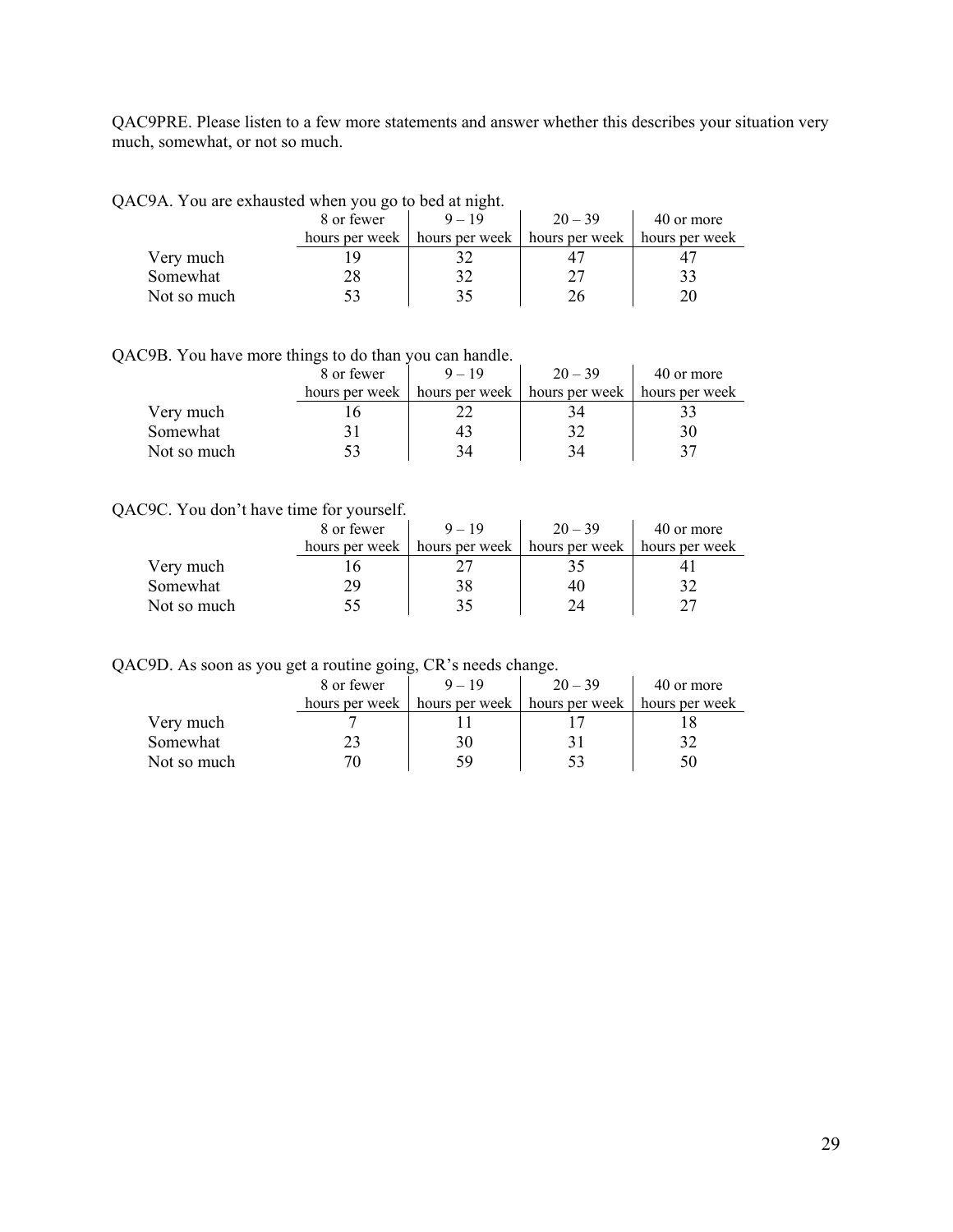### <span id="page-29-0"></span>**SUPPORT ENVIRONMENT**

QSE1PRE. The next questions are about support you may be getting.

| QSE1. Do you have friends or family that you talk to about important things in your life? |            |          |                                                                   |            |
|-------------------------------------------------------------------------------------------|------------|----------|-------------------------------------------------------------------|------------|
|                                                                                           | 8 or fewer | $9 - 19$ | $20 - 39$                                                         | 40 or more |
|                                                                                           |            |          | hours per week   hours per week   hours per week   hours per week |            |
| Yes                                                                                       |            |          |                                                                   |            |
| Ν∩                                                                                        |            |          |                                                                   |            |

QSE2. Do you have friends or family that help you with your daily activities, such as running errands, or helping you with things around the house?

|              | 8 or fewer     | $9 - 19$ | $20 - 39$                       | 40 or more     |
|--------------|----------------|----------|---------------------------------|----------------|
|              | hours per week |          | hours per week   hours per week | hours per week |
| Yes          |                |          |                                 |                |
| $N_{\Omega}$ |                |          |                                 |                |

QSE3. Do you have friends or family that help you care for CR?

|     | 8 or fewer | $20 - 39$                                                         | 40 or more |
|-----|------------|-------------------------------------------------------------------|------------|
|     |            | hours per week   hours per week   hours per week   hours per week |            |
| Yes |            |                                                                   |            |
|     |            |                                                                   |            |

QSE4. In the last year, have you gone to a support group for people who give care?

|     | 8 or fewer     | $20 - 39$                       | 40 or more     |
|-----|----------------|---------------------------------|----------------|
|     | hours per week | hours per week   hours per week | hours per week |
| Yes |                |                                 |                |
| No  |                |                                 |                |

QSE4a. In the last year, have you used any service that took care of CR so that you could take some time away from helping?

|     | 8 or fewer | $9 - 19$                                                          | $20 - 39$ | 40 or more |
|-----|------------|-------------------------------------------------------------------|-----------|------------|
|     |            | hours per week   hours per week   hours per week   hours per week |           |            |
| Yes |            |                                                                   |           |            |
|     |            |                                                                   |           |            |

|  |  |  | QSE5. In the last year, have you received any training to help you take care of CR? |
|--|--|--|-------------------------------------------------------------------------------------|
|  |  |  |                                                                                     |

|     | 8 or fewer     |                | $20 - 39$      | 40 or more     |  |  |
|-----|----------------|----------------|----------------|----------------|--|--|
|     | hours per week | hours per week | hours per week | hours per week |  |  |
| Yes |                |                |                |                |  |  |
| No  |                |                |                |                |  |  |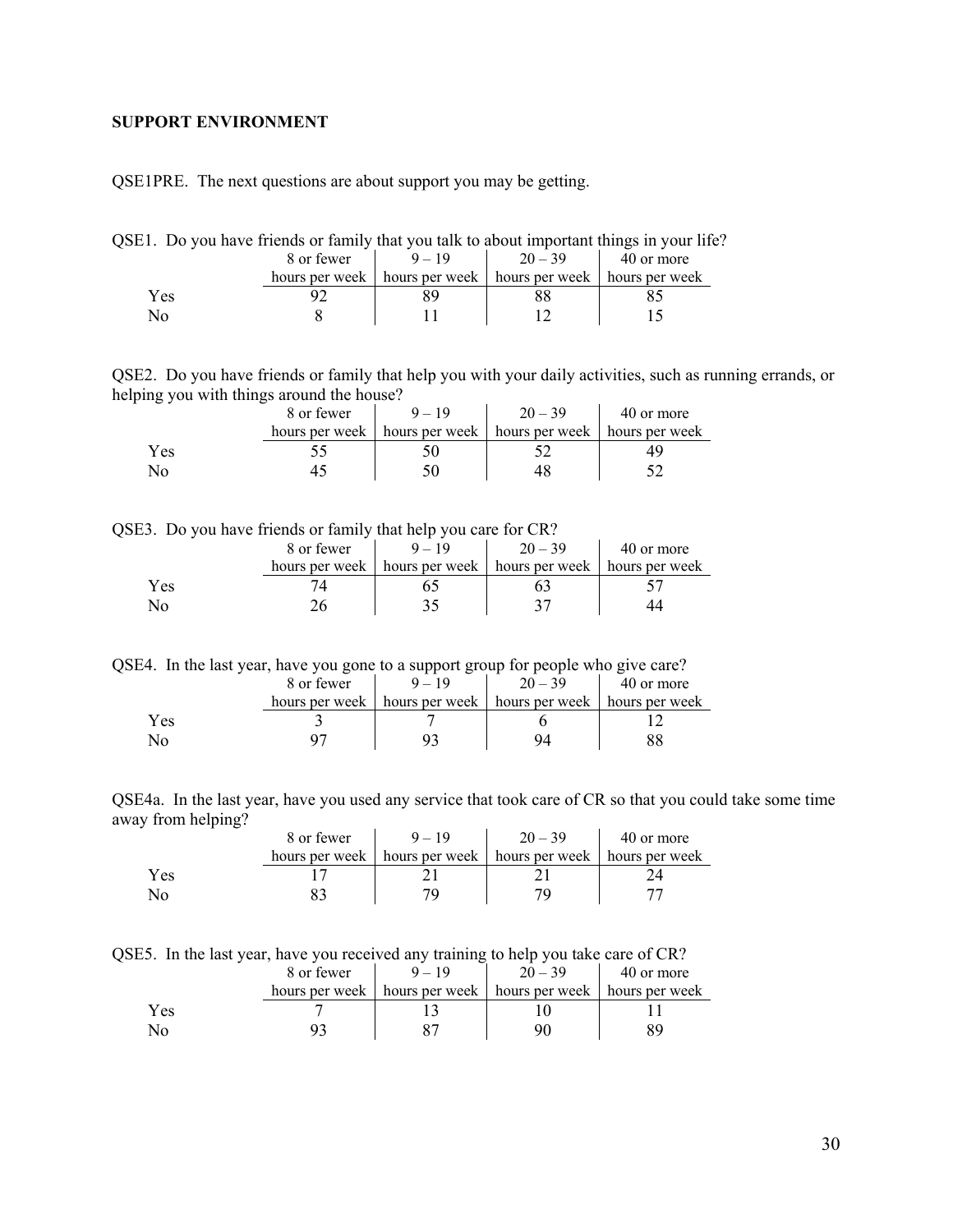QSE6. In the last year, have you found financial help for CR, including helping [him/her] apply for Medicaid?

|     | 8 or fewer | $9 - 19$                                                          | $20 - 39$ | 40 or more |
|-----|------------|-------------------------------------------------------------------|-----------|------------|
|     |            | hours per week   hours per week   hours per week   hours per week |           |            |
| Yes |            |                                                                   |           |            |
| No  |            |                                                                   |           |            |

QSE7. Have you ever looked for [A support group for people who provide care] or [A service to care for CR so you could take time away ] or [Training to help you care for CR] or [Information about how to get financial help for CR]? *(Asked regarding items the respondent did not say YES to)* 

|     | 8 or fewer     |                | $20 - 39$      | 40 or more     |
|-----|----------------|----------------|----------------|----------------|
|     | hours per week | hours per week | hours per week | hours per week |
| Yes |                |                |                |                |
| NС  |                |                |                |                |

QSE8. In the last year, have you helped [him/her] to get devices to get around more easily, such as a cane, walker, wheelchair, or scooter?

|     | 8 or fewer | $9 - 19$                                                          | $20 - 39$ | 40 or more |
|-----|------------|-------------------------------------------------------------------|-----------|------------|
|     |            | hours per week   hours per week   hours per week   hours per week |           |            |
| Yes |            |                                                                   |           |            |
| No  |            |                                                                   |           |            |

QSE9. In the last year, have you [made your home safer] [helped CR make [his/her] home safer] by adding features such as a railing or a ramp, grab bars in the bathroom, a seat for the shower or tub, or an emergency call system?

|     | 8 or fewer     | $9 - 19$ | $20 - 39$                                        | 40 or more |
|-----|----------------|----------|--------------------------------------------------|------------|
|     | hours per week |          | hours per week   hours per week   hours per week |            |
| Yes |                |          |                                                  |            |
|     |                |          |                                                  |            |

QSE10. In the last year, have you helped [him/her] find a paid helper to do household chores or personal care?

|      | 8 or fewer     | $9 - 19$ | $20 - 39$                                        | 40 or more |
|------|----------------|----------|--------------------------------------------------|------------|
|      | hours per week |          | hours per week   hours per week   hours per week |            |
| Y es |                |          |                                                  |            |
|      |                |          |                                                  |            |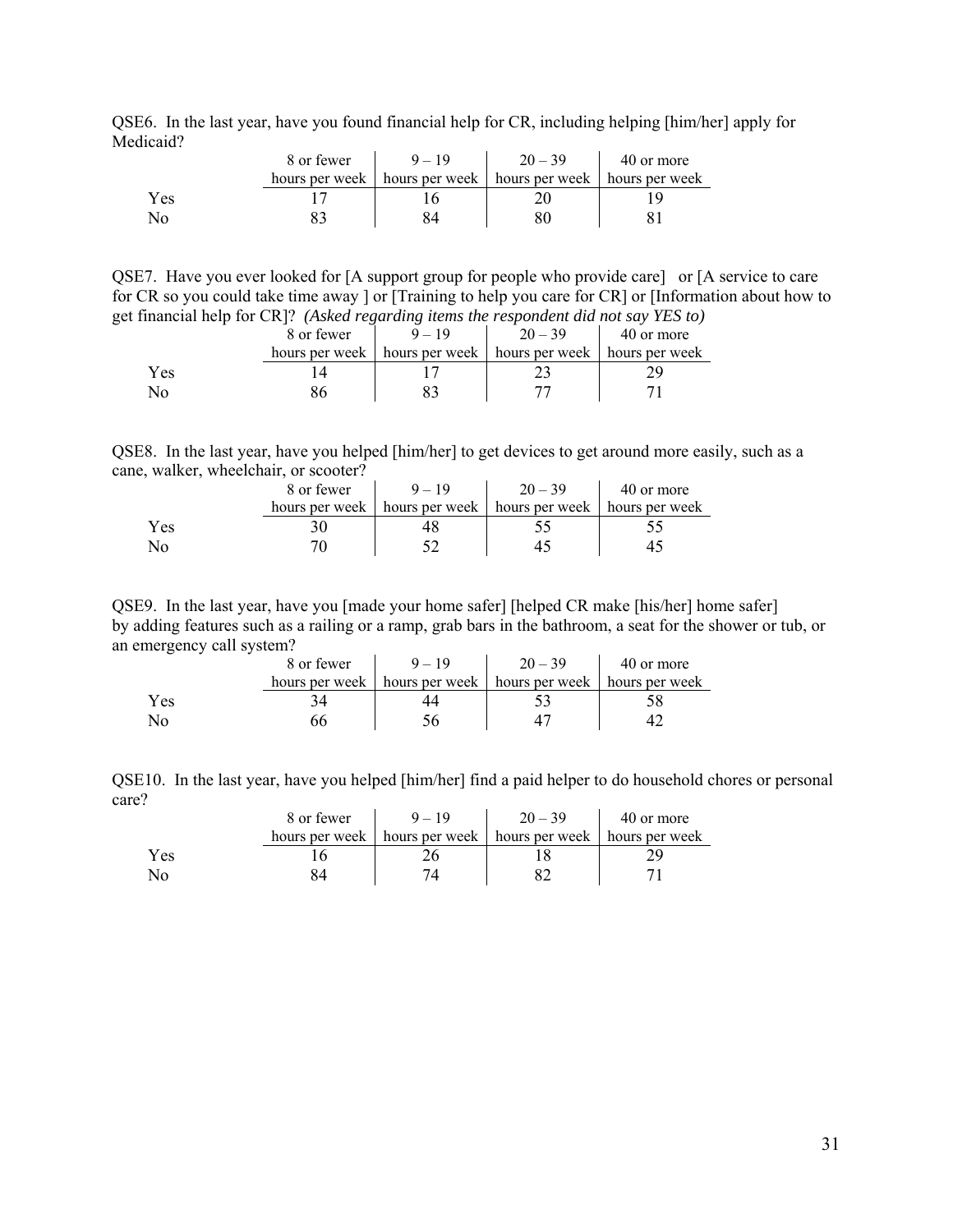# **Shared Caregiving** *(Questions QSE11 through QSE16 were asked if the respondent indicated that he/she has family or friends to help care for CR in QSE3)*

You mentioned that you have other family or friends that help you care for CR. I'd now like to ask a few questions about that.

|               | E11. First, how many other family and friends help you care for CR? |                                                                   |    |    |  |  |  |  |  |  |  |  |  |
|---------------|---------------------------------------------------------------------|-------------------------------------------------------------------|----|----|--|--|--|--|--|--|--|--|--|
|               | 40 or more                                                          |                                                                   |    |    |  |  |  |  |  |  |  |  |  |
|               |                                                                     | hours per week   hours per week   hours per week   hours per week |    |    |  |  |  |  |  |  |  |  |  |
| One           |                                                                     |                                                                   |    |    |  |  |  |  |  |  |  |  |  |
| Two           |                                                                     |                                                                   | 25 | 36 |  |  |  |  |  |  |  |  |  |
| Three or more |                                                                     |                                                                   | 49 |    |  |  |  |  |  |  |  |  |  |

|  |  | QSE11. First, how many other family and friends help you care for CR? |  |
|--|--|-----------------------------------------------------------------------|--|
|  |  |                                                                       |  |

QSE11A. Who is that (are they)? *(multiple responses accepted)*

|                                      | 8 or fewer     | $9 - 19$       | $20 - 39$      | 40 or more     |
|--------------------------------------|----------------|----------------|----------------|----------------|
|                                      | hours per week | hours per week | hours per week | hours per week |
| Caregiver's Brother(s)               |                |                | 24             |                |
| CG's Sister(s)                       | 39             | 38             | 38             | 39             |
| CG's husband                         | 21             | 18             | 20             | 18             |
| CG's wife                            | 10             | 8              |                |                |
| $CG's other relative(s) / in-law(s)$ | 51             | 56             | 58             |                |
| CG's friend(s)                       | 11             |                | 12             | 13             |
| Other                                | 27             | 22             |                |                |

QSE12. Which of the following best describes where this/these additional helper(s) live(s)? *(multiple responses accepted)*  $\mathbf{r}$  $\mathcal{L}_{\mathbf{r}}$  $\sim$ 

|                                    | 8 or fewer     | $9 - 19$       | $20 - 39$      | 40 or more     |
|------------------------------------|----------------|----------------|----------------|----------------|
|                                    | hours per week | hours per week | hours per week | hours per week |
| Live(s) with you                   | 39             |                | 48             |                |
| Within twenty minutes of your home | 63             | 65             | 65             | 67             |
| Between twenty minutes and an hour | 27             | 25             | 24             | 22             |
| from your home                     |                |                |                |                |
| One to two hours from your home    | h              |                |                |                |
| Two to four hours away             |                |                |                |                |
| More than four hours away          |                |                |                |                |

|  | QSE13. Which of the following best describes how you divide the tasks of caring for CR? |  |  |  |  |  |  |  |  |
|--|-----------------------------------------------------------------------------------------|--|--|--|--|--|--|--|--|
|  |                                                                                         |  |  |  |  |  |  |  |  |

|                                                                       | 8 or fewer     | $9 - 19$       | $20 - 39$      | 40 or more     |
|-----------------------------------------------------------------------|----------------|----------------|----------------|----------------|
|                                                                       | hours per week | hours per week | hours per week | hours per week |
| We complement each other $-$ we<br>each help CR with different tasks. | 35             | 30             | 16             |                |
| We help with the same things but<br>we divide the help over time.     | 15             | 17             | 23             | 20             |
| We share some tasks, and others we<br>do separately                   | 50             | 53             | 61             | 59             |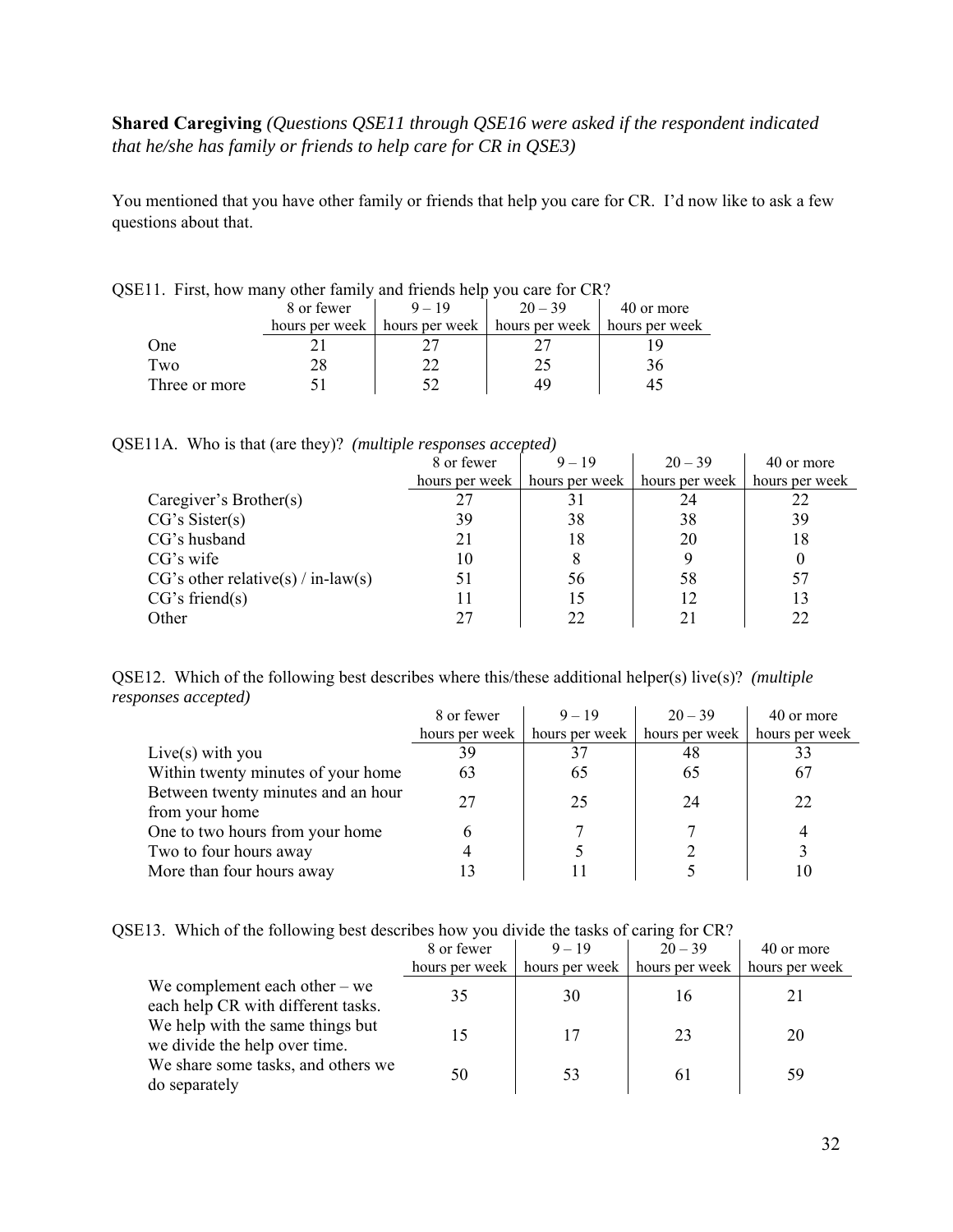QSE14. Would you say that you or someone else is the "primary caregiver," or the person that provides MOST of the help for your CR?

|                                          | 8 or fewer     | $9 - 19$       | $20 - 39$      | 40 or more     |
|------------------------------------------|----------------|----------------|----------------|----------------|
|                                          | hours per week | hours per week | hours per week | hours per week |
| Respondent is the primary caregiver      | 42             |                |                | 80             |
| Someone else is the primary<br>caregiver | 42             | 25             | 25             |                |
| Care is equally shared                   | 6              |                | 14             |                |

QSE15. To what extent would you say that you and the other caregiver(s) experience confilict or disagreement over coordinating care for the CR?

|                      | 8 or fewer<br>hours per<br>week | $9 - 19$<br>hours per week | $20 - 39$<br>hours per week | 40 or more<br>hours per week |
|----------------------|---------------------------------|----------------------------|-----------------------------|------------------------------|
| To a great extent    |                                 |                            |                             |                              |
| To a moderate extent |                                 |                            |                             |                              |
| Only a little        | 33                              | 27                         | 24                          |                              |
| Not at all           | 59                              |                            |                             |                              |

QSE16. Overall, how satisfied or dissatisifed are you with the care coordination between you and your family / friends?

|                         | 8 or fewer     | $9 - 19$ | $20 - 39$                                             | 40 or more     |
|-------------------------|----------------|----------|-------------------------------------------------------|----------------|
|                         | hours per week |          | hours per week $\parallel$ hours per week $\parallel$ | hours per week |
| Very satisfied          |                | 68       |                                                       |                |
| Moderately satisfied    | 23             | 26       | 29                                                    | フフ             |
| Moderately dissatisfied |                |          |                                                       |                |
| Very dissatisfied       |                |          |                                                       |                |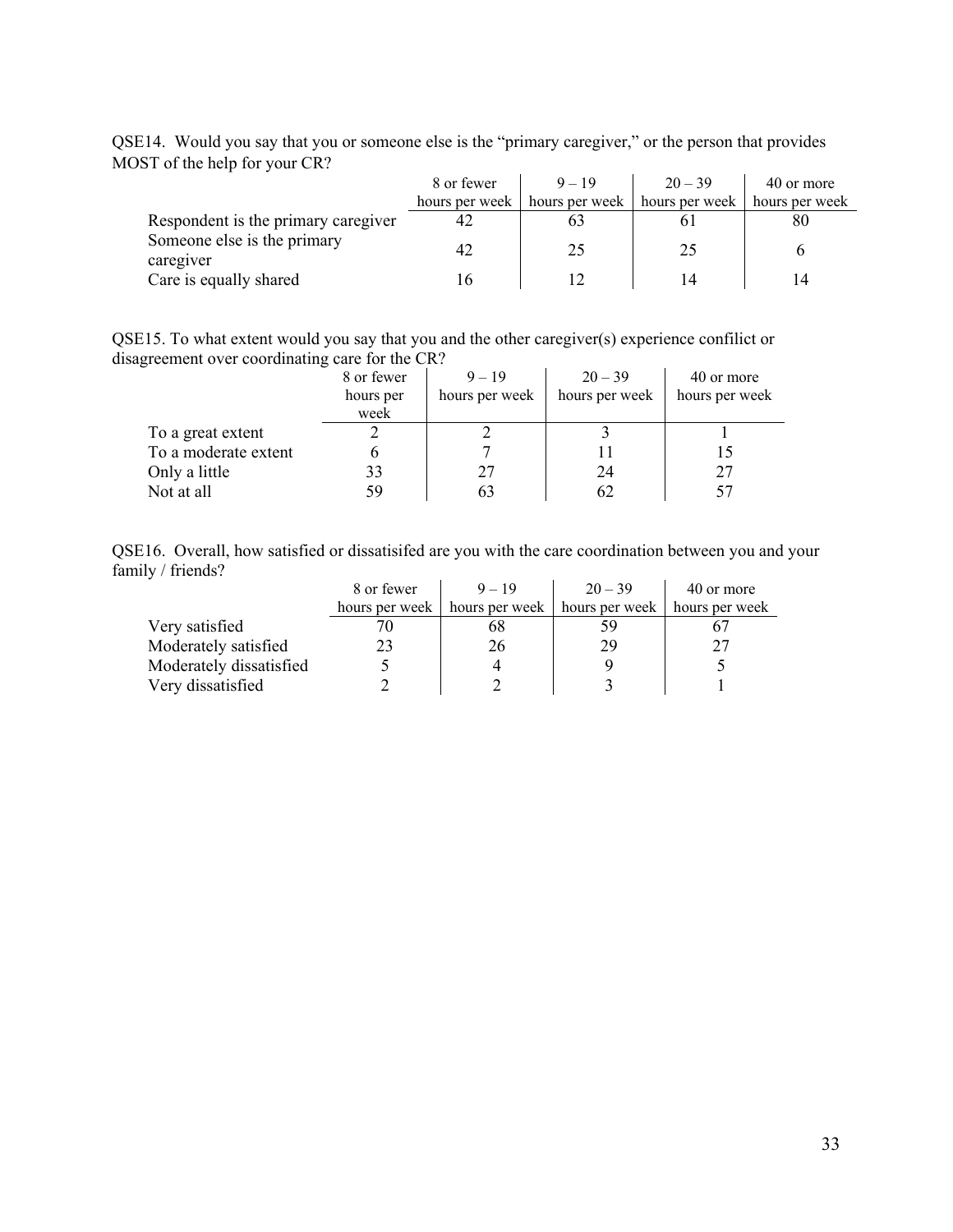## <span id="page-33-0"></span>**PARTICIPATION**

QPP1PRE. Now let's talk about other activities you may have done in the last month.

QPP1. In the last month, did you ever visit in person with friends or family NOT living with you, either at your home or theirs?

|     | 8 or fewer |                                                                   | $20 - 39$ | 40 or more |
|-----|------------|-------------------------------------------------------------------|-----------|------------|
|     |            | hours per week   hours per week   hours per week   hours per week |           |            |
| Yes |            |                                                                   |           |            |
|     |            |                                                                   |           |            |

QPP2. In the last month, did helping CR ever keep you from doing this [visiting in person with friends or family NOT living with you]?

|     | 8 or fewer     | $9 - 19$       | $20 - 39$        | 40 or more     |
|-----|----------------|----------------|------------------|----------------|
|     | hours per week | hours per week | l hours per week | hours per week |
| Yes |                |                |                  |                |
| No  |                |                |                  |                |

QPP3. How important is it to you to visit in person with friends or family NOT living with you?

|                    | 8 or fewer     | $9 - 19$       | $20 - 39$      | 40 or more     |
|--------------------|----------------|----------------|----------------|----------------|
|                    | hours per week | hours per week | hours per week | hours per week |
| Very important     |                |                |                |                |
| Somewhat important |                | 34             |                |                |
| Not so important   |                |                |                |                |

QPP4. In the last month, did you ever attend religious services?

|      | 8 or fewer | $9 - 19$                                                          | $20 - 39$ | 40 or more |
|------|------------|-------------------------------------------------------------------|-----------|------------|
|      |            | hours per week   hours per week   hours per week   hours per week |           |            |
| Y es |            |                                                                   |           |            |
|      |            |                                                                   |           |            |

QPP5. In the last month, did helping CR ever keep you from doing this [attending religious services]?

|     | 8 or fewer     | $20 - 39$                                        | 40 or more |
|-----|----------------|--------------------------------------------------|------------|
|     | hours per week | hours per week   hours per week   hours per week |            |
| Yes |                |                                                  |            |
|     |                |                                                  |            |

QPP6. How important is it to you to attend religious services?

|                    | 8 or fewer     | $9 - 19$       | $20 - 39$      | 40 or more     |
|--------------------|----------------|----------------|----------------|----------------|
|                    | hours per week | hours per week | hours per week | hours per week |
| Very important     |                |                |                |                |
| Somewhat important | 20             | 23             | 34             |                |
| Not so important   |                |                | 79             | 28             |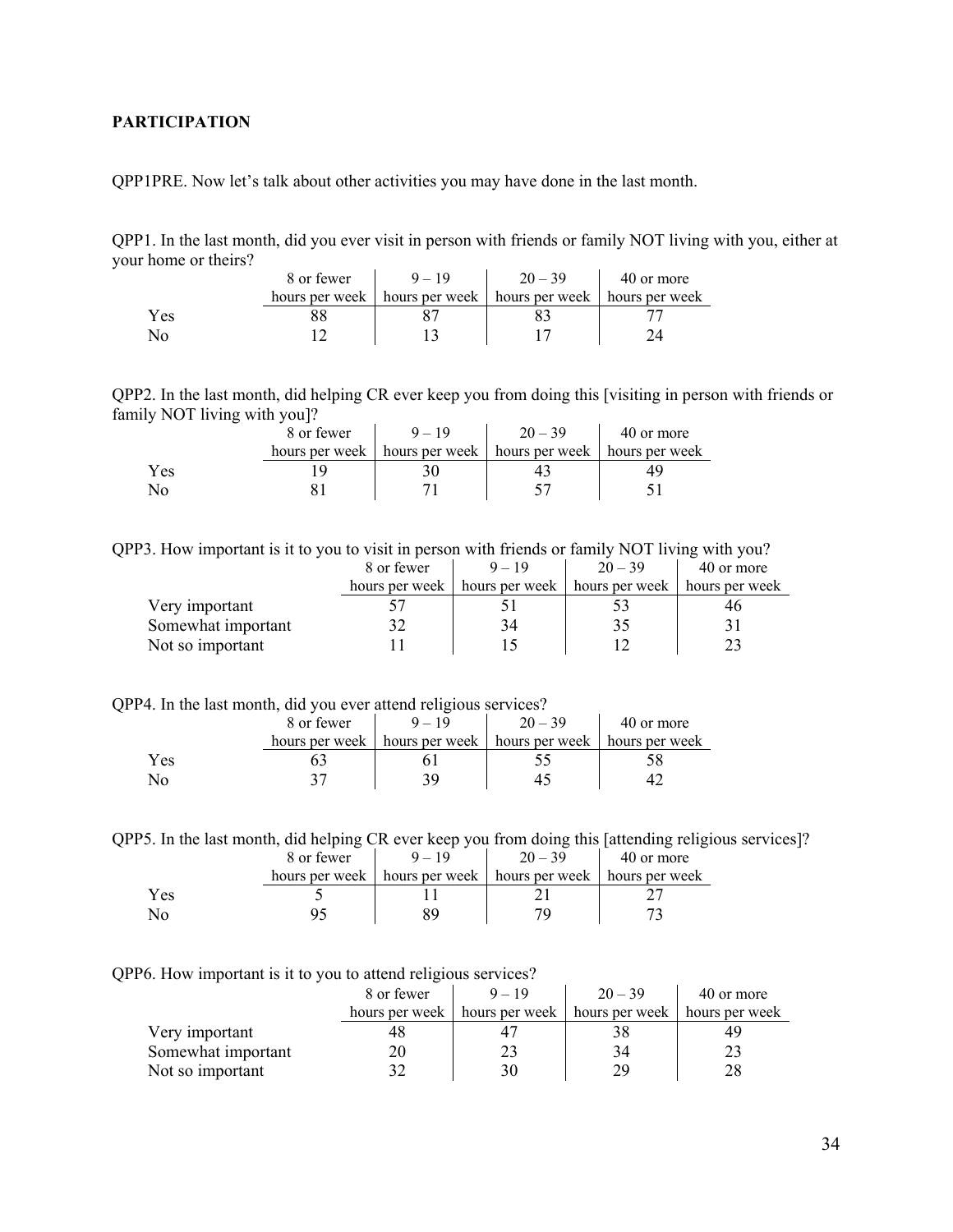QPP7. In the last month, [besides religious services,] did you ever participate in club meetings or group activities? [IF NEEDED: These could be any ongoing group activity including dinner or bridge clubs, neighborhood or political organizations, knitting or regular exercise groups.]

|     | 8 or fewer     | $9 - 19$                                         | $20 - 39$ | 40 or more |
|-----|----------------|--------------------------------------------------|-----------|------------|
|     | hours per week | hours per week   hours per week   hours per week |           |            |
| Yes |                |                                                  |           |            |
| No  |                |                                                  |           |            |

QPP8. In the last month, did helping CR ever keep you from doing this [participating in club meetings or group activities [other than religious services]]? [IF NEEDED: These could be any ongoing group activity including dinner or bridge clubs, neighborhood or political organizations, knitting or regular exercise groups.]

|      | 8 or fewer     | $9 - 19$ | $20 - 39$                       | 40 or more     |
|------|----------------|----------|---------------------------------|----------------|
|      | hours per week |          | hours per week   hours per week | hours per week |
| Y es |                |          |                                 |                |
|      |                |          |                                 |                |

QPP9. How important is it to you to participate in club meetings or group activities [other than religious services]? [IF NEEDED: These could be any ongoing group activity including dinner or bridge clubs, neighborhood or political organizations, knitting or regular exercise groups.]

|                    | 8 or fewer     | $9 - 19$       | $20 - 39$                       | 40 or more |
|--------------------|----------------|----------------|---------------------------------|------------|
|                    | hours per week | hours per week | hours per week   hours per week |            |
| Very important     |                |                |                                 |            |
| Somewhat important | 28             | 34             |                                 |            |
| Not so important   |                | 39             |                                 |            |

QPP10. In the last month, [besides for club or group activities,] did you ever go out for enjoyment? This includes things like going out to dinner, a movie, to gamble, or to hear music or see a play.

|     |  | 8 or fewer     |                | $20 - 39$      | 40 or more     |
|-----|--|----------------|----------------|----------------|----------------|
|     |  | hours per week | hours per week | hours per week | hours per week |
| Yes |  |                |                |                |                |
|     |  |                |                |                |                |

QPP11. In the last month, did helping CR ever keep you from doing this [going out for enjoyment]? [IF NEEDED: This includes things like going out to dinner, a movie, to gamble, or to hear music or see a play.]

|     | 8 or fewer     |                                                  | $20 - 39$ | 40 or more |
|-----|----------------|--------------------------------------------------|-----------|------------|
|     | hours per week | hours per week   hours per week   hours per week |           |            |
| Yes |                |                                                  |           |            |
| No  |                |                                                  |           |            |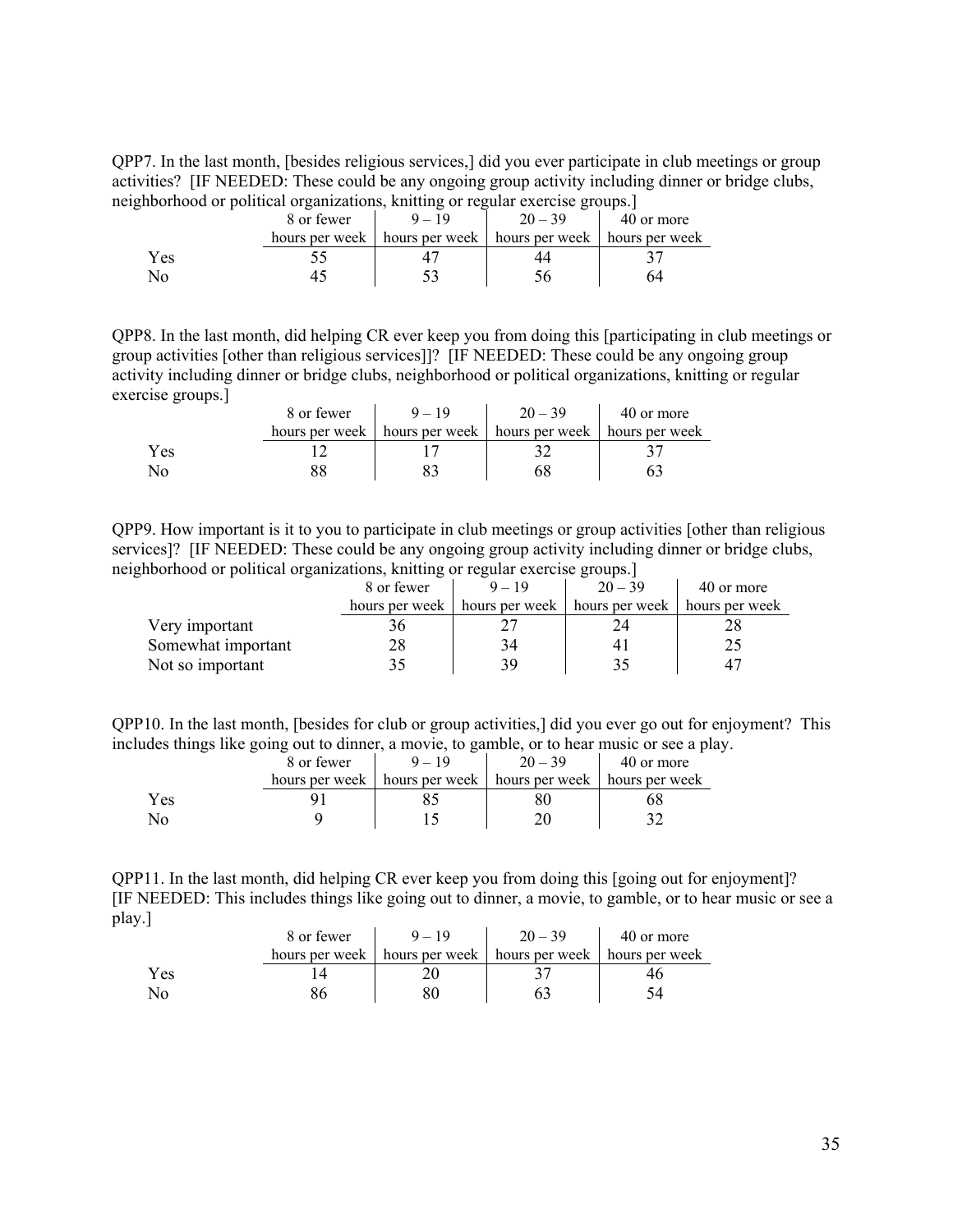QPP12. How important is it to you to go out for enjoyment? [IF NEEDED: This includes things like going out to dinner, a movie, to gamble, or to hear music or see a play.]

|                    | 8 or fewer     | $9 - 19$ | $20 - 39$                                        | 40 or more |
|--------------------|----------------|----------|--------------------------------------------------|------------|
|                    | hours per week |          | hours per week   hours per week   hours per week |            |
| Very important     |                |          |                                                  |            |
| Somewhat important |                |          |                                                  |            |
| Not so important   |                |          |                                                  |            |

| QPP13. In the last month, did you ever do volunteer work? |
|-----------------------------------------------------------|
|-----------------------------------------------------------|

|            | 8 or fewer     | $20 - 39$                                        | 40 or more |
|------------|----------------|--------------------------------------------------|------------|
|            | hours per week | hours per week   hours per week   hours per week |            |
| <b>Yes</b> |                |                                                  |            |
|            |                |                                                  |            |

QPP14. In the last month, did helping CR ever keep you from doing this [volunteer work]?

|     | 8 or fewer     | $20 - 39$                       | 40 or more     |
|-----|----------------|---------------------------------|----------------|
|     | hours per week | hours per week   hours per week | hours per week |
| Yes |                |                                 |                |
| No- |                |                                 | 5y             |

QPP15. In the last month, [besides as a job or volunteer work,] did you ever provide care to or look after a child or adult who cannot care for themselves? We mean someone besides CR.

|     | 8 or fewer | $9 - 19$                                                          | $20 - 39$ | 40 or more |
|-----|------------|-------------------------------------------------------------------|-----------|------------|
|     |            | hours per week   hours per week   hours per week   hours per week |           |            |
| Yes |            |                                                                   |           |            |
|     |            |                                                                   |           |            |

QPP16. In the last month, did helping CR ever keep you from doing this [caring for a child or other adult]?

|     | 8 or fewer     | $9 - 19$                        | $20 - 39$ | 40 or more     |
|-----|----------------|---------------------------------|-----------|----------------|
|     | hours per week | hours per week   hours per week |           | hours per week |
| Yes |                |                                 |           |                |
| No  |                |                                 |           |                |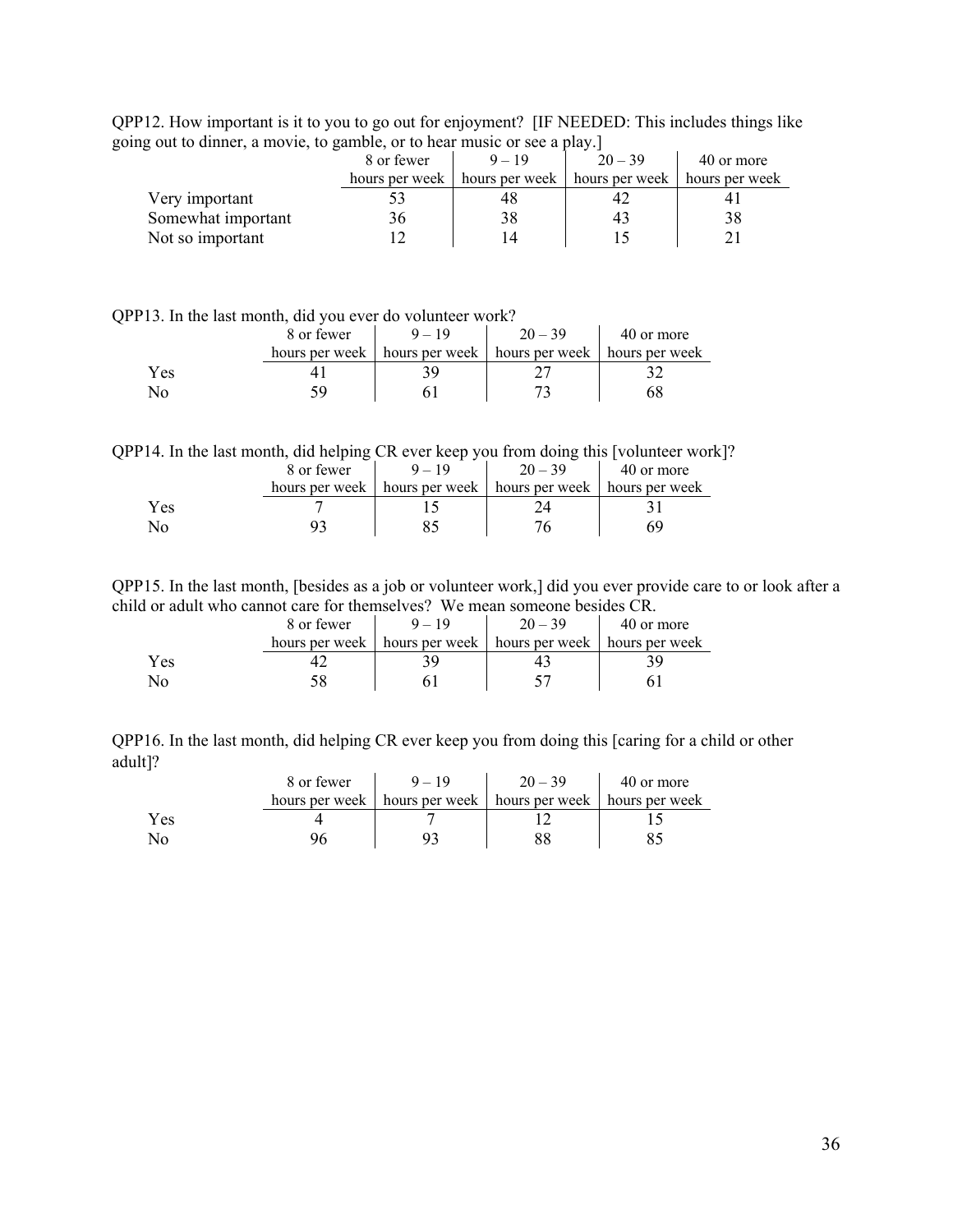## <span id="page-36-0"></span>**HEALTH**

QHE1. Would you say that in general, your health is excellent, very good, good, fair, or poor? 8 or fewer  $9 - 19$   $20 - 39$   $40$  or more

|           | 0.0110001      | $\sqrt{ }$ | $\sim$ $\prime$                 | $T_{\rm U}$ of more |
|-----------|----------------|------------|---------------------------------|---------------------|
|           | hours per week |            | hours per week   hours per week | hours per week      |
| Excellent |                |            |                                 |                     |
| Very good | 34             | 32         |                                 | 26                  |
| Good      | 29             | 28         |                                 | 36                  |
| Fair      |                |            |                                 | 25                  |
| Poor      |                |            |                                 |                     |

QHE2. Has a doctor ever told you that you had a heart attack or myocardial infarction?

|      | 8 or fewer     | $20 - 39$                                        | 40 or more |
|------|----------------|--------------------------------------------------|------------|
|      | hours per week | hours per week   hours per week   hours per week |            |
| Y es |                |                                                  |            |
|      |                |                                                  |            |

QHE3. Has a doctor ever told you that you had any other heart disease including angina or congestive heart failure?  $\mathbf{r}$  $\sim 10$ 

|     | 8 or fewer | $20 - 39$                                                         | 40 or more |
|-----|------------|-------------------------------------------------------------------|------------|
|     |            | hours per week   hours per week   hours per week   hours per week |            |
| Yes |            |                                                                   |            |
| No  |            |                                                                   |            |

QHE4. [Has a doctor ever told you that you had] high blood pressure or hypertension?

|     | 8 or fewer     |                | $20 - 39$      | 40 or more     |
|-----|----------------|----------------|----------------|----------------|
|     | hours per week | hours per week | hours per week | hours per week |
| Yes |                |                |                |                |
|     |                |                |                |                |

QHE5. [Has a doctor ever told you that you had] arthritis?

|      | 8 or fewer     | $9 - 19$                                         | $20 - 39$ | 40 or more |
|------|----------------|--------------------------------------------------|-----------|------------|
|      | hours per week | hours per week   hours per week   hours per week |           |            |
| Y es |                |                                                  |           | ን4         |
| N٥   |                |                                                  |           |            |

| OHE6. [Has a doctor ever told you that you had] osteoporosis or thinning of the bones? |  |  |  |  |  |  |  |
|----------------------------------------------------------------------------------------|--|--|--|--|--|--|--|
|----------------------------------------------------------------------------------------|--|--|--|--|--|--|--|

|     | 8 or fewer     | $9 - 19$       | $20 - 39$      | 40 or more     |
|-----|----------------|----------------|----------------|----------------|
|     | hours per week | hours per week | hours per week | hours per week |
| Yes |                |                |                |                |
| Nο  |                |                |                |                |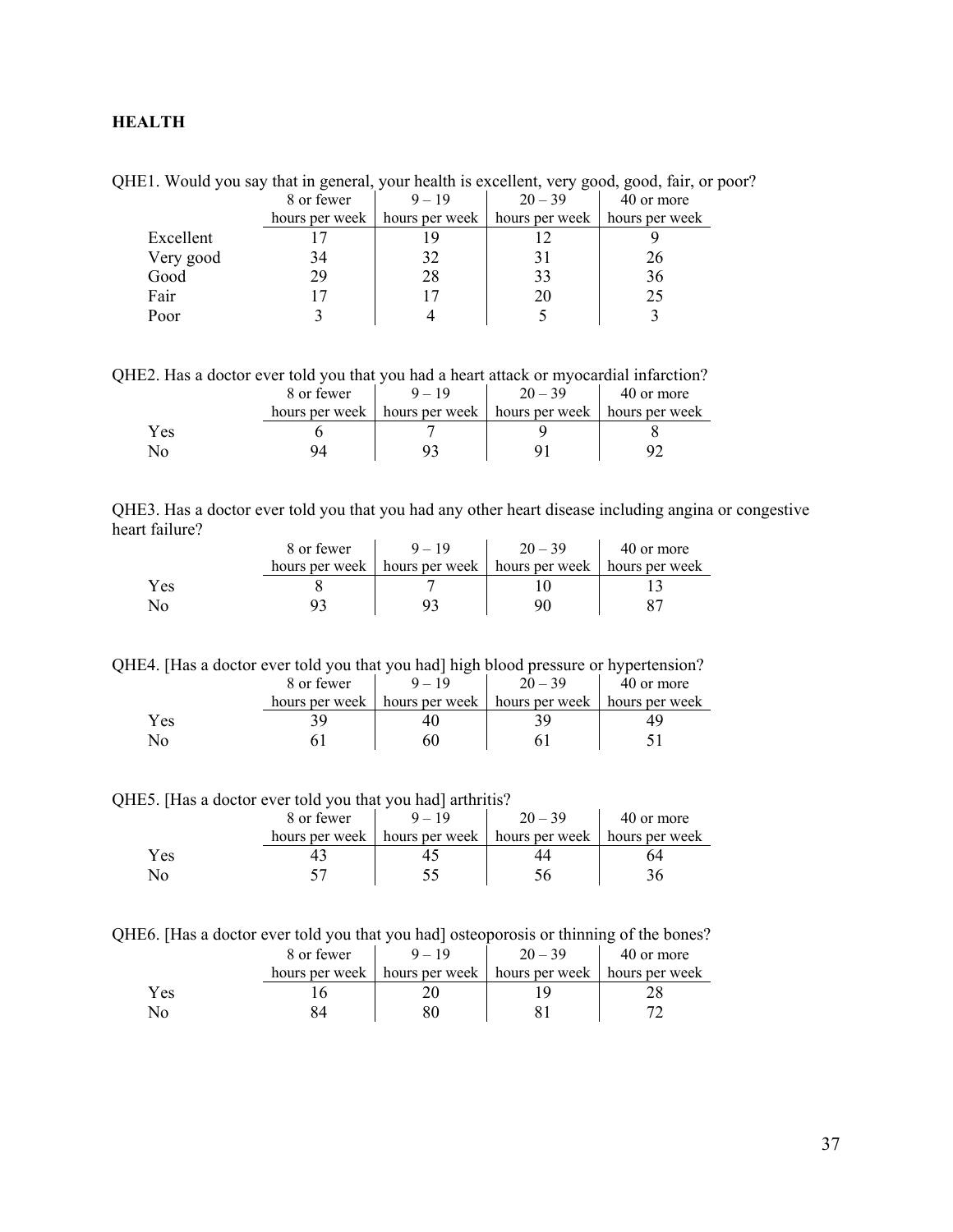QHE7. [Has a doctor ever told you that you had] diabetes?

| .   | 8 or fewer |                                                                   | $20 - 39$ | 40 or more |
|-----|------------|-------------------------------------------------------------------|-----------|------------|
|     |            | hours per week   hours per week   hours per week   hours per week |           |            |
| Yes |            |                                                                   |           |            |
| No  |            |                                                                   |           |            |

QHE8. [Has a doctor ever told you that you had] lung disease, such as emphysema, asthma, or chronic bronchitis?  $\mathcal{L}^{\mathcal{L}}$  $\mathbf{r}$ 

|     | 8 or fewer | $9 - 19$                                                          | $20 - 39$ | 40 or more |
|-----|------------|-------------------------------------------------------------------|-----------|------------|
|     |            | hours per week   hours per week   hours per week   hours per week |           |            |
| Yes |            |                                                                   |           |            |
|     |            |                                                                   |           |            |

QHE9. [Has a doctor ever told you that you had] cancer?

| -    | 8 or fewer     | __                              | $20 - 39$ | 40 or more     |
|------|----------------|---------------------------------|-----------|----------------|
|      | hours per week | hours per week   hours per week |           | hours per week |
| Yes. |                |                                 |           |                |
| NC.  |                |                                 |           |                |

QHE10PRE. Now I have a few questions about health problems.

| QHE10. In the last month, have you been bothered by pain? |                             |  |
|-----------------------------------------------------------|-----------------------------|--|
|                                                           | 8 or fewer $-9-19$ $-20-39$ |  |

|     | 8 or fewer |                                                                   | $20 - 39$ | 40 or more |
|-----|------------|-------------------------------------------------------------------|-----------|------------|
|     |            | hours per week   hours per week   hours per week   hours per week |           |            |
| Yes |            |                                                                   |           |            |
|     |            |                                                                   |           |            |

QHE12. In the last month, did you have any breathing problems, including shortness of breath or difficulty breathing?

|     | 8 or fewer | $9 - 19$                                                          | $20 - 39$ | 40 or more |
|-----|------------|-------------------------------------------------------------------|-----------|------------|
|     |            | hours per week   hours per week   hours per week   hours per week |           |            |
| Yes |            |                                                                   |           |            |
|     |            |                                                                   |           |            |

QHE14. In the last month, did you have limited strength or movement in your shoulders, arms, or hands?

|     | 8 or fewer | $20 - 39$                                                         | 40 or more |
|-----|------------|-------------------------------------------------------------------|------------|
|     |            | hours per week   hours per week   hours per week   hours per week |            |
| Yes |            |                                                                   |            |
|     |            |                                                                   |            |

QHE16. In the last month, did you have limited strength in your hips, legs, knees, or feet?

|     | 8 or fewer     | $9 - 19$       | $20 - 39$      | 40 or more     |
|-----|----------------|----------------|----------------|----------------|
|     | hours per week | hours per week | hours per week | hours per week |
| Yes |                |                |                |                |
| No  | ٦4             |                |                |                |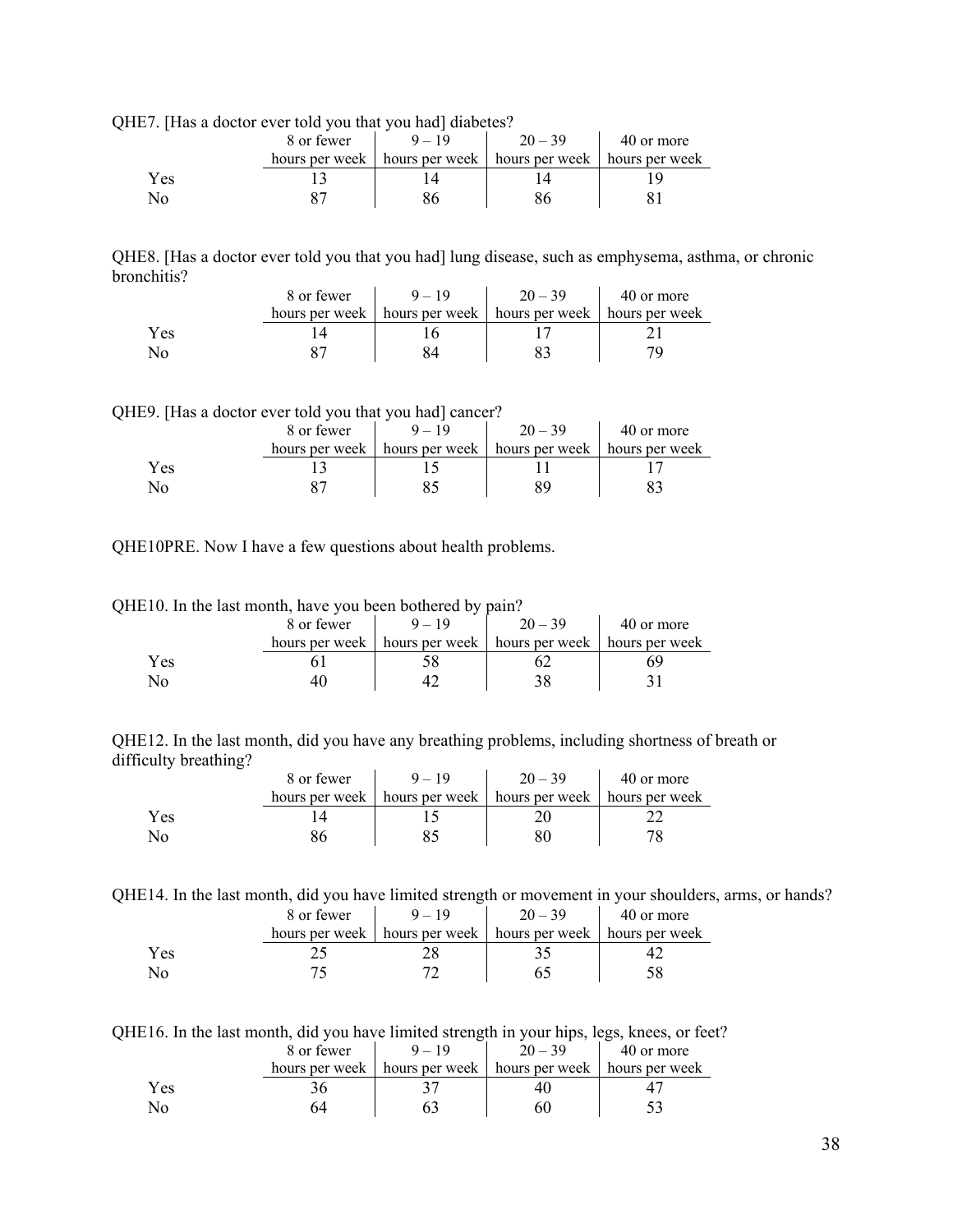|     | 8 or fewer     | ັ<br>$9 - 19$ | $20 - 39$                       | 40 or more     |
|-----|----------------|---------------|---------------------------------|----------------|
|     | hours per week |               | hours per week   hours per week | hours per week |
| Yes |                |               |                                 |                |
|     |                |               |                                 |                |

QHE18. In the last month, did you have low energy or were you easily exhausted?

QHE20. In the last month, on nights when you woke up before you wanted to, how often did you have trouble falling back asleep?

|             | 8 or fewer     | $9 - 19$       | $20 - 39$      | 40 or more     |
|-------------|----------------|----------------|----------------|----------------|
|             | hours per week | hours per week | hours per week | hours per week |
| Every night |                |                |                |                |
| Most nights |                |                | 19             | 19             |
| Some nights | 32             | 35             | 36             | 29             |
| Rarely      | 29             | 27             | 21             | 22             |
| Never       | ۱8             |                |                |                |

QHE21. In the last month, how often did helping CR cause your sleep to be interrupted?

|             | 8 or fewer     | $9 - 19$       | $20 - 39$      | 40 or more     |
|-------------|----------------|----------------|----------------|----------------|
|             | hours per week | hours per week | hours per week | hours per week |
| Every night |                |                |                |                |
| Most nights |                |                |                | 10             |
| Some nights |                | 19             | 27             | 31             |
| Rarely      |                | 30             | 24             | 22             |
| Never       |                | 45             |                | 27             |

QHE23a. How tall are you? *(see BMI below)* QHE23b. How tall are you? *(see BMI below)* QHE22. How much do you currently weigh? *(see BMI below)* 

BMI categories:

|                                  | 8 or fewer     | $9 - 19$ | $20 - 39$                       | 40 or more     |
|----------------------------------|----------------|----------|---------------------------------|----------------|
|                                  | hours per week |          | hours per week   hours per week | hours per week |
| $\leq$ 18.5 (underweight)        |                |          |                                 |                |
| $18.5 - 24.9$ (normal)           | 25             | 27       | 31                              | 28             |
| $25.0 - 29.9$ (overweight)       | 38             | 39       | 29                              | 36             |
| $30.0 - 34.9$ (moderately obese) | 25             | 21       | 21                              | 19             |
| $35.0 - 39.9$ (severely obese)   | <sub>0</sub>   | 8        |                                 |                |
| $40.0 + (very severely obese)$   | h              |          |                                 |                |

QHE24. Have you lost 10 or more pounds in the last 12 months?

|                         | 8 or fewer       | $9 - 19$       | $20 - 39$      | 40 or more     |
|-------------------------|------------------|----------------|----------------|----------------|
|                         | hours per week 1 | hours per week | hours per week | hours per week |
| Yes                     |                  |                |                | 34             |
| $No \rightarrow OHE25A$ |                  |                | 68             |                |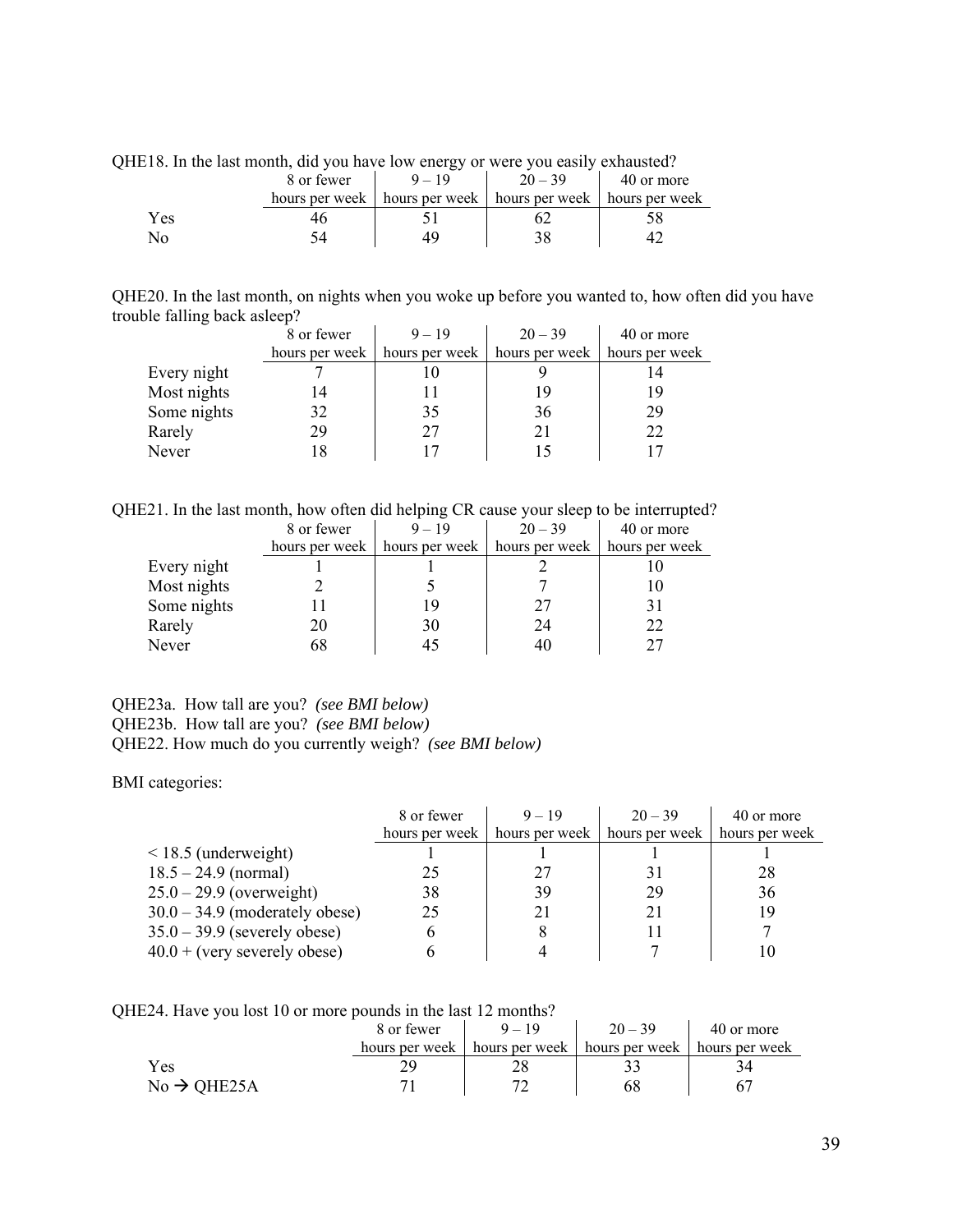QHE24a. Were you trying to lose weight?

|      | . .<br>8 or fewer |                                                  | $20 - 39$ | 40 or more |
|------|-------------------|--------------------------------------------------|-----------|------------|
|      | hours per week    | hours per week   hours per week   hours per week |           |            |
| Y es |                   |                                                  |           |            |
|      |                   |                                                  |           |            |

QHE25a. Thinking about the last month, how often did you feel cheerful?

|           | 8 or fewer | $9 - 19$                        | $20 - 39$      | 40 or more     |
|-----------|------------|---------------------------------|----------------|----------------|
|           |            | hours per week   hours per week | hours per week | hours per week |
| Every day |            |                                 |                |                |
| Most days | 49         | 48                              | 42             | 38             |
| Some days |            | 26                              | 36             | 34             |
| Rarely    |            |                                 |                |                |
| Never     |            |                                 |                |                |

QHE25b. Thinking about the last month, how often did you feel calm and peaceful?

|           | 8 or fewer | $9 - 19$                                              | $20 - 39$                       | 40 or more |
|-----------|------------|-------------------------------------------------------|---------------------------------|------------|
|           |            | hours per week $\parallel$ hours per week $\parallel$ | hours per week   hours per week |            |
| Every day |            |                                                       |                                 |            |
| Most days | 42         |                                                       | 34                              | 33         |
| Some days | 32         | 34                                                    | 36                              | 30         |
| Rarely    |            |                                                       |                                 |            |
| Never     |            |                                                       |                                 |            |

QHE25c. [Thinking about the last month,] how often did you feel full of life?

|           | 8 or fewer     | $9 - 19$       | $20 - 39$      | 40 or more     |
|-----------|----------------|----------------|----------------|----------------|
|           | hours per week | hours per week | hours per week | hours per week |
| Every day |                |                |                |                |
| Most days | 36             | 37             | 27             | 24             |
| Some days | 32             | 27             | 38             | 30             |
| Rarely    |                | 16             | 23             |                |
| Never     |                |                |                |                |

QHE25d. [Thinking about the last month,] how often did you feel bored?

|           | 8 or fewer     | $9 - 19$       | $20 - 39$      | 40 or more     |
|-----------|----------------|----------------|----------------|----------------|
|           | hours per week | hours per week | hours per week | hours per week |
| Every day |                |                |                |                |
| Most days |                |                |                |                |
| Some days |                | 19             | 26             |                |
| Rarely    | 36             | 28             | 34             | 24             |
| Never     |                |                | 34             |                |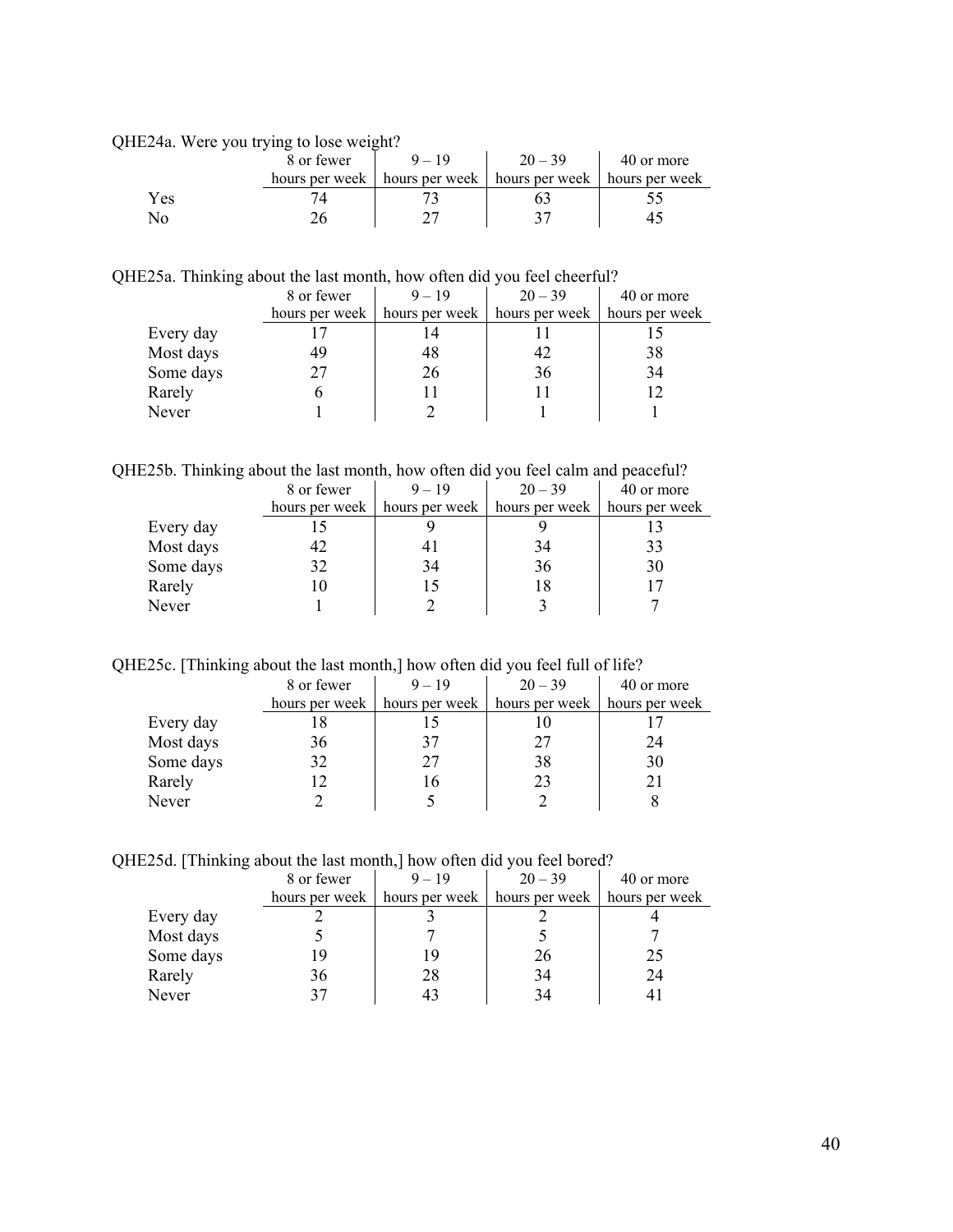|           | $E2JC$ . Thurking about the fast month, frow onen and you feel follery: |          |                                                       |                |  |  |
|-----------|-------------------------------------------------------------------------|----------|-------------------------------------------------------|----------------|--|--|
|           | 8 or fewer                                                              | $9 - 19$ | $20 - 39$                                             | 40 or more     |  |  |
|           | hours per week                                                          |          | hours per week $\parallel$ hours per week $\parallel$ | hours per week |  |  |
| Every day |                                                                         |          |                                                       |                |  |  |
| Most days |                                                                         |          |                                                       |                |  |  |
| Some days |                                                                         | 16       | 26                                                    | 28             |  |  |
| Rarely    |                                                                         | 29       | 28                                                    | 20             |  |  |
| Never     |                                                                         | 44       | 34                                                    | 35             |  |  |
|           |                                                                         |          |                                                       |                |  |  |

QHE25e. [Thinking about the last month,] how often did you feel lonely?

QHE25f. [Thinking about the last month,] how often did you feel upset?

|           | 8 or fewer     | $9 - 19$       | $20 - 39$ | 40 or more                      |
|-----------|----------------|----------------|-----------|---------------------------------|
|           | hours per week | hours per week |           | hours per week   hours per week |
| Every day |                |                |           |                                 |
| Most days |                |                |           | 12                              |
| Some days |                | 47             | 58        | 50                              |
| Rarely    |                | 34             | 26        | 28                              |
| Never     |                |                |           |                                 |

QHE26a. Over the last month, how often have you had little interest or pleasure doing things?

|                         | 8 or fewer | $9 - 19$                                                    | $20 - 39$ | 40 or more |
|-------------------------|------------|-------------------------------------------------------------|-----------|------------|
|                         |            | hours per week hours per week hours per week hours per week |           |            |
| Not at all              |            | 56                                                          |           |            |
| Several days            | 34         | 30                                                          | 35        | 28         |
| More than half the days |            |                                                             |           |            |
| Nearly every day        |            |                                                             |           |            |

|  |  | QHE26b. [Over the last month, how often have you] felt down, depressed, or hopeless? |
|--|--|--------------------------------------------------------------------------------------|
|  |  |                                                                                      |

|                         | 8 or fewer | $9 - 19$                                                    | $20 - 39$ | 40 or more |
|-------------------------|------------|-------------------------------------------------------------|-----------|------------|
|                         |            | hours per week hours per week hours per week hours per week |           |            |
| Not at all              |            |                                                             |           |            |
| Several days            |            | 28                                                          |           | 32         |
| More than half the days |            |                                                             |           | 14         |
| Nearly every day        |            |                                                             |           |            |

| QHE26c. [Over the last month, how often have you] felt nervous, anxious, or on edge? |                                          |  |  |
|--------------------------------------------------------------------------------------|------------------------------------------|--|--|
|                                                                                      | 8 or fewer 9 – 19 – 20 – 39 – 40 or more |  |  |

|                         | 0.0111 |                                                             | $20 - 37$ | TV VI IIIVIV |
|-------------------------|--------|-------------------------------------------------------------|-----------|--------------|
|                         |        | hours per week hours per week hours per week hours per week |           |              |
| Not at all              |        |                                                             | 36        | 44           |
| Several days            | 45     |                                                             | 46        | 34           |
| More than half the days |        |                                                             |           |              |
| Nearly every day        |        |                                                             |           |              |
|                         |        |                                                             |           |              |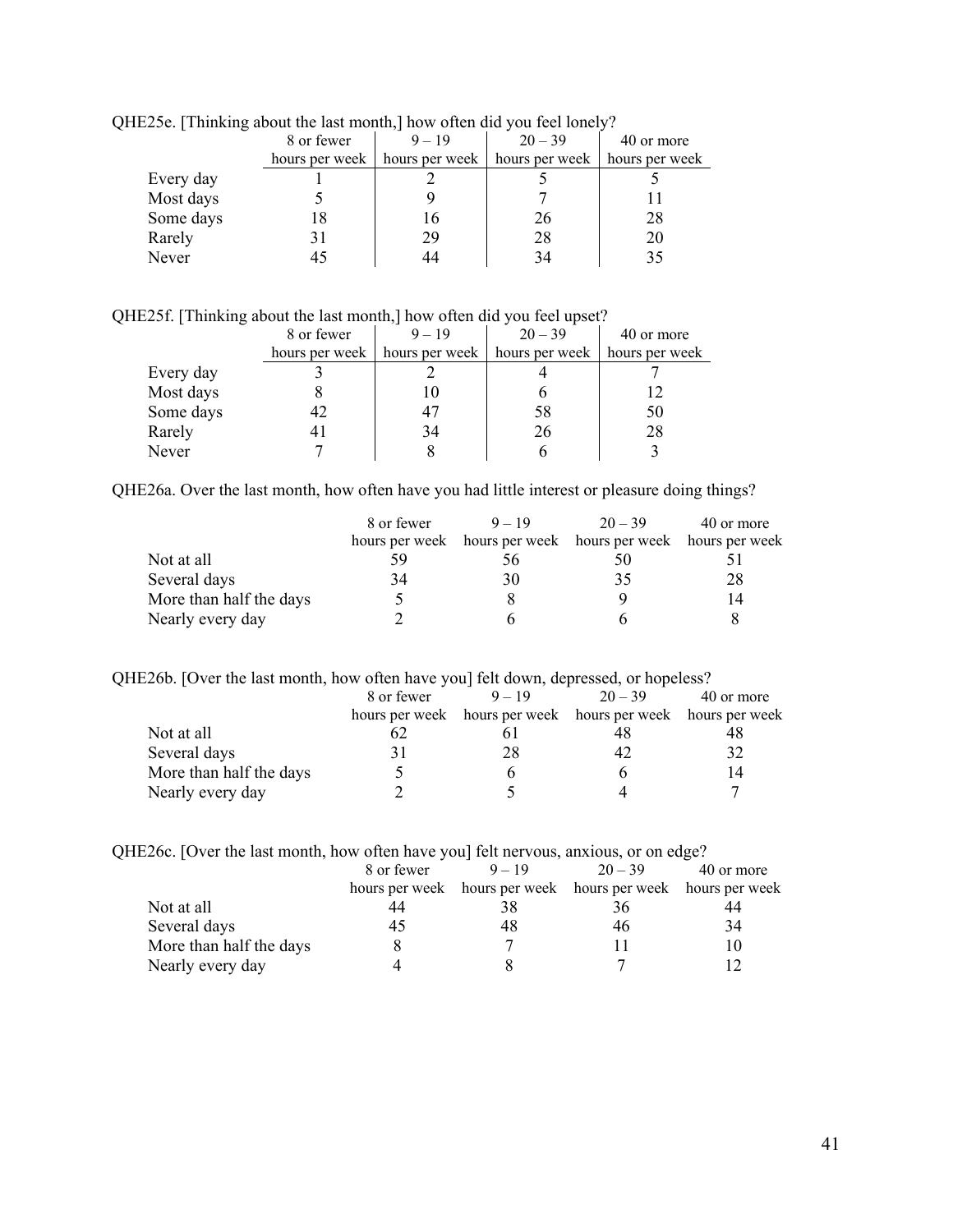| $HEZ$ 0d. TOVET the fast month, now often have you peen unable to stop of control worrying? |            |          |                                                             |            |
|---------------------------------------------------------------------------------------------|------------|----------|-------------------------------------------------------------|------------|
|                                                                                             | 8 or fewer | $9 - 19$ | $20 - 39$                                                   | 40 or more |
|                                                                                             |            |          | hours per week hours per week hours per week hours per week |            |
| Not at all                                                                                  |            |          | 45                                                          |            |
| Several days                                                                                | 28         |          | 35                                                          | 32         |
| More than half the days                                                                     |            |          |                                                             | 10         |
| Nearly every day                                                                            |            |          |                                                             |            |
|                                                                                             |            |          |                                                             |            |

QHE26d. [Over the last month, how often have you] been unable to stop or control worrying?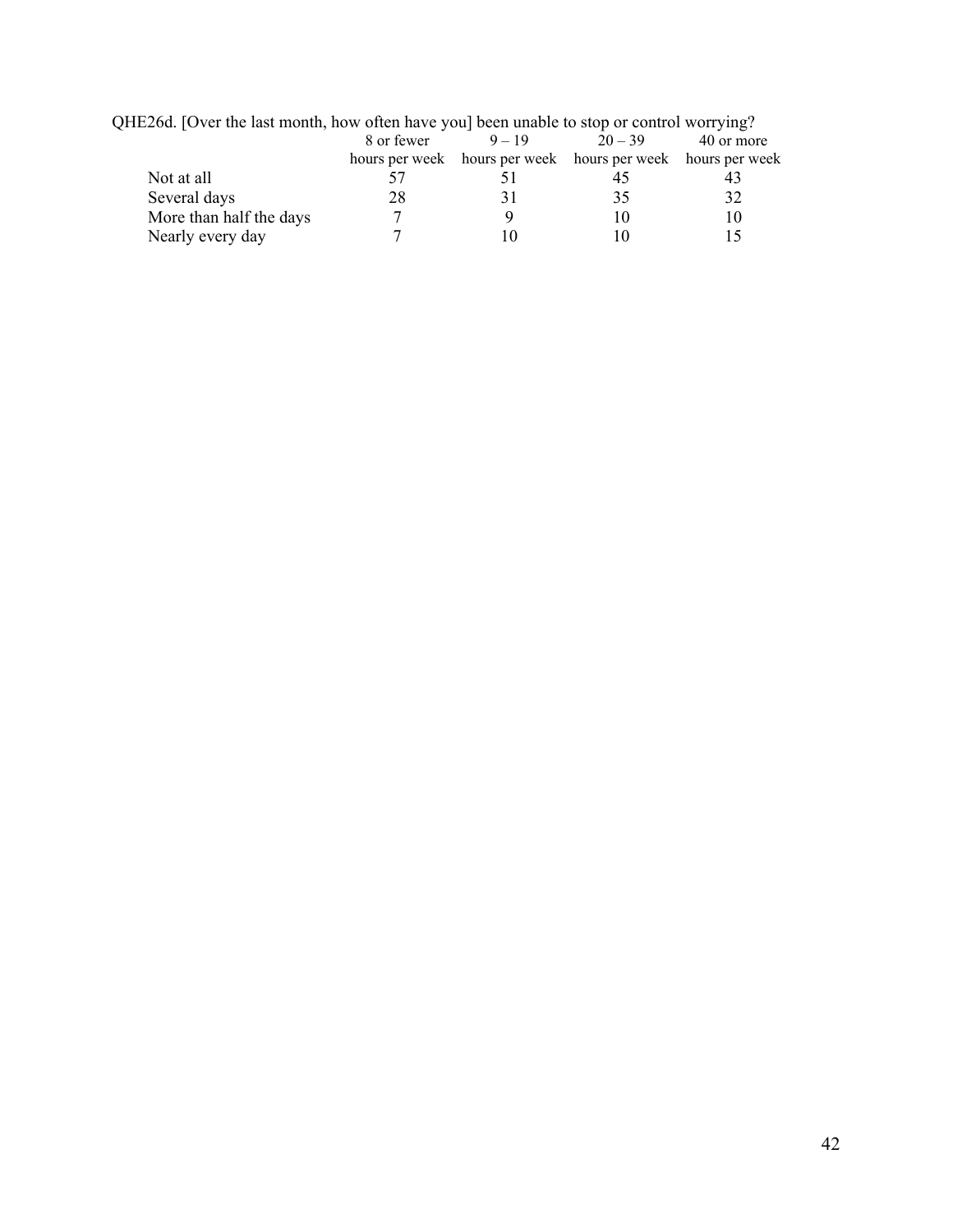### <span id="page-42-0"></span>**HEALTH LITERACY AND NUMERACY**

QLN1PRE. The next few questions are about your abilities and skills in understanding medical information when you have a health problem.

|              | 8 or fewer     | $9 - 19$       | $20 - 39$      | 40 or more     |
|--------------|----------------|----------------|----------------|----------------|
|              | hours per week | hours per week | hours per week | hours per week |
| Not at all   |                |                |                |                |
| A little bit |                |                |                |                |
| Somewhat     |                |                |                | 12             |
| Quite a bit  |                | 25             | 33             | 22             |
| Extremely    | 74             |                |                | 55             |

QLN1. How confident are you filling out medical forms by yourself?

QLN2. How often do you need to have someone help you when you read instructions, pamphlets, or other written material from a doctor or pharmacy?

|           | 8 or fewer | $9 - 19$                        | $20 - 39$      | 40 or more     |
|-----------|------------|---------------------------------|----------------|----------------|
|           |            | hours per week   hours per week | hours per week | hours per week |
| Never     | 69         |                                 | 68             |                |
| Rarely    |            | 22                              | 24             | 25             |
| Sometimes |            |                                 |                |                |
| Often     |            |                                 |                |                |
| Always    |            |                                 |                |                |

QLN3. How often do you have problems learning about a medical condition because of difficulty understanding written information?

|           | 8 or fewer     | $9 - 19$       | $20 - 39$      | 40 or more     |
|-----------|----------------|----------------|----------------|----------------|
|           | hours per week | hours per week | hours per week | hours per week |
| Never     | oo             |                | 00             |                |
| Rarely    | 26             | 22             | 27             | 24             |
| Sometimes |                |                |                |                |
| Often     |                |                |                |                |
| Always    |                |                |                |                |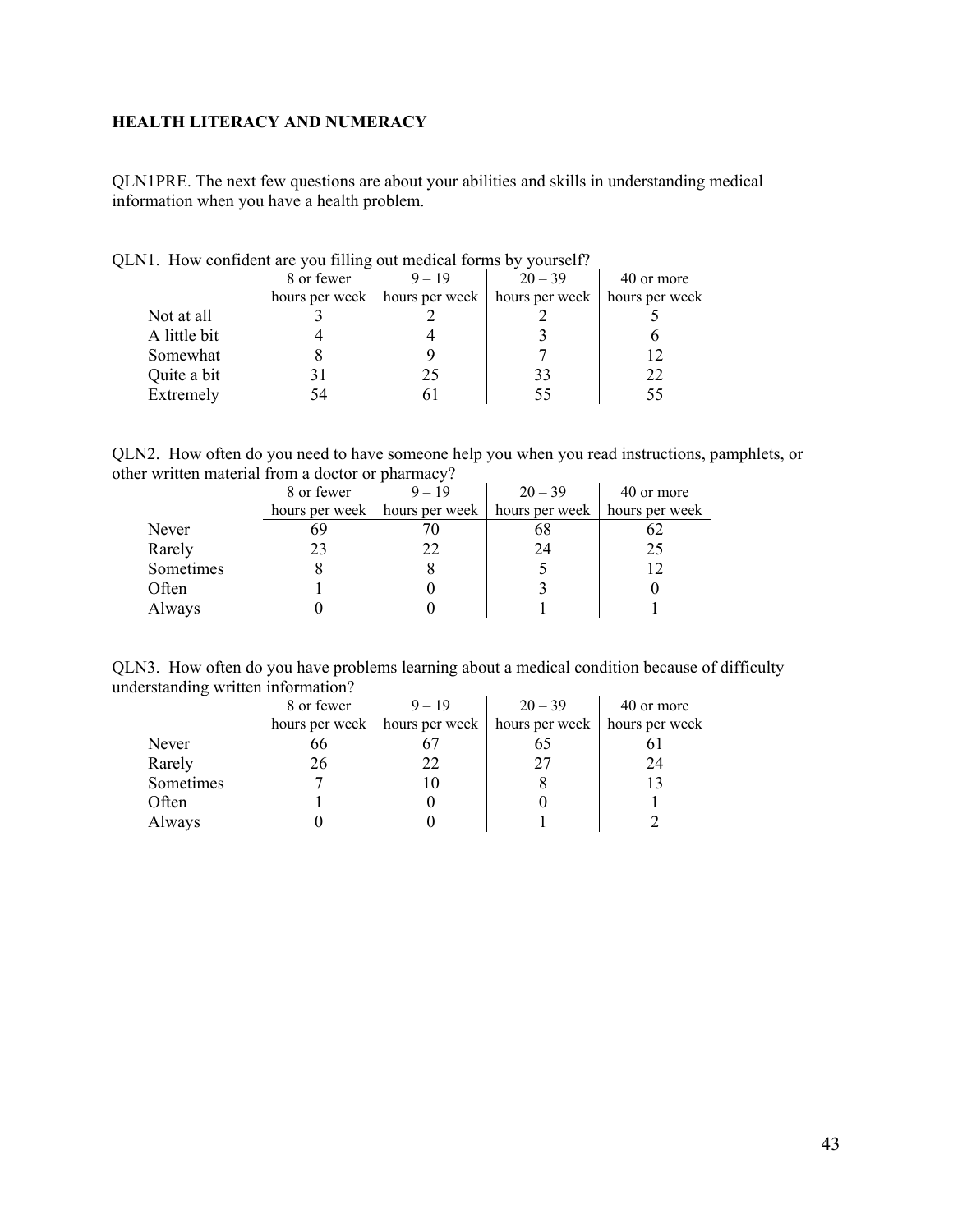QLN4PRE. As a caregiver, you might be asked to help CR understand medical information like test results, diagnoses, or the likelihood of side effects of various medications. This can sometimes involve working with and understanding numbers. The next few questions are designed to measure your ability to work with numbers. Many people have trouble with some of these questions, so don't worry if you find any of them difficult. Just do the best you can.

QLN4. Which of the following numbers represents the biggest risk of getting a disease (1 in 100; 1 in 1,000; or 1 in 10)?

|           | 8 or fewer     | $9 - 19$                                         | $20 - 39$ | 40 or more |
|-----------|----------------|--------------------------------------------------|-----------|------------|
|           | hours per week | hours per week   hours per week   hours per week |           |            |
| Correct   |                |                                                  |           |            |
| Incorrect |                |                                                  |           |            |

QLN5. If the chance of getting a disease is 10%, how many people out of 1000 would be expected to get the disease? *(open-ended question; responses categorized for presentation)*

|           | 8 or fewer     | $Q = 1Q$                                     | $20 - 39$ | 40 or more |
|-----------|----------------|----------------------------------------------|-----------|------------|
|           | hours per week | hours per week hours per week hours per week |           |            |
| Correct   |                |                                              |           |            |
| Incorrect |                |                                              |           |            |

QLN6. If the chance of getting a disease is 20 out of 100, this would be the same as having a what percent chance of getting the disease? *(open-ended question; responses categorized for presentation)*

|           | 8 or fewer     | $-10$          | $20 - 39$                       | 40 or more |
|-----------|----------------|----------------|---------------------------------|------------|
|           | hours per week | hours per week | hours per week   hours per week |            |
| Correct   |                |                |                                 |            |
| Incorrect |                |                |                                 |            |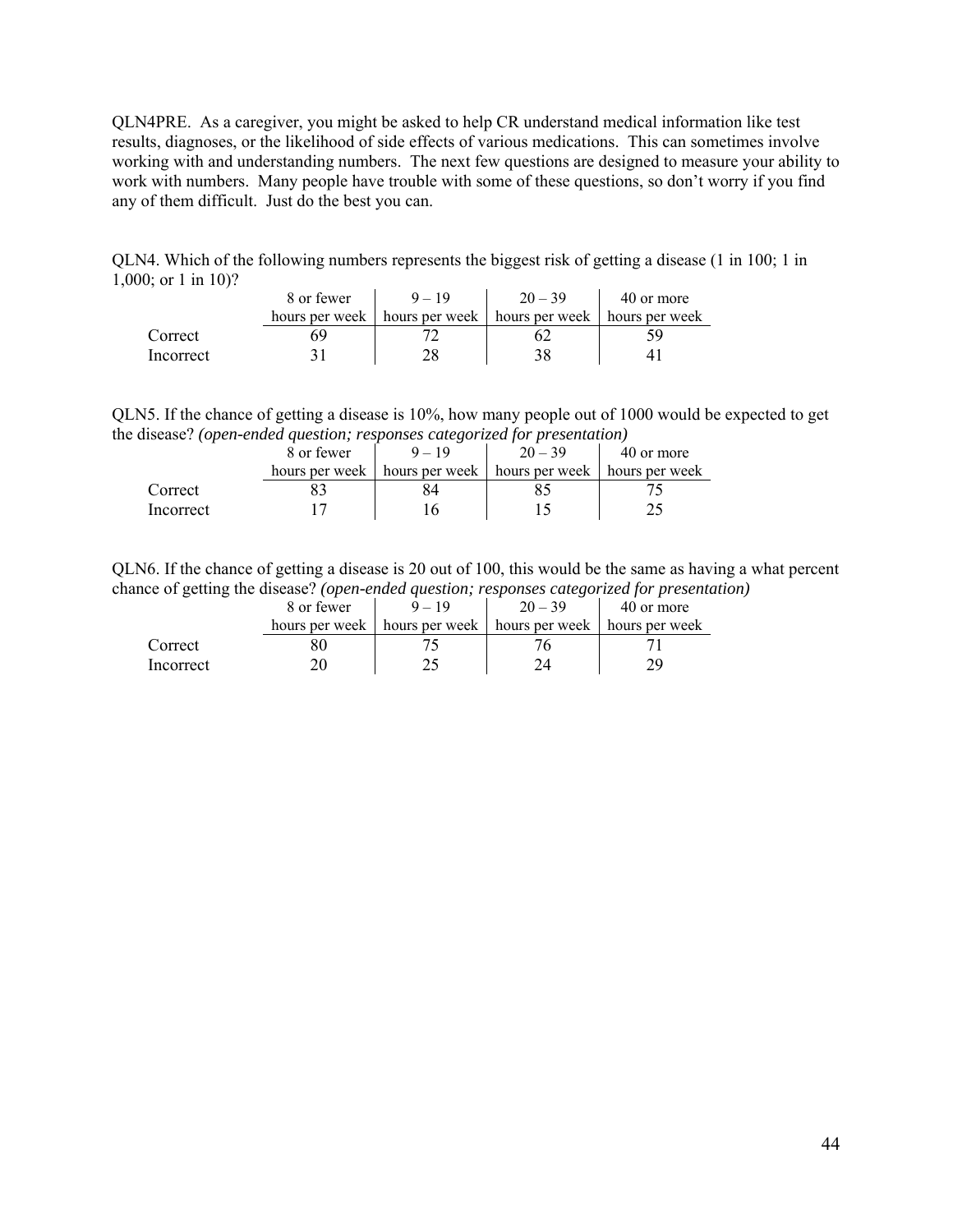### <span id="page-44-0"></span>**EMPLOYMENT AND CAREGIVING**

QEC1PRE. Now I'd like to ask you some questions about work and jobs you may have had.

QEC1. Did you do any work for pay in the last week? By the last week, I mean the last full week beginning on a Sunday and ending on a Saturday.

|                                                     | 8 or fewer     | $9 - 19$         | $20 - 39$        | 40 or more     |
|-----------------------------------------------------|----------------|------------------|------------------|----------------|
|                                                     | hours per week | hours per week 1 | hours per week 1 | hours per week |
| Yes $\rightarrow$ QEC4                              |                |                  |                  | 29             |
| No                                                  | 19             |                  | 26               | 28             |
| Retired / don't work anymore $\rightarrow$<br>OEC16 | 28             | 28               | 29               | 43             |

QEC2. Do you have a job from which you were absent last week because of illness, vacation, or some other reason?  $\mathbf{r}$  $\mathbf{L}$  $\mathbf{r}$ 

|                                                                 | 8 or fewer     | $9 - 19$       | $20 - 39$      | 40 or more     |
|-----------------------------------------------------------------|----------------|----------------|----------------|----------------|
|                                                                 | hours per week | hours per week | hours per week | hours per week |
| $Yes \rightarrow QEC4$                                          |                |                |                |                |
| No                                                              | 68             |                |                | 70             |
| Retired / don't work anymore $\rightarrow$<br>OEC <sub>16</sub> | 25             | 24             |                | 30             |

QEC3. In the last week, were you looking for a job or were you on layoff from a job?

|                                            | 8 or fewer     | $9 - 19$       | $20 - 39$      | 40 or more     |
|--------------------------------------------|----------------|----------------|----------------|----------------|
|                                            | hours per week | hours per week | hours per week | hours per week |
| Yes, looking for a job $\rightarrow$ QEC16 |                |                |                |                |
| Yes, on layoff $\rightarrow$ QEC16         |                |                |                |                |
| $No \rightarrow$ QEC16                     | 76             | 84             | 62             | 70             |
| Retired / don't work anymore $\rightarrow$ |                |                |                |                |
| OEC16                                      |                |                |                |                |

QEC4. Last week, did you have more than one job, including part-time, evening, or weekend work?

|     | 8 or fewer       |                                 | 40 or more     |
|-----|------------------|---------------------------------|----------------|
|     | hours per week 1 | hours per week   hours per week | hours per week |
| Yes |                  |                                 |                |
| No  |                  |                                 |                |

QEC5. How many total hours per week do you usually work? *(open-ended question; categorized for display)* 

|             | 8 or fewer     | $9 - 19$       | $20 - 39$      | 40 or more     |
|-------------|----------------|----------------|----------------|----------------|
|             | hours per week | hours per week | hours per week | hours per week |
| 20 or fewer |                |                |                |                |
| $21 - 39$   |                |                |                | .6             |
| 40 or more  |                |                |                |                |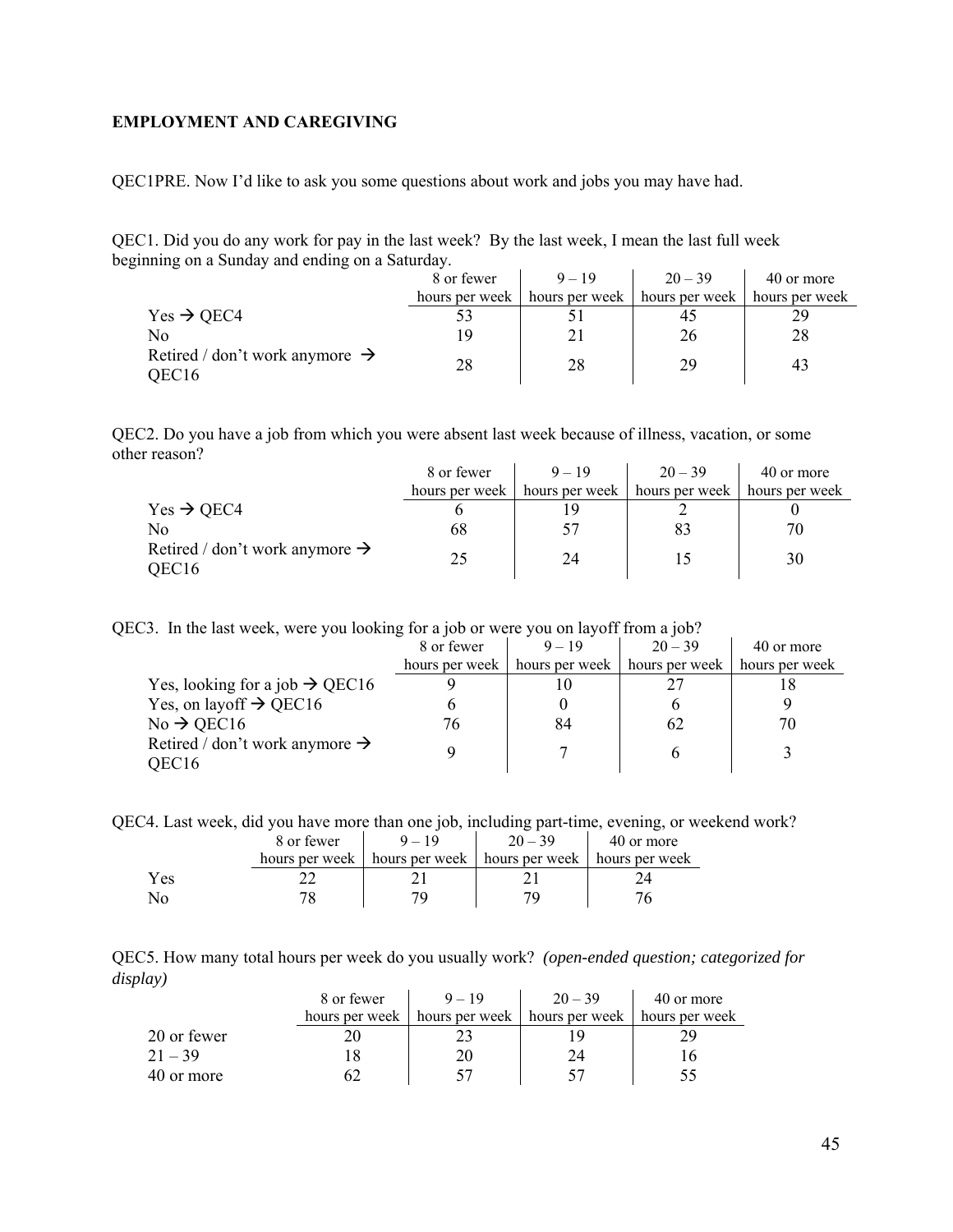QEC6. [On your main job do / Do] you have flexible work hours that allow you to vary or make changes in the time you begin and end work?

| . . | 8 or fewer     | $9 - 19$                                         | $20 - 39$ | 40 or more |
|-----|----------------|--------------------------------------------------|-----------|------------|
|     | hours per week | hours per week   hours per week   hours per week |           |            |
| Yes | วเ,            |                                                  |           |            |
|     |                |                                                  |           |            |

QEC7. [On your main job do / Do] you usually work a daytime schedule or some other schedule?

|                     | 8 or fewer     | $9 - 19$         | $20 - 39$                       | 40 or more |
|---------------------|----------------|------------------|---------------------------------|------------|
|                     | hours per week | hours per week 1 | hours per week   hours per week |            |
| Daytime             |                |                  |                                 |            |
| Some other schedule |                |                  |                                 |            |

### *If response to QEC2 was yes, skip to QEC9A*

QEC8. Now thinking back over the last month, were you ever absent from work for any reason?

|                        | 8 or fewer     | $9 - 19$ | $20 - 39$                                        | 40 or more |
|------------------------|----------------|----------|--------------------------------------------------|------------|
|                        | hours per week |          | hours per week   hours per week   hours per week |            |
| Yes                    |                |          |                                                  |            |
| $No \rightarrow$ QEC12 |                |          |                                                  | 60         |

QEC9A. I will read a few reasons people miss work. For each one, please say "yes" if this was a reason you missed work over the last month, and say "no" if you did not miss work for this reason.

#### You were on vacation.

| WULU VII VAUALIVII. |                |                |                |                |  |  |
|---------------------|----------------|----------------|----------------|----------------|--|--|
|                     | 8 or fewer     | $9 - 19$       | $20 - 39$      | 40 or more     |  |  |
|                     | hours per week | hours per week | hours per week | hours per week |  |  |
| Yes                 |                |                |                |                |  |  |
| No                  |                |                |                | 60             |  |  |

#### QEC9B. You were sick.

|     | 8 or fewer     | $9 - 19$ | $20 - 39$                       | 40 or more     |
|-----|----------------|----------|---------------------------------|----------------|
|     | hours per week |          | hours per week   hours per week | hours per week |
| Yes |                |          |                                 |                |
| NO  | 74             |          |                                 |                |

#### QEC9C. You took time off to help CR.

|     | 8 or fewer |                                                                   | $20 - 39$ | 40 or more |
|-----|------------|-------------------------------------------------------------------|-----------|------------|
|     |            | hours per week   hours per week   hours per week   hours per week |           |            |
| Yes |            |                                                                   |           |            |
| No. |            |                                                                   |           |            |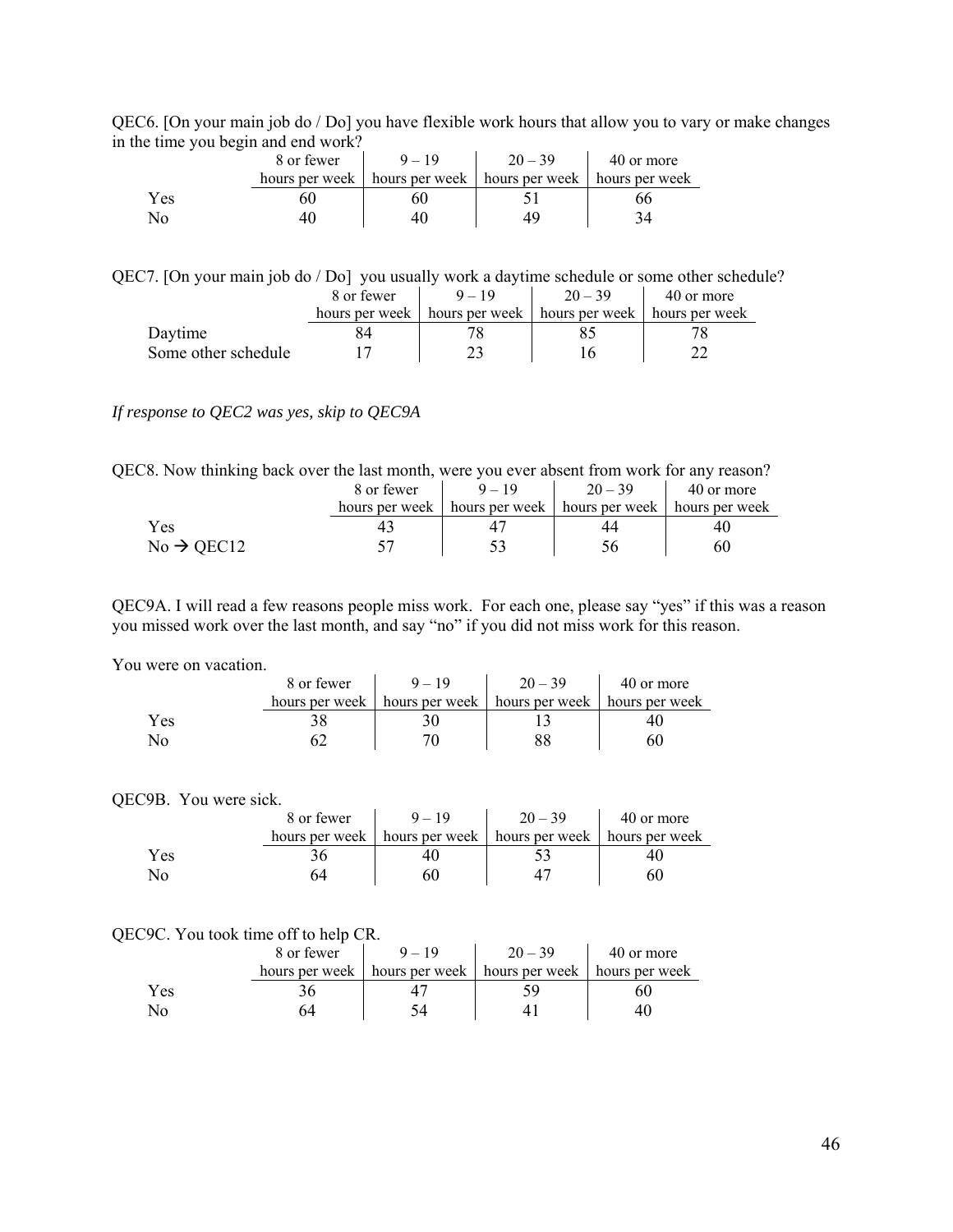QEC9D. Other family members were sick.

|     | 8 or fewer | $9 - 19$                                                          | $20 - 39$ | 40 or more |
|-----|------------|-------------------------------------------------------------------|-----------|------------|
|     |            | hours per week   hours per week   hours per week   hours per week |           |            |
| Yes |            |                                                                   |           |            |
|     |            |                                                                   |           |            |

QEC9E. You took personal time for other reasons. [IF NEEDED: For example, a school visit for a child, looking for a job, taking classes.]

|     | 8 or fewer | $9 - 19$                                                          | $20 - 39$ | 40 or more |
|-----|------------|-------------------------------------------------------------------|-----------|------------|
|     |            | hours per week   hours per week   hours per week   hours per week |           |            |
| Yes |            |                                                                   |           |            |
|     |            |                                                                   |           |            |

*If response to QEC9C was yes, ask QEC10; otherwise, skip to QEC12* 

QEC10. You said one of the reasons you were absent from work last month was because you were helping CR. About how many days of work did you miss last month to do this?

|               | 8 or fewer     | $9 - 19$ | $20 - 39$                       | 40 or more     |
|---------------|----------------|----------|---------------------------------|----------------|
|               | hours per week |          | hours per week   hours per week | hours per week |
| One           |                |          |                                 |                |
| Two           |                |          |                                 |                |
| Three or more |                |          |                                 |                |

QEC12. We are interested in whether helping CR affects you at work. In the last month, did helping [him/her] make it harder for you to get your work done?

|                        | 8 or fewer | $9 - 19$                        | $20 - 39$                       | 40 or more |
|------------------------|------------|---------------------------------|---------------------------------|------------|
|                        |            | hours per week   hours per week | hours per week   hours per week |            |
| Yes                    |            |                                 |                                 | 40         |
| $No \rightarrow$ QEC14 |            |                                 | 66                              | 60         |

QEC13. Please tell me how much helping CR affected you at work by picking a number from 1 to 10. The number 10 means helping [him/her] made your work a lot harder and the number 1 means helping [him/her] made your work a little harder.

|                   | 8 or fewer     | $9 - 19$       | $20 - 39$      | 40 or more     |
|-------------------|----------------|----------------|----------------|----------------|
|                   | hours per week | hours per week | hours per week | hours per week |
| 1 A little harder | -9             | 16             |                |                |
|                   |                |                |                |                |
|                   |                | 21             |                |                |
|                   | 14             |                |                |                |
|                   |                | 24             |                | 25             |
|                   |                |                |                |                |
|                   |                |                |                | 10             |
|                   |                |                |                |                |
| 10 A lot harder   |                |                |                |                |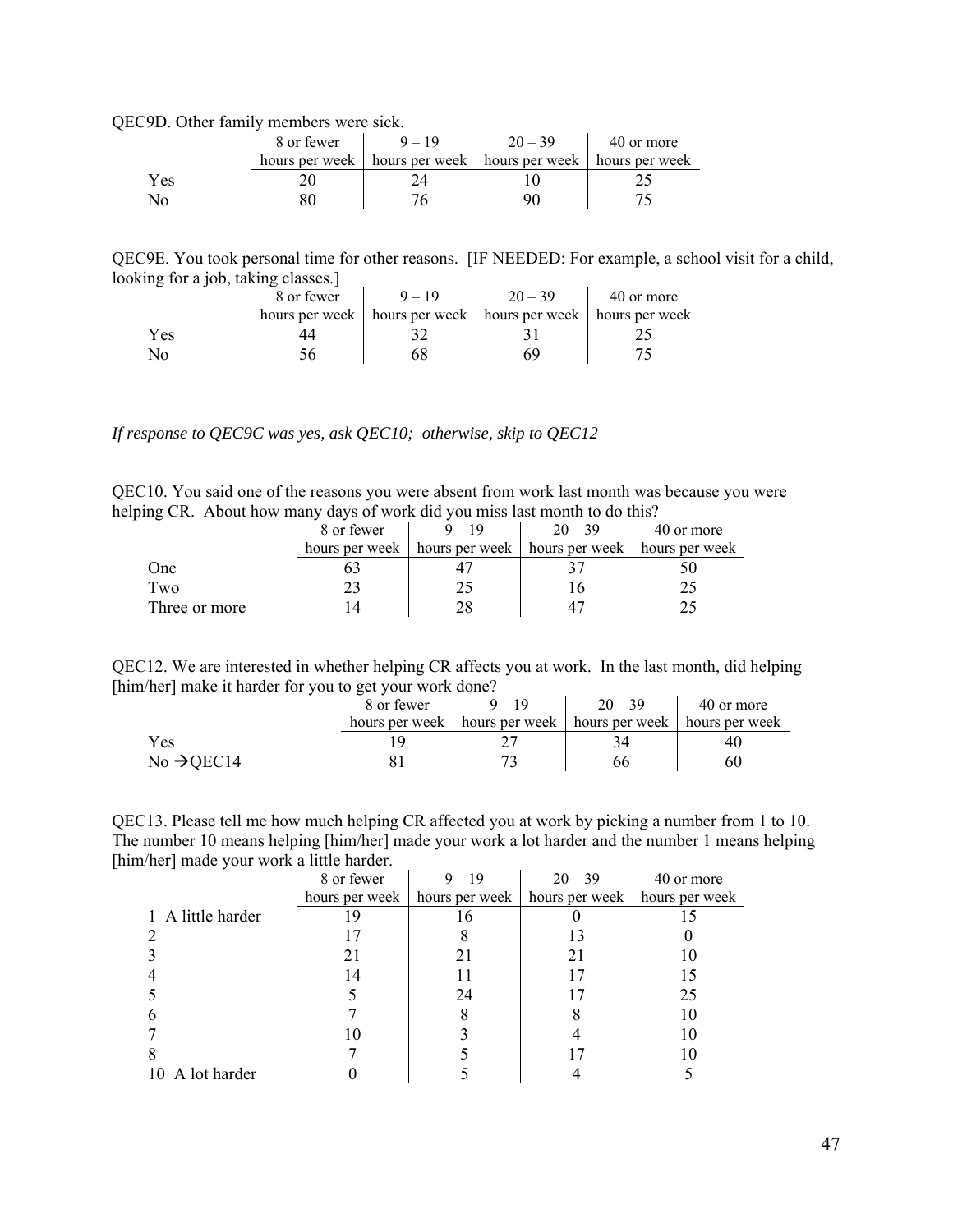| EC14. On your main job does / Does vour supervisor know that you are caring for G |            |          |                                                                   |            |  |  |
|-----------------------------------------------------------------------------------|------------|----------|-------------------------------------------------------------------|------------|--|--|
|                                                                                   | 8 or fewer | $9 - 19$ | $20 - 39$                                                         | 40 or more |  |  |
|                                                                                   |            |          | hours per week   hours per week   hours per week   hours per week |            |  |  |
| Yes                                                                               |            |          | 80                                                                |            |  |  |
| Nο                                                                                |            |          |                                                                   |            |  |  |

QEC14. [On your main job does / Does] your supervisor know that you are caring for CR?

QEC15. For employees in your position, which of the following does your employer offer? *(multiple responses accepted)*  $\mathcal{L}^{\text{max}}$  $\mathcal{L}_{\text{max}}$  $\mathcal{L}_{\mathbf{r}}$ 

|                                                                                                                                | 8 or fewer     | $9 - 19$       | $20 - 39$      | 40 or more     |
|--------------------------------------------------------------------------------------------------------------------------------|----------------|----------------|----------------|----------------|
|                                                                                                                                | hours per week | hours per week | hours per week | hours per week |
| Telecommuting or working from                                                                                                  | 36             | 29             | 25             | 26             |
| home                                                                                                                           |                |                |                |                |
| Programs like information, referrals,<br>counseling, or an employee<br>assistance program, to help<br>caregivers like yourself | 41             | 39             | 24             | 20             |
| Paid leave, where you could take<br>paid time off from work for several<br>weeks to care for a family member                   | 36             | 35             | 30             | 26             |
| Paid sick days                                                                                                                 | 57             | 52             | 58             | 40             |
| None of the above                                                                                                              | 22             | 32             | 27             | 42             |

| QEC16. As a result of caregiving, did you ever experience any of the following things at work? (multiple |  |  |
|----------------------------------------------------------------------------------------------------------|--|--|
| responses accepted)                                                                                      |  |  |

|                                                                              | 8 or fewer     | $9 - 19$       | $20 - 39$      | 40 or more     |
|------------------------------------------------------------------------------|----------------|----------------|----------------|----------------|
|                                                                              | hours per week | hours per week | hours per week | hours per week |
| Went in late, left early, or took time<br>off during the day to provide care | 40             | 50             | 39             | 41             |
| Took a leave of absence                                                      |                | 17             | 14             |                |
| Went from working full-time to<br>part-time, or cut back your hours          | 11             | 19             | 13             | 19             |
| Turned down a promotion                                                      |                |                |                |                |
| Lost any of your job benefits                                                |                |                |                |                |
| Gave up working entirely                                                     |                | 13             | 16             | 28             |
| Retired early                                                                | 10             | 12             | 10             | 24             |
| Received a warning about your<br>performance or attendance at work           |                |                |                |                |
| None of the above                                                            | 51             | 35             | 40             | 38             |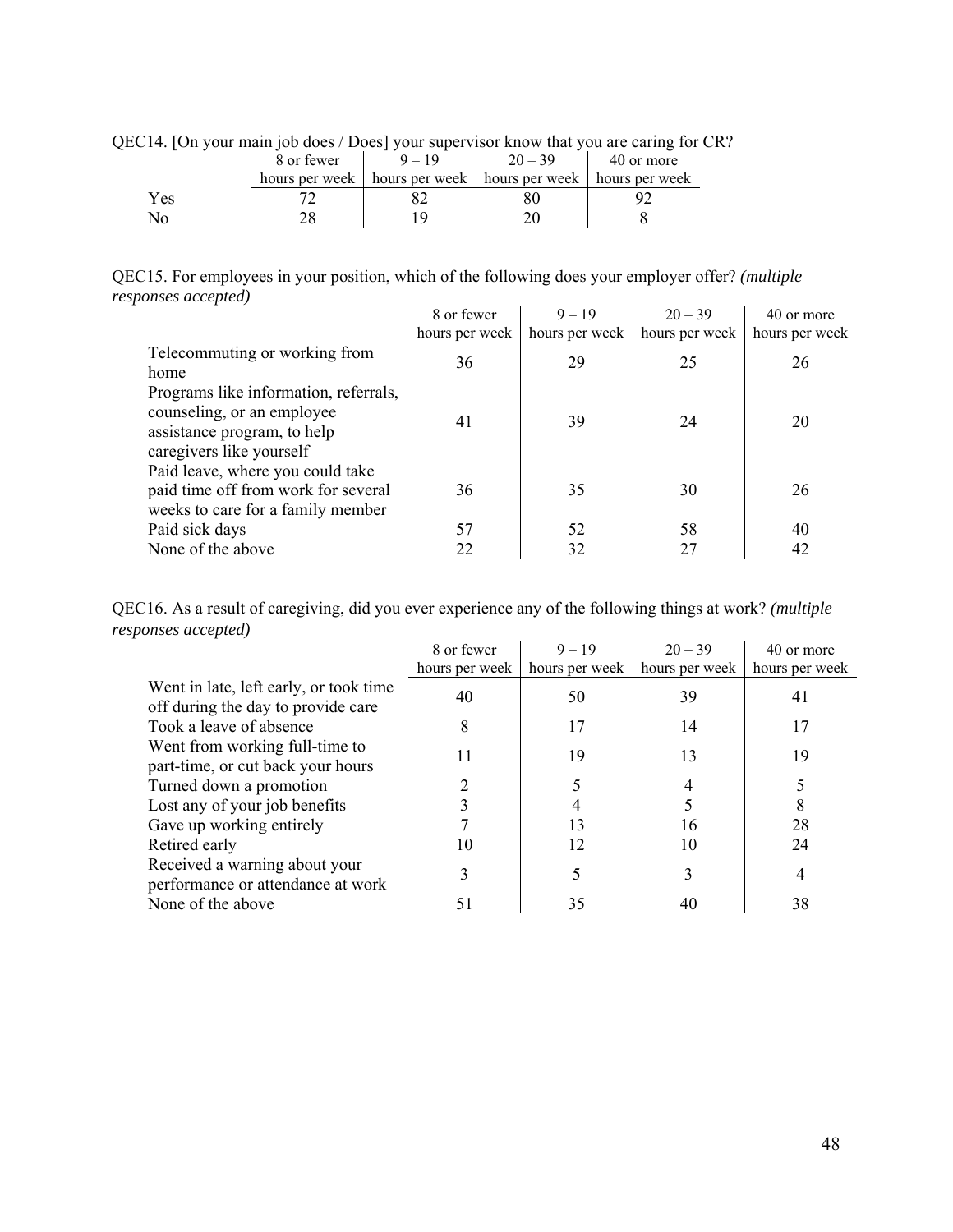### <span id="page-48-0"></span>**DEMOGRAPHICS**

| .      |                |                                 |           |                |  |  |  |
|--------|----------------|---------------------------------|-----------|----------------|--|--|--|
|        | 8 or fewer     | $9 - 19$                        | $20 - 39$ | 40 or more     |  |  |  |
|        | hours per week | hours per week   hours per week |           | hours per week |  |  |  |
| Male   |                |                                 |           |                |  |  |  |
| Female | ĥЧ             |                                 |           |                |  |  |  |

# QDE1. INTERVIEWER: RECORD PERSON'S SEX

QDE2. What is your age now? *(categorized for display)* 

|             | 8 or fewer     | $9 - 19$         | $20 - 39$      | 40 or more     |
|-------------|----------------|------------------|----------------|----------------|
|             | hours per week | hours per week 1 | hours per week | hours per week |
| 44 or under |                |                  |                |                |
| $45 - 54$   | 1 Q            |                  | 22             |                |
| $55 - 64$   |                | 4,               | 33             | 36             |
| 65 or older |                | 29               | 29             |                |

# QDE3. What is your current marital status? Are you:

|                                                          | 8 or fewer     | $9 - 19$       | $20 - 39$      | 40 or more     |
|----------------------------------------------------------|----------------|----------------|----------------|----------------|
|                                                          | hours per week | hours per week | hours per week | hours per week |
| Married                                                  | 64             | 54             |                | 60             |
| Living with a partner in a marital-<br>like relationship |                |                |                |                |
| Divorced or separated                                    | 10             | 16             | 19             | 14             |
| Widowed                                                  |                |                |                |                |
| Single/never married                                     | i 6            |                | 24             | 4              |

# QDE4. Are you of Hispanic or Latino descent?

|      | 8 or fewer | $9 - 19$                                                          | $20 - 39$ | 40 or more |
|------|------------|-------------------------------------------------------------------|-----------|------------|
|      |            | hours per week   hours per week   hours per week   hours per week |           |            |
| Y es |            |                                                                   |           |            |
|      |            |                                                                   |           |            |

### QDE5. How would you describe your race or ethnicity? *(multiple responses accepted)*

|                                   | 8 or fewer | $9 - 19$  | $20 - 39$ | 40 or more |
|-----------------------------------|------------|-----------|-----------|------------|
|                                   | hours per  | hours per | hours per | hours per  |
|                                   | week       | week      | week      | week       |
| Caucasian/White                   | 83         | 86        | 78        | 78         |
| Asian/Pacific Islander            |            |           |           |            |
| American Indian or Alaskan Native |            |           |           |            |
| <b>Black or African-American</b>  | 16         | 12        | 18        |            |
| None of the above                 |            |           |           |            |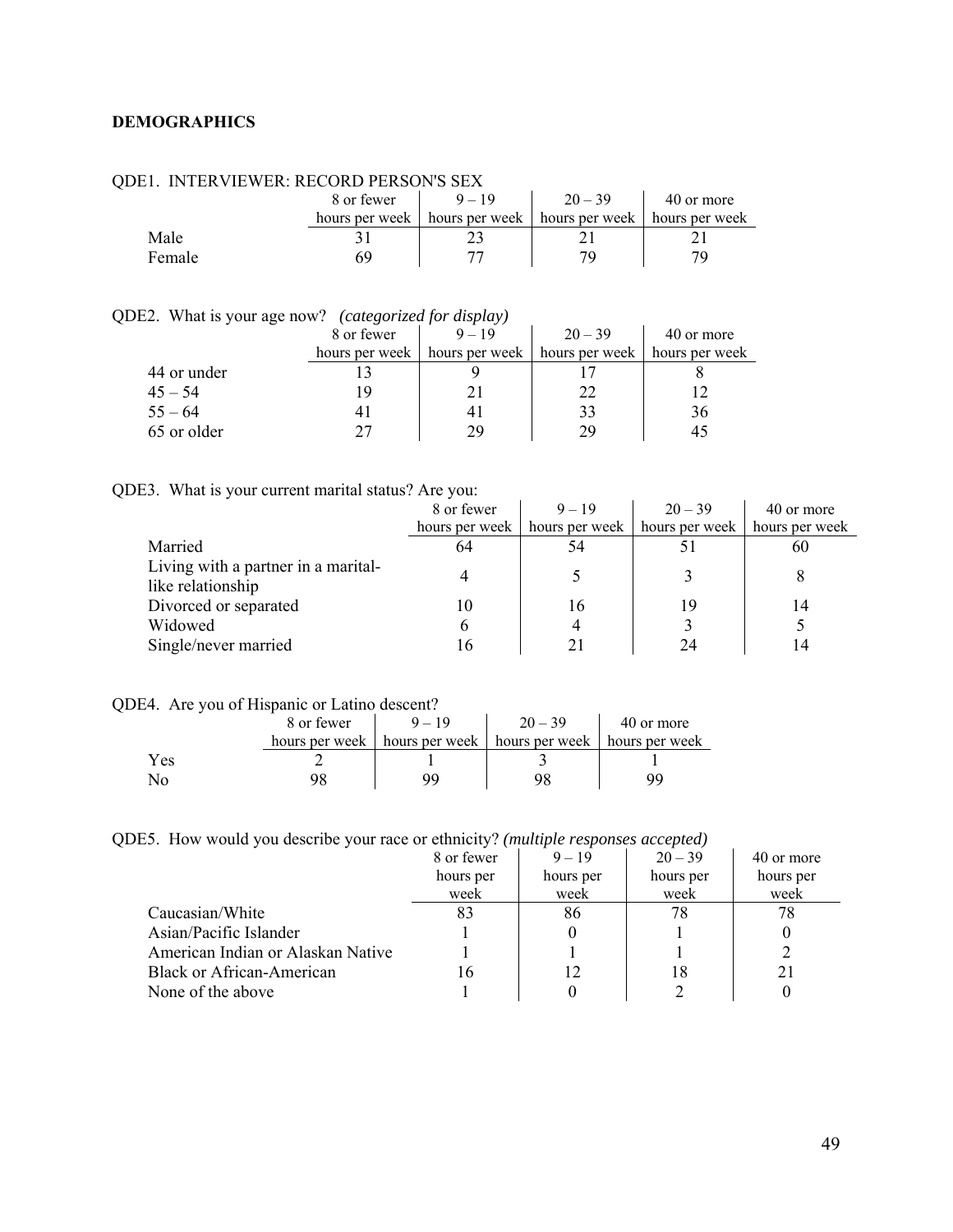|                                  | 8 or fewer | $9 - 19$  | $20 - 39$ | 40 or more |
|----------------------------------|------------|-----------|-----------|------------|
|                                  | hours per  | hours per | hours per | hours per  |
|                                  | week       | week      | week      | week       |
| Eighth grade or less             |            |           |           |            |
| Some high school                 |            |           |           |            |
| High school graduate or GED      | 16         |           | 20        | 28         |
| Some college, no degree          | 20         | 22        | 23        | 17         |
| Associate's degree, occupational | h          |           |           |            |
| Associate's degree, academic     |            |           |           |            |
| Bachelor's degree                | 28         | 29        | 20        | 25         |
| Master's degree                  | 18         | 15        | 16        |            |
| Professional degree              |            |           |           |            |
| Doctoral degree                  |            |           |           |            |

QDE6. What is the highest level of education you have completed?

QDE7. What are your current living arrangements? Do you …

|                                              | 8 or fewer     | $9 - 19$       | $20 - 39$      | 40 or more     |
|----------------------------------------------|----------------|----------------|----------------|----------------|
|                                              | hours per week | hours per week | hours per week | hours per week |
| Live alone $\rightarrow$ QDE11PRE            |                |                | 19             |                |
| Live in a household with family or<br>others | 82             | 83             |                | 94             |
| Have some other living<br>arrangements       |                |                |                |                |

QDE8. Including you, how many adults, age 18 and older, currently live in your household?

|            | 8 or fewer | $9 - 19$ | $20 - 39$                                                         | 40 or more |
|------------|------------|----------|-------------------------------------------------------------------|------------|
|            |            |          | hours per week   hours per week   hours per week   hours per week |            |
| One        |            |          |                                                                   |            |
| Two        | 65         | 64       |                                                                   | 63         |
| Three      | 21         | 22       | 20                                                                | 26         |
| Four       |            |          |                                                                   |            |
| Five       |            |          |                                                                   |            |
| <b>Six</b> |            |          |                                                                   |            |

QDE9. How many children under age 18 currently live in your household?

|            | 8 or fewer     | $9 - 19$       | $20 - 39$      | 40 or more     |
|------------|----------------|----------------|----------------|----------------|
|            | hours per week | hours per week | hours per week | hours per week |
| Zero       |                | 81             | 78             |                |
| One        |                |                | 16             |                |
| Two        |                |                |                |                |
| Three      |                |                |                |                |
| Four       |                |                |                |                |
| Five       |                |                |                |                |
| <b>Six</b> |                |                |                |                |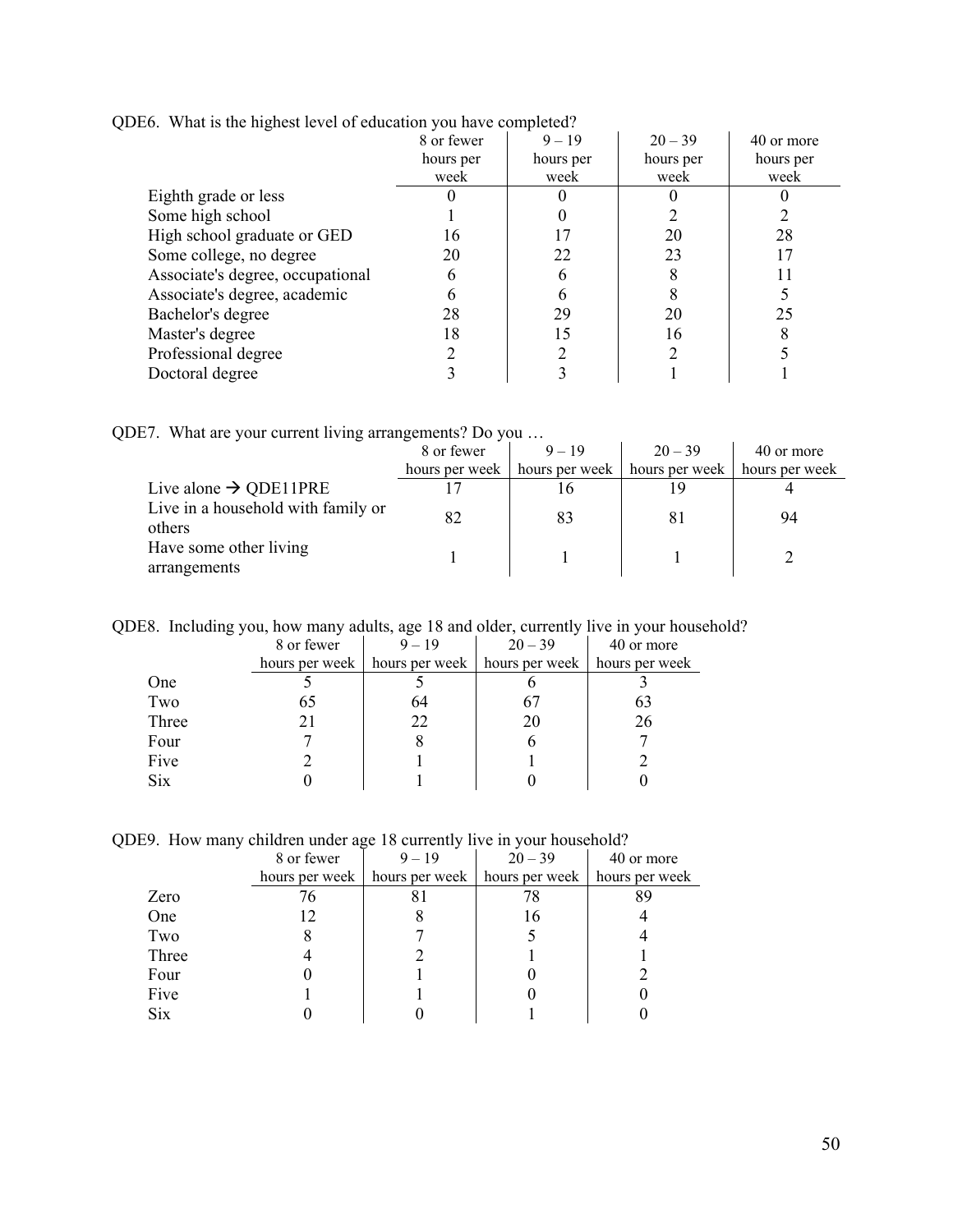| $\mu$                    |            |          |                                                                   |            |  |  |
|--------------------------|------------|----------|-------------------------------------------------------------------|------------|--|--|
|                          | 8 or fewer | $9 - 19$ | $20 - 39$                                                         | 40 or more |  |  |
|                          |            |          | hours per week   hours per week   hours per week   hours per week |            |  |  |
| Your spouse / partner    | 84         |          |                                                                   |            |  |  |
| Your child(ren)          | 39         | 32       |                                                                   | 23         |  |  |
| Your grandchild(ren)     |            |          |                                                                   |            |  |  |
| Your parent $(s)$        |            | 20       | 24                                                                | 32         |  |  |
| Other relatives of yours |            |          |                                                                   |            |  |  |
| Non-relatives            |            |          |                                                                   |            |  |  |
|                          |            |          |                                                                   |            |  |  |

QDE10. What is the relationship of each of these people to you? *(multiple responses accepted)* 

QDE11PRE. And now just a couple questions about CR.

|  | QDE11. What is the highest level of education [he/she] completed? |  |  |
|--|-------------------------------------------------------------------|--|--|
|--|-------------------------------------------------------------------|--|--|

|                                  | 8 or fewer     | $9 - 19$       | $20 - 39$      | 40 or more     |
|----------------------------------|----------------|----------------|----------------|----------------|
|                                  | hours per week | hours per week | hours per week | hours per week |
| Eighth grade or less             |                |                |                |                |
| Some high school                 |                |                |                |                |
| High school graduate or GED      | 46             |                | 43             | 48             |
| Some college, no degree          |                |                |                |                |
| Associate's degree, occupational |                |                |                |                |
| Associate's degree, academic     |                |                |                |                |
| Bachelor's degree                |                |                |                |                |
| Master's degree                  |                |                |                |                |
| Professional degree              |                |                |                |                |
| Doctoral degree                  |                |                |                |                |

QDE12. Is [he/she] of Hispanic or Latino descent?

|      | 8 or fewer | $9 - 19$                                                          | $20 - 39$ | 40 or more |
|------|------------|-------------------------------------------------------------------|-----------|------------|
|      |            | hours per week   hours per week   hours per week   hours per week |           |            |
| Y es |            |                                                                   |           |            |
|      | 00         | -00                                                               |           | $_{00}$    |

QDE13. How would you describe [his/her] race or ethnicity? *(multiple responses accepted)*

|                                   | 8 or fewer | $9 - 19$  | $20 - 39$ | 40 or more |
|-----------------------------------|------------|-----------|-----------|------------|
|                                   | hours per  | hours per | hours per | hours per  |
|                                   | week       | week      | week      | week       |
| Caucasian/White                   | 83         | 86        | 80        | 79         |
| Asian/Pacific Islander            |            |           |           |            |
| American Indian or Alaskan Native |            |           |           |            |
| Black or African-American         | 16         | 13        | 19        | 21         |
| None of the above                 |            |           |           |            |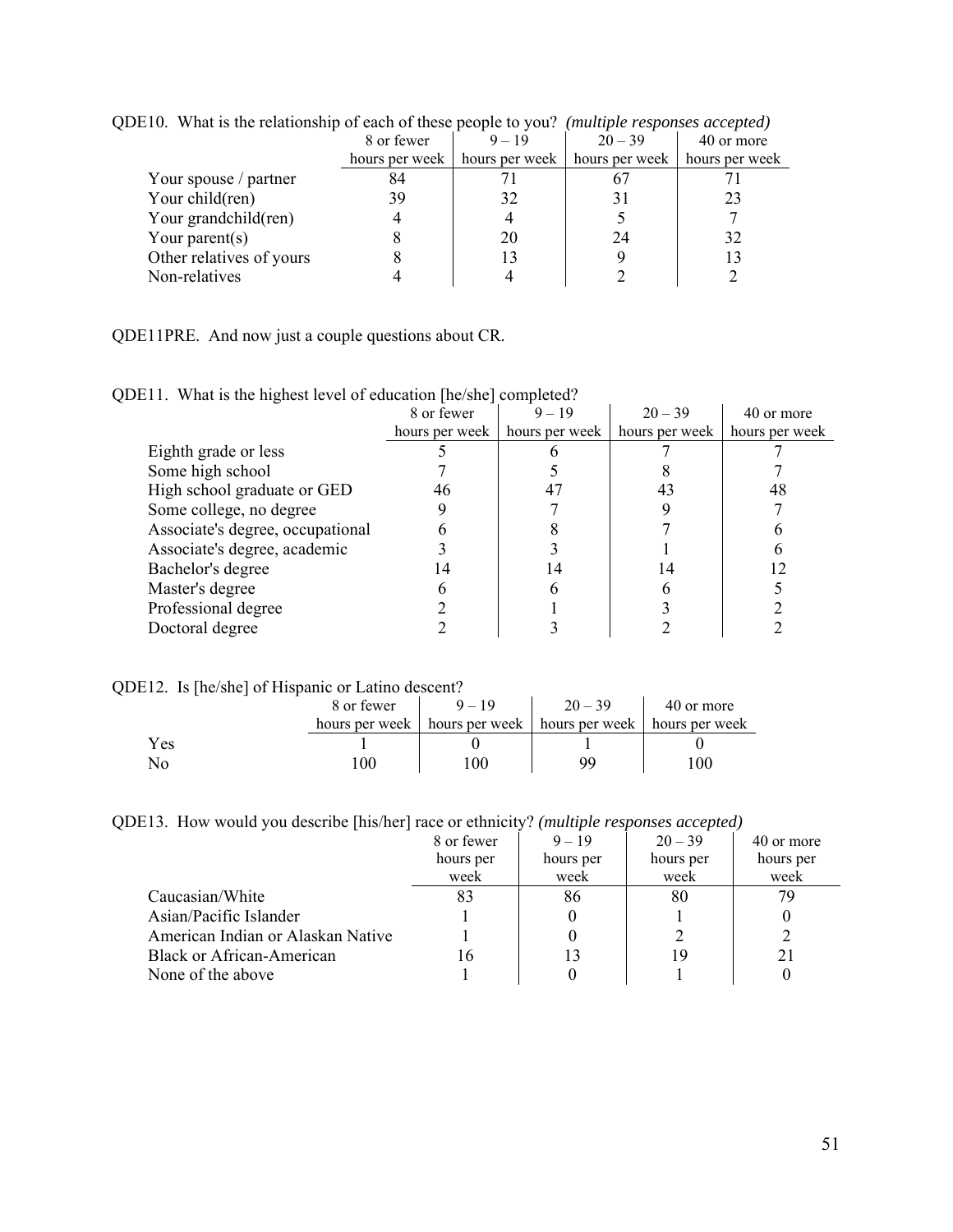### <span id="page-51-0"></span>**INFORMATION / SERVICES / POLICY**

QIN1. In your experience as a caregiver, have you ever had a doctor, nurse, or social worker ask you about what you need to help care for CR?

| .   |            |                                                                   |           |            |  |  |  |
|-----|------------|-------------------------------------------------------------------|-----------|------------|--|--|--|
|     | 8 or fewer | $9 - 19$                                                          | $20 - 39$ | 40 or more |  |  |  |
|     |            | hours per week   hours per week   hours per week   hours per week |           |            |  |  |  |
| Yes |            |                                                                   |           |            |  |  |  |
|     |            |                                                                   |           |            |  |  |  |

QIN2. In your experience as a caregiver, have you ever had a doctor, nurse, or social worker ask you what you need to take care of yourself?

|     | 8 or fewer | $9 - 19$ | $20 - 39$                                                         | 40 or more |
|-----|------------|----------|-------------------------------------------------------------------|------------|
|     |            |          | hours per week   hours per week   hours per week   hours per week |            |
| Yes |            |          |                                                                   |            |
|     |            |          |                                                                   |            |

QIN2b. How difficult is it for you to communicate when necessary with healthcare professional such as doctors, nurses, social workers, pharmacists, and rehabilitation therapists about CR's needs for care? Please answer by using a number between 1 and 5, where 1 means not at all difficult and 5 means very difficult.

|                         | 8 or fewer | $9 - 19$                                              | $20 - 39$      | 40 or more     |
|-------------------------|------------|-------------------------------------------------------|----------------|----------------|
|                         |            | hours per week $\parallel$ hours per week $\parallel$ | hours per week | hours per week |
| 1. Not at all difficult |            |                                                       |                |                |
|                         |            |                                                       |                |                |
|                         |            |                                                       |                |                |
|                         |            |                                                       |                |                |
| 5. Very difficult       |            |                                                       |                |                |

QIN2c. How difficult is it for you to communicate when necessary with healthcare professional such as doctors, nurses, social workers, pharmacists, and rehabilitation therapists about your own needs for information and support as a caregiver? Please answer by using a number between 1 and 5, where 1 means not at all difficult and 5 means very difficult.

|                         | 8 or fewer     | $9 - 19$       | $20 - 39$      | 40 or more     |
|-------------------------|----------------|----------------|----------------|----------------|
|                         | hours per week | hours per week | hours per week | hours per week |
| 1. Not at all difficult |                | oð             |                |                |
|                         |                |                |                |                |
|                         |                |                |                |                |
|                         |                |                |                |                |
| 5. Very difficult       |                |                |                |                |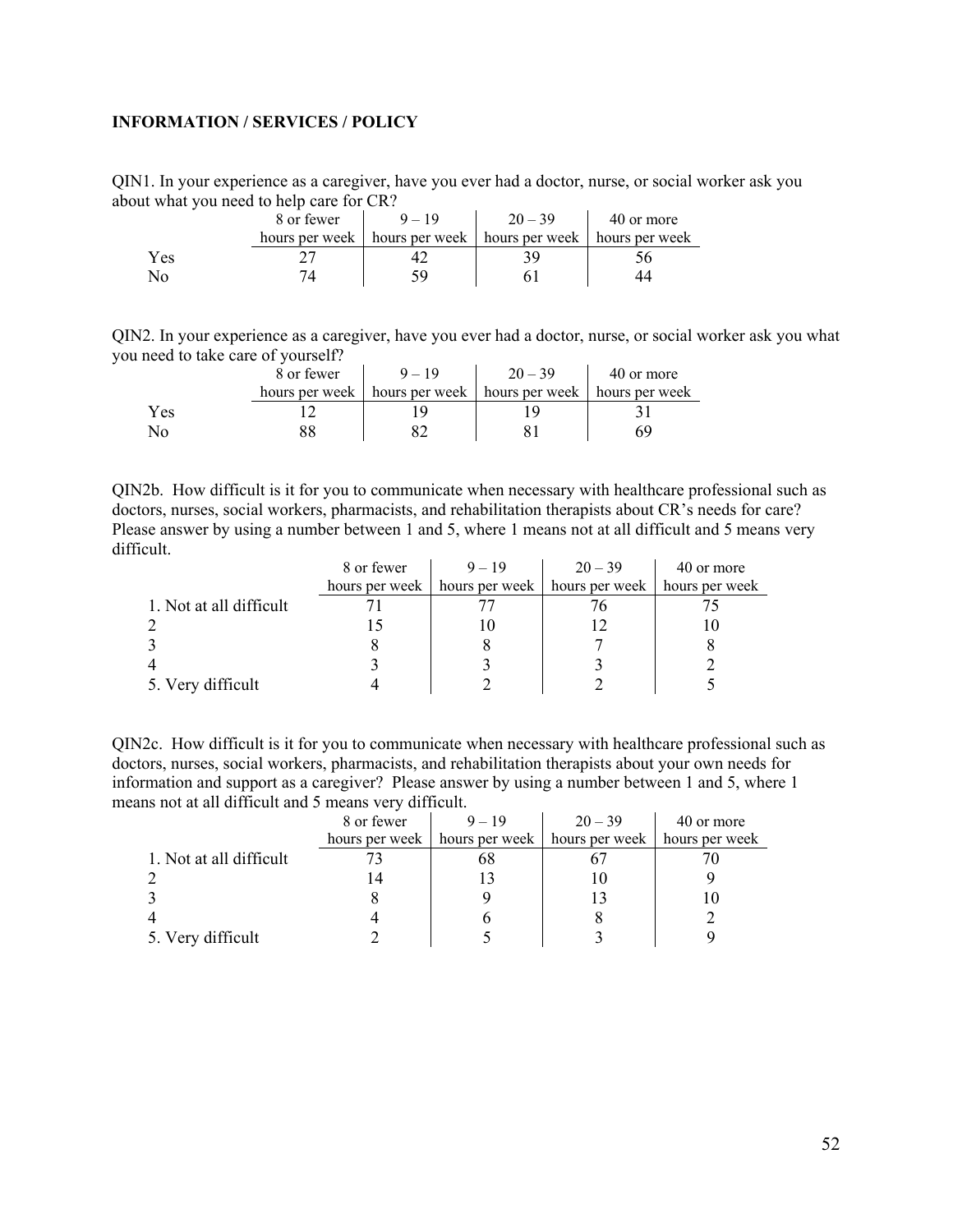QIN3. How difficult is it to locate and arrange for affordable community-based services in CR's local area that could help you care for CR, such as like delivered meals and transportation? Please answer by using a number between 1 and 5, where 1 means not at all difficult and 5 means very difficult.

|                         | 8 or fewer     | $9 - 19$                        | $20 - 39$ | 40 or more     |
|-------------------------|----------------|---------------------------------|-----------|----------------|
|                         | hours per week | hours per week   hours per week |           | hours per week |
| 1. Not at all difficult |                | 38                              |           |                |
| 2                       |                |                                 |           |                |
|                         |                |                                 | 14        |                |
| $\overline{4}$          |                |                                 |           |                |
| 5. Very difficult       |                |                                 |           | 14             |
| Not applicable          |                |                                 | 26        | 24             |
|                         |                |                                 |           |                |

QIN3a. How difficult is it to locate and arrange for affordable paid in-home personal care such as helping with bathing, dressing, and meals? Please answer by using a number between 1 and 5, where 1 means not at all difficult and 5 means very difficult.

|                         | 8 or fewer | $9 - 19$                                                             | $20 - 39$ | 40 or more     |
|-------------------------|------------|----------------------------------------------------------------------|-----------|----------------|
|                         |            | hours per week $\parallel$ hours per week $\parallel$ hours per week |           | hours per week |
| 1. Not at all difficult |            |                                                                      | 34        | 34             |
|                         |            |                                                                      |           |                |
|                         |            | 16                                                                   |           |                |
|                         |            |                                                                      |           |                |
| 5. Very difficult       |            |                                                                      | 20        |                |
| Not applicable          |            |                                                                      | 24        |                |

QIN3b. How difficult is it to locate and arrange for affordable community-based service providers that you can trust to provide good care for CR? Please answer by using a number between 1 and 5, where 1 means not at all difficult and 5 means very difficult.

|                         | 8 or fewer     | $9 - 19$ | $20 - 39$                       | 40 or more     |
|-------------------------|----------------|----------|---------------------------------|----------------|
|                         | hours per week |          | hours per week   hours per week | hours per week |
| 1. Not at all difficult |                | 29       |                                 |                |
|                         |                |          |                                 |                |
|                         |                |          |                                 |                |
|                         |                |          |                                 |                |
| 5. Very difficult       |                |          | 23                              | 22             |
| Not applicable          |                |          | 23                              | 23             |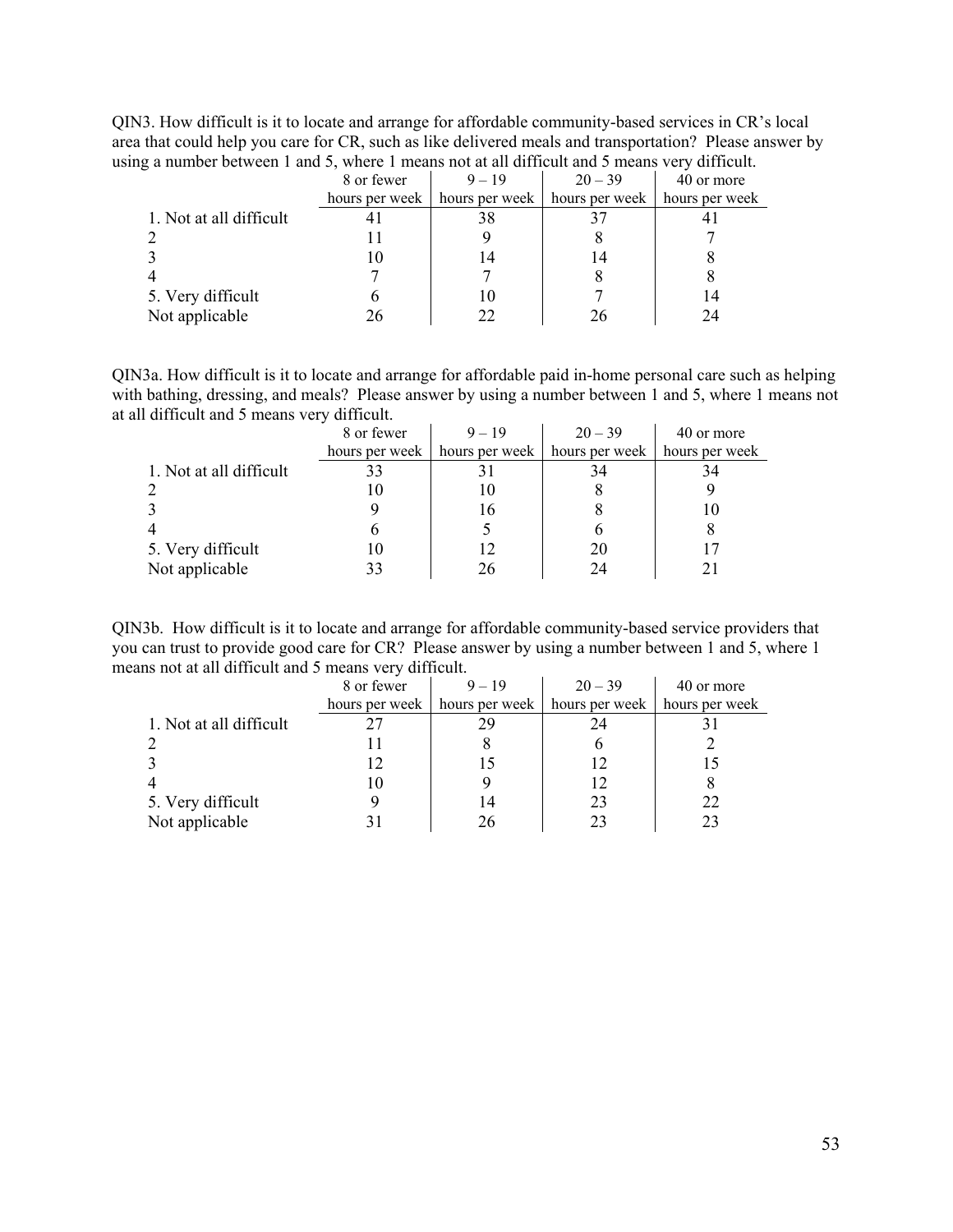|                                                                     | QIN4. Various organizations are thinking about ways to help caregivers like you. Which of the following |  |
|---------------------------------------------------------------------|---------------------------------------------------------------------------------------------------------|--|
| do you think would be helpful to you? (multiple responses accepted) |                                                                                                         |  |

|                                                                                                                                                            | 8 or fewer     | $9 - 19$       | $20 - 39$      | 40 or more     |
|------------------------------------------------------------------------------------------------------------------------------------------------------------|----------------|----------------|----------------|----------------|
|                                                                                                                                                            | hours per week | hours per week | hours per week | hours per week |
| Requiring health care providers to<br>include your name on CR's medical<br>chart, so you are part of<br>conversations or decisions about<br>[his/her] care | 81             | 88             | 85             | 84             |
| Requiring hospitals to keep you<br>informed about major decisions, like<br>transferring or discharging CR                                                  | 83             | 91             | 87             | 87             |
| Requiring hospitals or facilities to<br>instruct or demonstrate any medical<br>or nursing tasks you might need to<br>do                                    | 84             | 90             | 89             | 87             |
| Having respite services available,<br>where someone would take care of<br>CR to give you a break                                                           | 64             | 73             | 76             | 79             |
| Requiring a doctor, nurse, or social<br>worker ask you about what you need<br>to help care for CR                                                          | 75             | 83             | 82             | 80             |
| Requiring a doctor, nurse, or social<br>worker ask you about what you need<br>to take care of yourself                                                     | 56             | 69             | 70             | 69             |
| None of the above                                                                                                                                          | 8              | 4              | 3              | $\mathfrak{Z}$ |

QIN5. Next I'll read three ways that people are proposing to help caregivers financially. Please tell me which ONE you would find most helpful.

|                                                                                                             | 8 or fewer | $9 - 19$  | $20 - 39$ | 40 or more |
|-------------------------------------------------------------------------------------------------------------|------------|-----------|-----------|------------|
|                                                                                                             | hours per  | hours per | hours per | hours per  |
|                                                                                                             | week       | week      | week      | week       |
| An income tax credit to caregivers,<br>to help offset the cost of care<br>A partially paid leave of absence | 38         | 30        | 27        | 37         |
| from work for caregivers who are<br>employed                                                                | 24         | 19        | 13        | 9          |
| A program where caregivers could<br>be paid for at least some of the<br>hours they provide care             | 38         | 51        | 60        | 54         |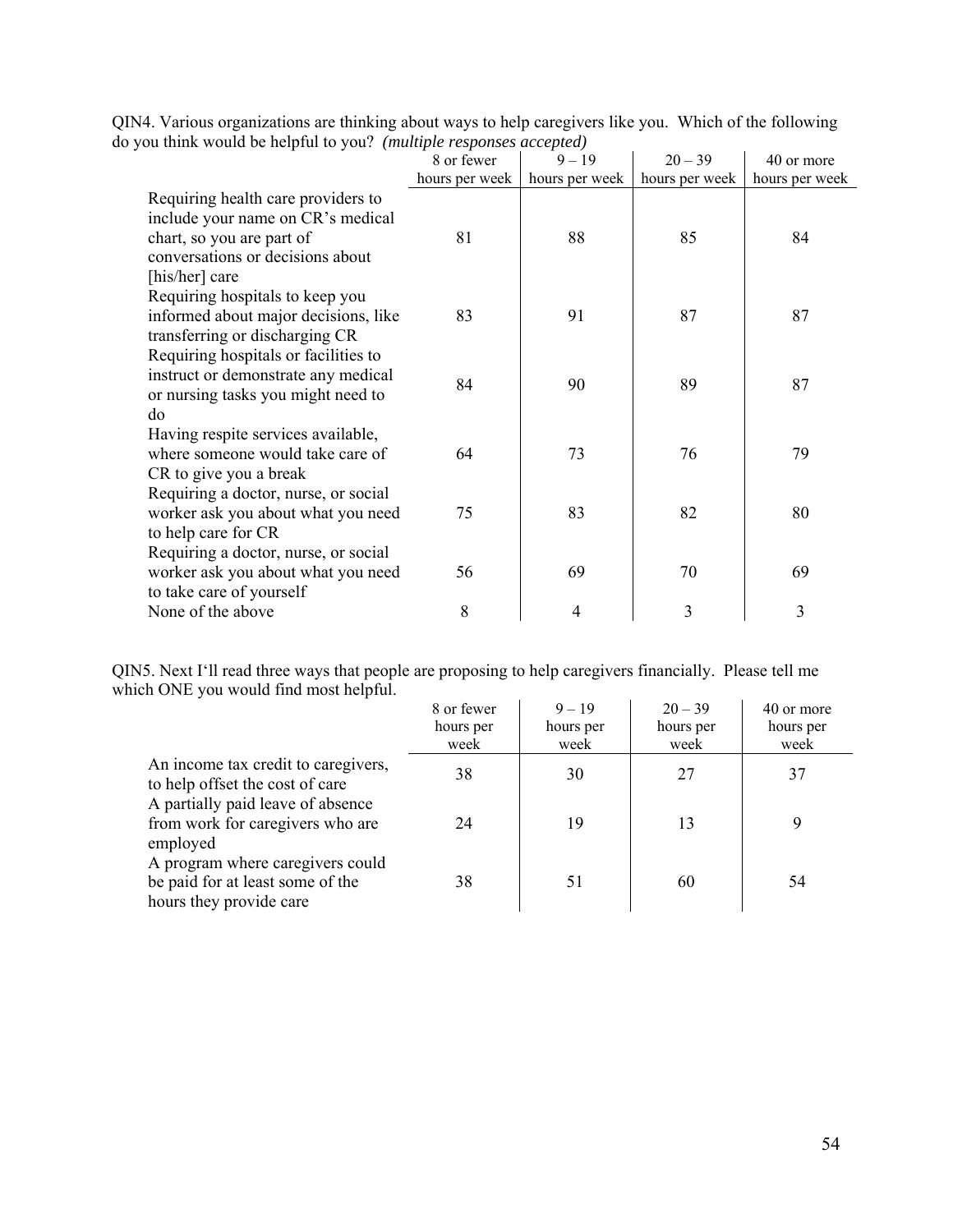### <span id="page-54-0"></span>**HEALTH INSURANCE AND INCOME**

QHI1pre. We have a few last questions.

QHI1. Are you currently covered by Medicare, a health insurance program for person 65 years and over and persons with disabilities?

|                       | 8 or fewer | $9 - 19$ | $20 - 39$                                                         | 40 or more |
|-----------------------|------------|----------|-------------------------------------------------------------------|------------|
|                       |            |          | hours per week   hours per week   hours per week   hours per week |            |
| Yes                   |            |          |                                                                   |            |
| $No \rightarrow OH13$ | 54         |          |                                                                   | 44         |

QHI2. Some people with Medicare also have a Medigap or Medicare Supplement plan. Do you have this type of health insurance coverage?

|     | 8 or fewer     | $9 - 19$       | $20 - 39$                       | 40 or more |
|-----|----------------|----------------|---------------------------------|------------|
|     | hours per week | hours per week | hours per week   hours per week |            |
| Yes |                |                |                                 | ٦Y         |
|     |                |                |                                 |            |

QHI3. Medicaid is a state program for low-income persons or for persons on public assistance. Are you now covered by Medicaid?

|     | 8 or fewer     |                                                  | $20 - 39$ | 40 or more |
|-----|----------------|--------------------------------------------------|-----------|------------|
|     | hours per week | hours per week   hours per week   hours per week |           |            |
| Yes |                |                                                  |           |            |
| No  |                |                                                  |           |            |

QHI4. Are you currently covered by a private health insurance plan? IF NEEDED: This may be a policy you [or your {spouse/partner} ]have through a job, a labor union, or an association or organization you belong to. It may also be bought directly from an insurance agent or company.

| ຼ   | 8 or fewer | $=10$                           | $20 - 39$      | 40 or more     |
|-----|------------|---------------------------------|----------------|----------------|
|     |            | hours per week   hours per week | hours per week | hours per week |
| Yes |            |                                 |                |                |
|     |            |                                 |                |                |

QHI5. TRICARE and CHAMPVA are health care programs for active duty and retired members of the uniformed Armed Forces, their families, and survivors. Are you now covered by either one of these programs?

|     | 8 or fewer |                                                                   | $20 - 39$ | 40 or more |
|-----|------------|-------------------------------------------------------------------|-----------|------------|
|     |            | hours per week   hours per week   hours per week   hours per week |           |            |
| Yes |            |                                                                   |           |            |
|     |            |                                                                   |           |            |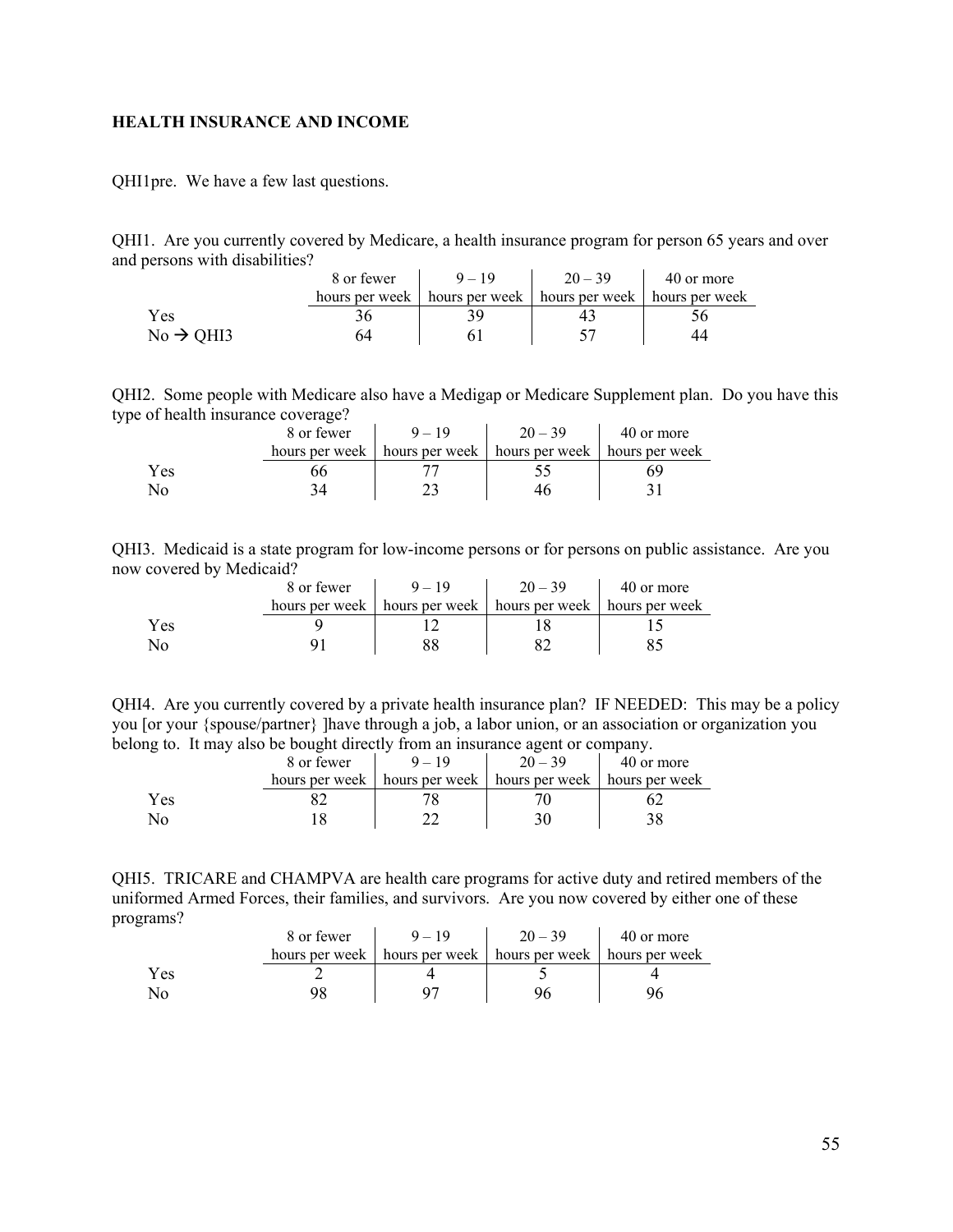| $9 - 19$<br>$20 - 39$<br>8 or fewer              | 40 or more     |
|--------------------------------------------------|----------------|
|                                                  |                |
| hours per week   hours per week   hours per week | hours per week |
| Medicare                                         |                |
| Medicaid<br>24                                   |                |
| Private Health Insurance<br>60                   | 59             |
| Tricare/CHAMPVA                                  |                |

QHI7C. What kind of health insurance does the CR have? *(multiple responses accepted)* 

QHI8. Do you own your home? *(select "yes" if owned with spouse/partner)* 

|     | 8 or fewer     |                                                  | 40 or more |
|-----|----------------|--------------------------------------------------|------------|
|     | hours per week | hours per week   hours per week   hours per week |            |
| Yes |                |                                                  |            |
|     |                |                                                  |            |

QHI9A. Do you [and your {spouse/partner}] have any checking accounts?

|     | 8 or fewer     |                  | $20 - 39$      | 40 or more     |
|-----|----------------|------------------|----------------|----------------|
|     | hours per week | hours per week 1 | hours per week | hours per week |
| Yes |                |                  |                |                |
|     |                |                  |                |                |

QHI9B. Do you [and your {spouse/partner}] have any savings or money market accounts?

|     | 8 or fewer     |                | $20 - 39$      | 40 or more     |
|-----|----------------|----------------|----------------|----------------|
|     | hours per week | hours per week | hours per week | hours per week |
| Yes |                |                |                |                |
|     |                |                |                |                |

QHI9C. Do you [and your {spouse/partner}] have any certificates of deposit?

|     | 8 or fewer | $20 - 39$                                                         | 40 or more |
|-----|------------|-------------------------------------------------------------------|------------|
|     |            | hours per week   hours per week   hours per week   hours per week |            |
| Yes |            |                                                                   |            |
|     |            |                                                                   |            |

QHI9D. Do you [and your {spouse/partner}] retirement plans such as IRAs, SEPs, 401K, or 403b plans? 8 or fewer  $9 - 19$   $20 - 39$   $40$  or more

|      | 0.0110001 |                                                                   | $\sim$ $\cdot$ | $19.91$ more |
|------|-----------|-------------------------------------------------------------------|----------------|--------------|
|      |           | hours per week   hours per week   hours per week   hours per week |                |              |
| Y es |           |                                                                   |                |              |
| Nc   |           |                                                                   |                |              |

QHI9E. Do you [and your {spouse/partner}] stocks or mutual funds that are not in retirement accounts?

|     | 8 or fewer     |                                                  | $20 - 39$ | 40 or more |
|-----|----------------|--------------------------------------------------|-----------|------------|
|     | hours per week | hours per week   hours per week   hours per week |           |            |
| Yes |                |                                                  |           |            |
| No  |                |                                                  |           |            |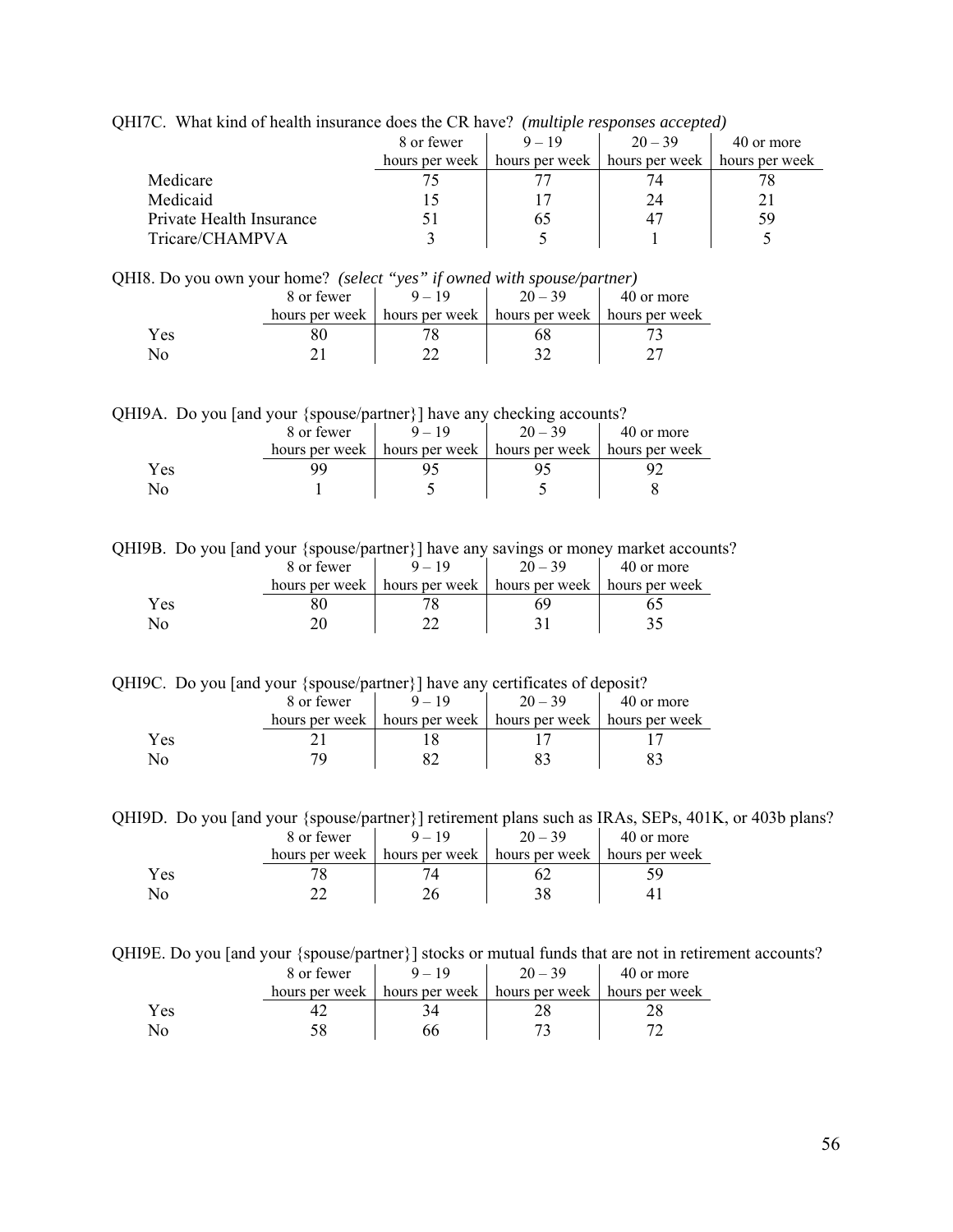QHI10. Now thinking about the income that you [and your {spouse/partner}] have from [work and] all other sources, about how much was your [and your {spouse/partner's}] total income for the last year (in the last 12 months ending in December 2016) before taxes?

|                                  | 8 or fewer     | $9 - 19$       | $20 - 39$      | 40 or more     |
|----------------------------------|----------------|----------------|----------------|----------------|
|                                  | hours per week | hours per week | hours per week | hours per week |
| $0 -$ less than \$10,000         |                |                | 11             |                |
| \$10,000 to less than \$20,000   |                | 10             | 13             | 11             |
| \$20,000 to less than \$30,000   |                | 10             | 13             | 14             |
| \$30,000 to less than \$40,000   |                | 14             | 15             | 17             |
| \$40,000 to less than \$50,000   | 8              | 11             | 10             | 14             |
| \$50,000 to less than \$60,000   | 11             | 9              | 10             |                |
| \$60,000 to less than \$70,000   | 10             |                |                |                |
| \$70,000 to less than \$80,000   |                |                |                |                |
| \$80,000 to less than \$90,000   | 6              |                |                |                |
| \$90,000 to less than \$100,000  | 6              |                |                |                |
| \$100,000 to less than \$110,000 |                |                |                |                |
| \$110,000 to less than \$120,000 |                |                |                |                |
| \$120,000 to less than \$130,000 |                |                |                |                |
| \$130,000 to less than \$140,000 |                |                |                |                |
| \$140,000 to less than \$150,000 |                |                |                |                |
| More than \$150,000              | 12             |                |                |                |

QHI14A. Family members often help each other out financially. In the last year have you used your own money to pay for CR's medications or medical care?

| -   | 8 or fewer     | $9 - 19$                                         | $20 - 39$ | 40 or more |
|-----|----------------|--------------------------------------------------|-----------|------------|
|     | hours per week | hours per week   hours per week   hours per week |           |            |
| Yes |                |                                                  |           |            |
| No  |                |                                                  |           |            |

| QHI14B. In the last year have you used your own money to pay for CR's Medicare premiums or |  |  |  |
|--------------------------------------------------------------------------------------------|--|--|--|
| copayments or other insurance premiums and copayments?                                     |  |  |  |

|     | 8 or fewer     |                                 | $20 - 39$ | 40 or more     |
|-----|----------------|---------------------------------|-----------|----------------|
|     | hours per week | hours per week   hours per week |           | hours per week |
| Yes |                |                                 |           |                |
|     |                |                                 |           |                |

QHI14C. In the last year have you used your own money to pay for mobility devices for CR such as walkers, canes, or wheelchairs?

|     | 8 or fewer     | $9 - 19$ | $20 - 39$                                        | 40 or more |
|-----|----------------|----------|--------------------------------------------------|------------|
|     | hours per week |          | hours per week   hours per week   hours per week |            |
| Yes |                |          |                                                  |            |
|     |                |          |                                                  |            |